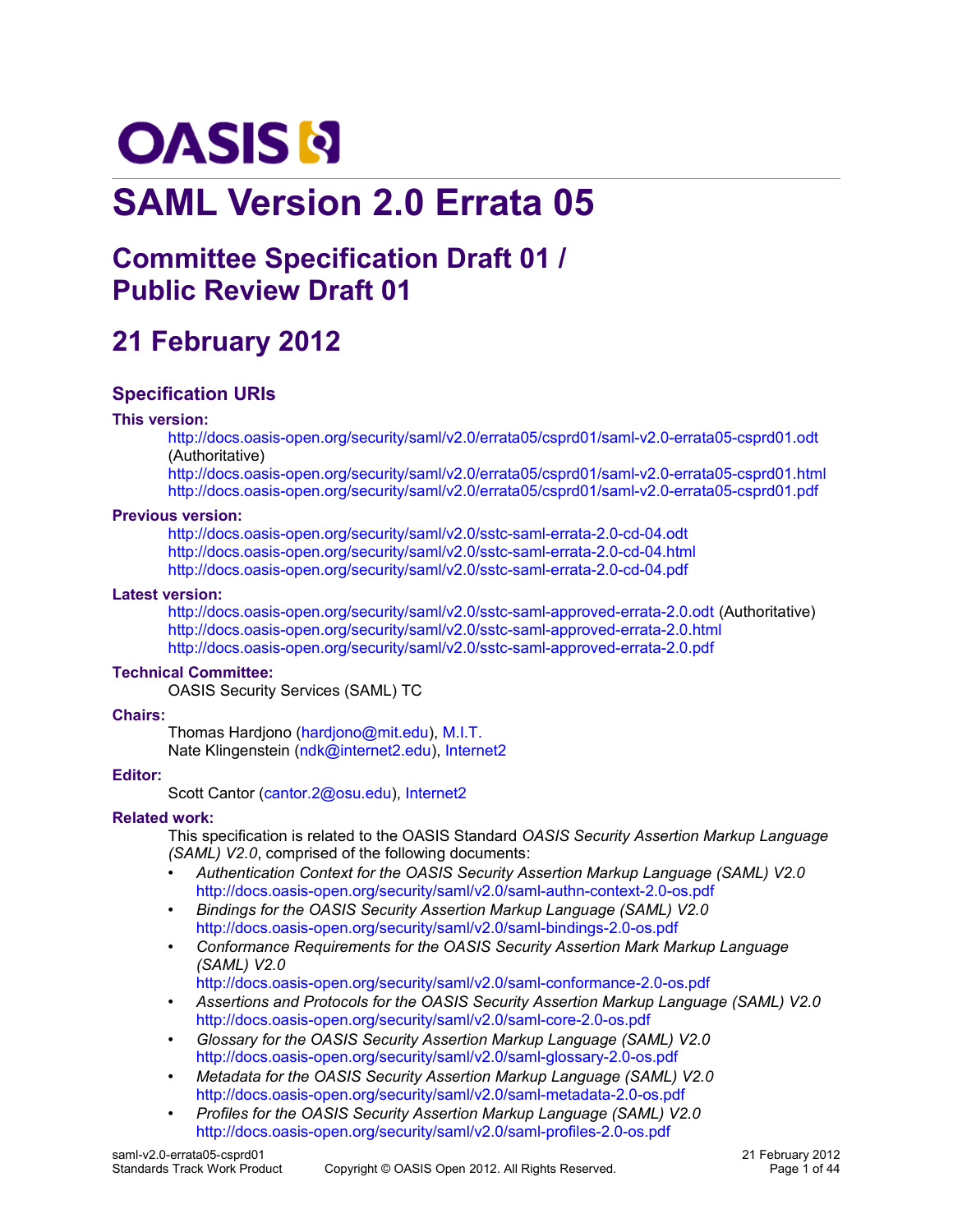• *Security Considerations for the OASIS Security Assertion Markup Language (SAML) V2.0* <http://docs.oasis-open.org/security/saml/v2.0/saml-sec-consider-2.0-os.pdf>

### **Abstract:**

This document lists approved errata to the SAML V2.0 OASIS Standard.

### **Status:**

This document was last revised or approved by the OASIS Security Services (SAML) TC on the above date. The level of approval is also listed above. Check the "Latest version" location noted above for possible later revisions of this document.

Technical Committee members should send comments on this Work Product to the Technical Committee's email list. Others should send comments to the Technical Committee by using the ["Send A Comment"](http://www.oasis-open.org/committees/comments/form.php?wg_abbrev=security) button on the Technical Committee's web page at [http://www.oasis](http://www.oasis-open.org/committees/security/)[open.org/committees/security/.](http://www.oasis-open.org/committees/security/)

For information on whether any patents have been disclosed that may be essential to implementing this Work Product, and any offers of patent licensing terms, please refer to the Intellectual Property Rights section of the Technical Committee web page [\(http://www.oasis](http://www.oasis-open.org/committees/security/ipr.php)[open.org/committees/security/ipr.php\)](http://www.oasis-open.org/committees/security/ipr.php).

### **Citation format:**

When referencing this Work Product the following citation format should be used: **[SAML v2.0 Errata 05]**

*SAML Version 2.0 Errata 05*. 21 February 2012. OASIS Committee Specification Draft 01 / Public Review Draft 01. [http://docs.oasis-open.org/security/saml/v2.0/errata05/csprd01/saml-v2.0](http://docs.oasis-open.org/security/saml/v2.0/errata05/csprd01/saml-v2.0-errata05-csprd01.html) [errata05-csprd01.html.](http://docs.oasis-open.org/security/saml/v2.0/errata05/csprd01/saml-v2.0-errata05-csprd01.html)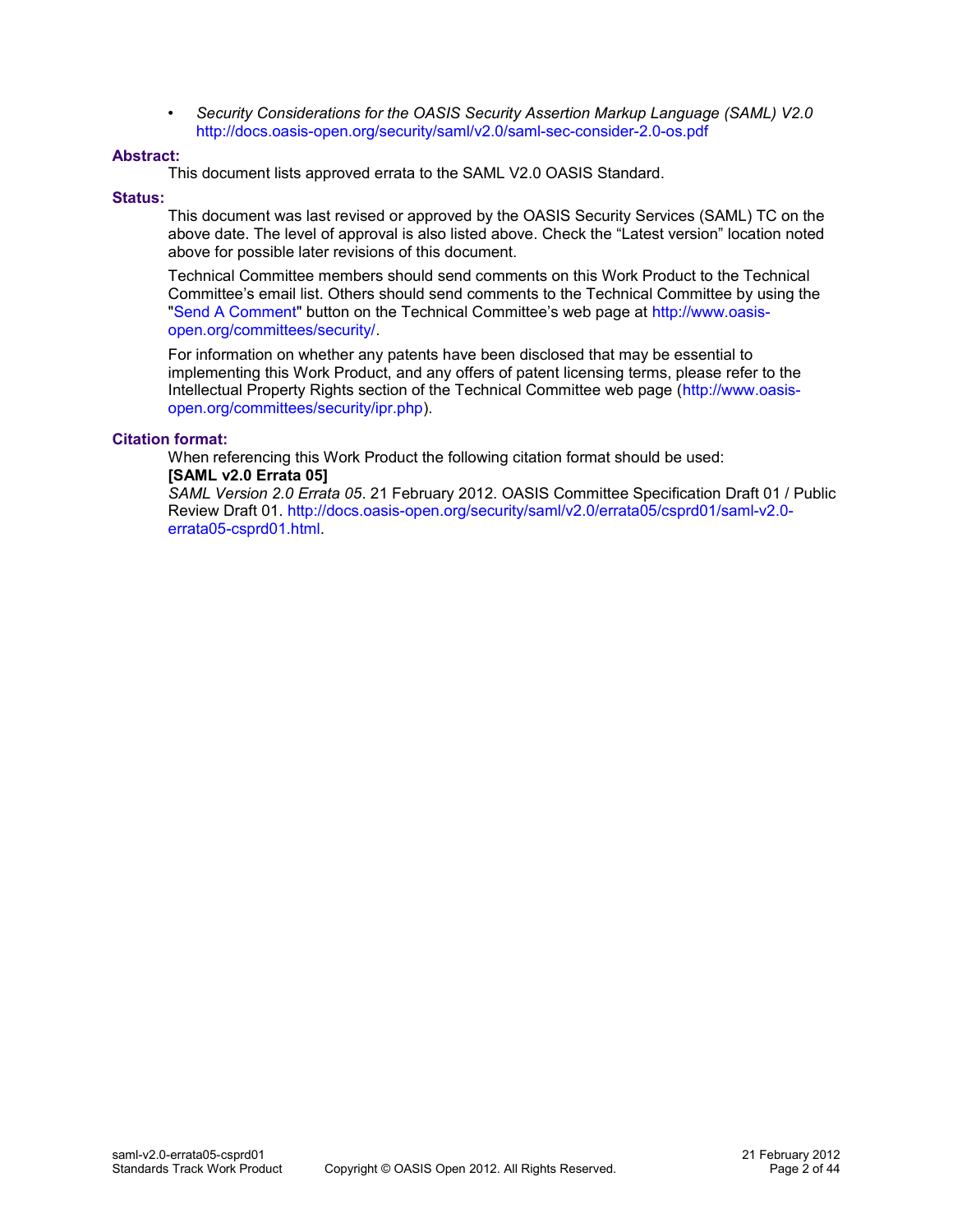# **Notices**

Copyright © OASIS Open 2012. All Rights Reserved.

All capitalized terms in the following text have the meanings assigned to them in the OASIS Intellectual Property Rights Policy (the "OASIS IPR Policy"). The full [Policy](http://www.oasis-open.org/who/intellectualproperty.php) may be found at the OASIS website.

This document and translations of it may be copied and furnished to others, and derivative works that comment on or otherwise explain it or assist in its implementation may be prepared, copied, published, and distributed, in whole or in part, without restriction of any kind, provided that the above copyright notice and this section are included on all such copies and derivative works. However, this document itself may not be modified in any way, including by removing the copyright notice or references to OASIS, except as needed for the purpose of developing any document or deliverable produced by an OASIS Technical Committee (in which case the rules applicable to copyrights, as set forth in the OASIS IPR Policy, must be followed) or as required to translate it into languages other than English.

The limited permissions granted above are perpetual and will not be revoked by OASIS or its successors or assigns.

This document and the information contained herein is provided on an "AS IS" basis and OASIS DISCLAIMS ALL WARRANTIES, EXPRESS OR IMPLIED, INCLUDING BUT NOT LIMITED TO ANY WARRANTY THAT THE USE OF THE INFORMATION HEREIN WILL NOT INFRINGE ANY OWNERSHIP RIGHTS OR ANY IMPLIED WARRANTIES OF MERCHANTABILITY OR FITNESS FOR A PARTICULAR PURPOSE.

OASIS requests that any OASIS Party or any other party that believes it has patent claims that would necessarily be infringed by implementations of this OASIS Committee Specification or OASIS Standard, to notify OASIS TC Administrator and provide an indication of its willingness to grant patent licenses to such patent claims in a manner consistent with the IPR Mode of the OASIS Technical Committee that produced this specification.

OASIS invites any party to contact the OASIS TC Administrator if it is aware of a claim of ownership of any patent claims that would necessarily be infringed by implementations of this specification by a patent holder that is not willing to provide a license to such patent claims in a manner consistent with the IPR Mode of the OASIS Technical Committee that produced this specification. OASIS may include such claims on its website, but disclaims any obligation to do so.

OASIS takes no position regarding the validity or scope of any intellectual property or other rights that might be claimed to pertain to the implementation or use of the technology described in this document or the extent to which any license under such rights might or might not be available; neither does it represent that it has made any effort to identify any such rights. Information on OASIS' procedures with respect to rights in any document or deliverable produced by an OASIS Technical Committee can be found on the OASIS website. Copies of claims of rights made available for publication and any assurances of licenses to be made available, or the result of an attempt made to obtain a general license or permission for the use of such proprietary rights by implementers or users of this OASIS Committee Specification or OASIS Standard, can be obtained from the OASIS TC Administrator. OASIS makes no representation that any information or list of intellectual property rights will at any time be complete, or that any claims in such list are, in fact, Essential Claims.

The name "OASIS" is a trademark of [OASIS,](http://www.oasis-open.org/) the owner and developer of this specification, and should be used only to refer to the organization and its official outputs. OASIS welcomes reference to, and implementation and use of, specifications, while reserving the right to enforce its marks against misleading uses. Please see<http://www.oasis-open.org/who/trademark.php>for above guidance.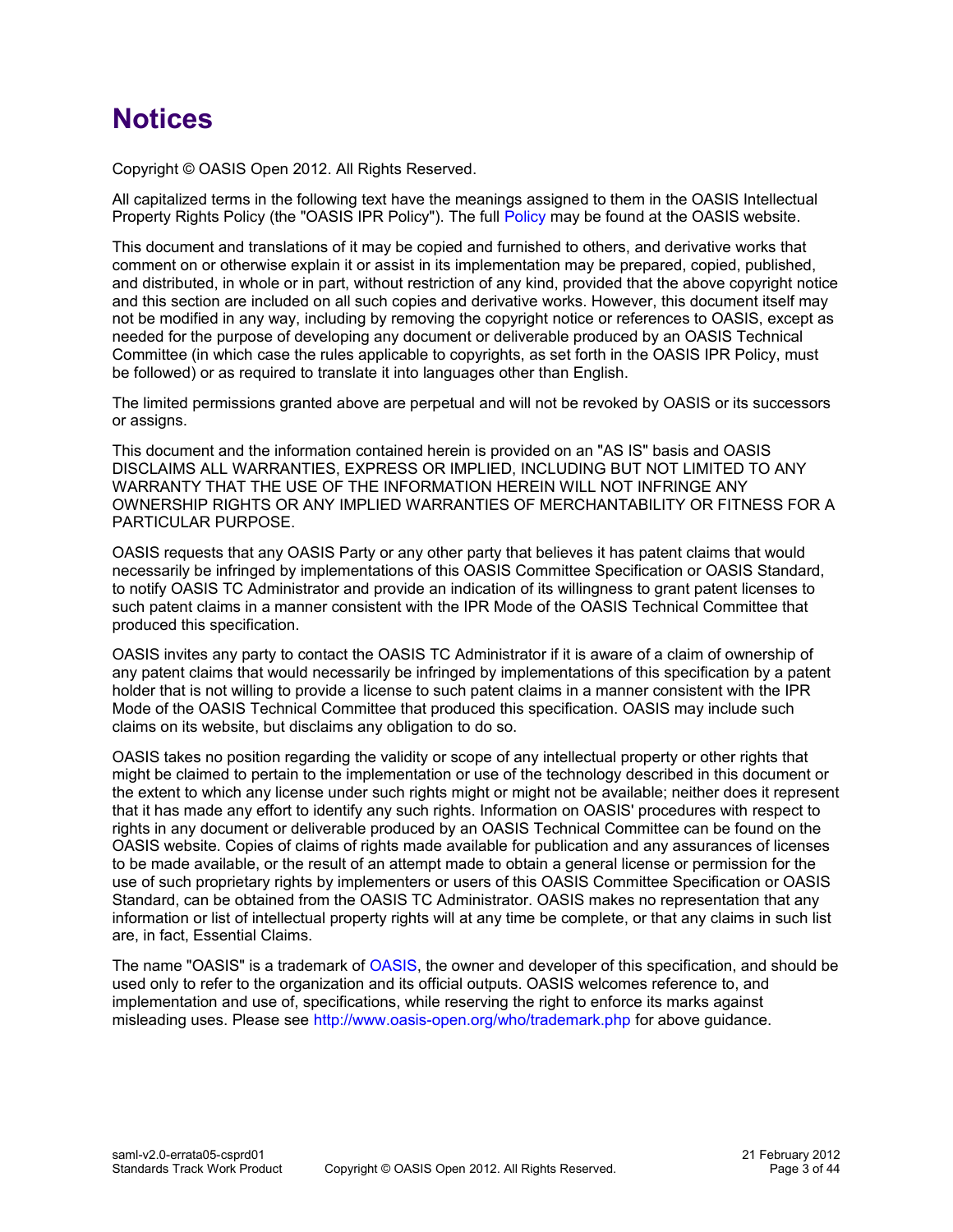# **Table of Contents**

| $\mathbf{1}$   |     |                                                                                  |  |  |  |
|----------------|-----|----------------------------------------------------------------------------------|--|--|--|
|                | 1.1 |                                                                                  |  |  |  |
|                | 1.2 |                                                                                  |  |  |  |
| $\overline{2}$ |     |                                                                                  |  |  |  |
|                |     |                                                                                  |  |  |  |
|                |     |                                                                                  |  |  |  |
|                |     |                                                                                  |  |  |  |
|                |     |                                                                                  |  |  |  |
|                |     |                                                                                  |  |  |  |
|                |     |                                                                                  |  |  |  |
|                |     |                                                                                  |  |  |  |
|                |     |                                                                                  |  |  |  |
|                |     |                                                                                  |  |  |  |
|                |     |                                                                                  |  |  |  |
|                |     |                                                                                  |  |  |  |
|                |     |                                                                                  |  |  |  |
|                |     |                                                                                  |  |  |  |
|                |     |                                                                                  |  |  |  |
|                |     |                                                                                  |  |  |  |
|                |     |                                                                                  |  |  |  |
|                |     |                                                                                  |  |  |  |
|                |     |                                                                                  |  |  |  |
|                |     |                                                                                  |  |  |  |
|                |     |                                                                                  |  |  |  |
|                |     |                                                                                  |  |  |  |
|                |     | E26: Ambiguities Around Multiple Assertions and Statements in the SSO Profile 16 |  |  |  |
|                |     |                                                                                  |  |  |  |
|                |     |                                                                                  |  |  |  |
|                |     |                                                                                  |  |  |  |
|                |     |                                                                                  |  |  |  |
|                |     |                                                                                  |  |  |  |
|                |     |                                                                                  |  |  |  |
|                |     |                                                                                  |  |  |  |
|                |     |                                                                                  |  |  |  |
|                |     |                                                                                  |  |  |  |
|                |     |                                                                                  |  |  |  |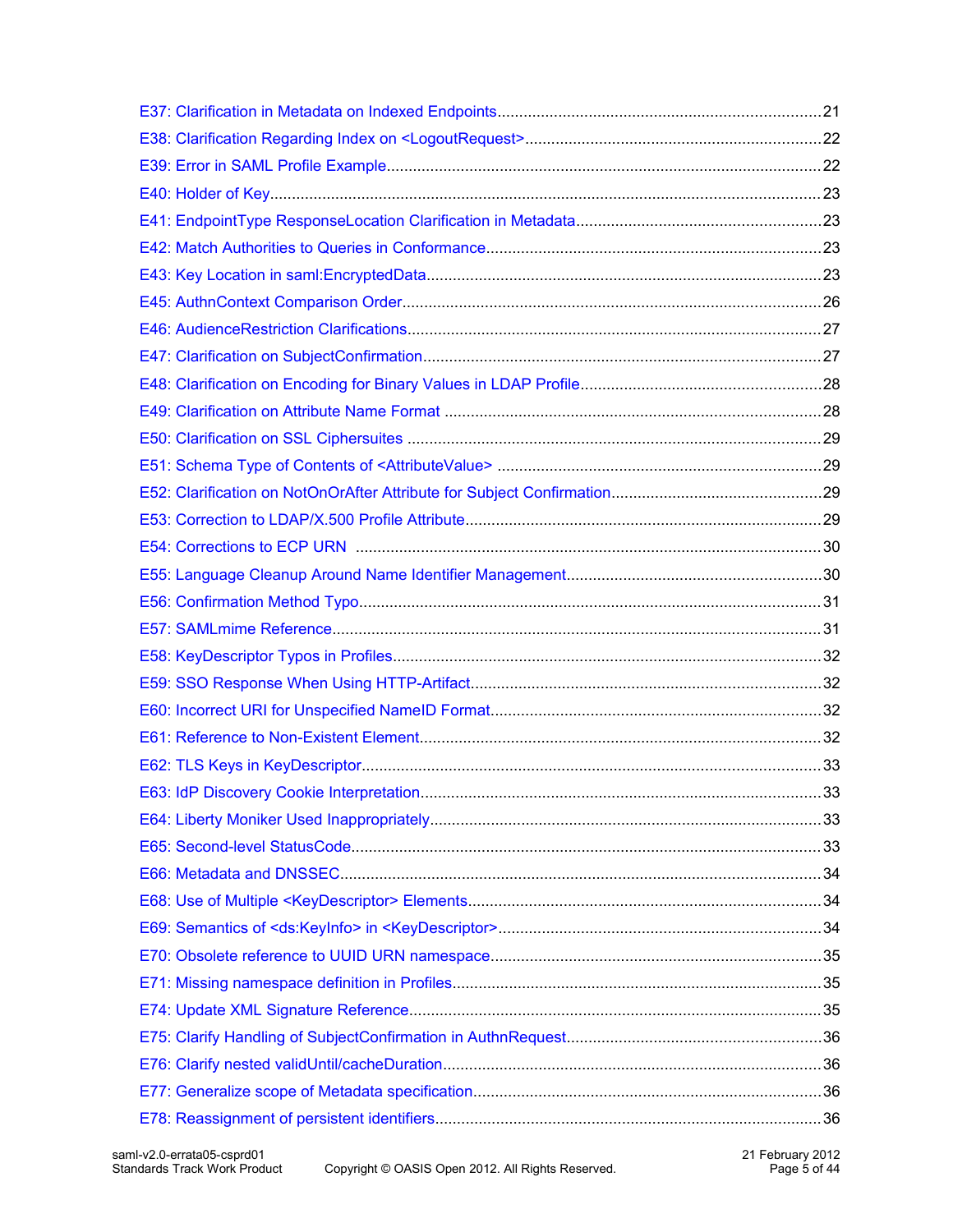| 3 |  |
|---|--|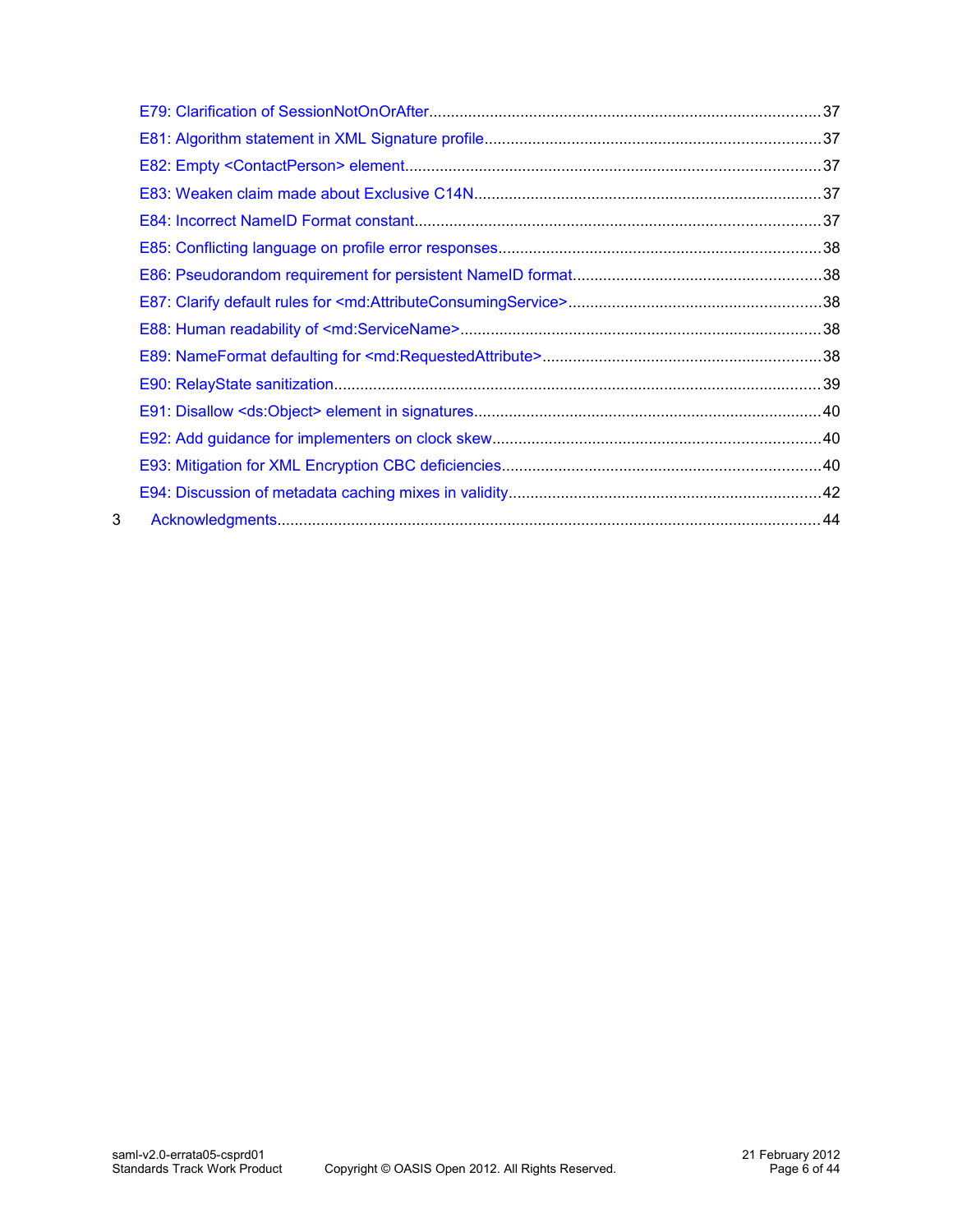### <span id="page-6-1"></span>**1 Introduction** 1

This document lists the approved errata to the SAML V2.0 OASIS Standard. Each one has been given an 2

E*nn* designation. Numbers in the sequence are missing wherever a reported problem (a "proposed er-3

- ratum", or PE) resulted in a TC decision not to issue an erratum to any V2.0 specification text, or where an issue has not yet been disposed. 4 5
- As required by the OASIS Technical Committee Process, the approved errata represent changes that are 6
- not "substantive". The changes focus on clarifications to ambiguous or conflicting specification text, where 7
- different compliant implementations might have reasonably chosen different interpretations. The intent of the Security Services TC has been to resolve such issues in service of improved interoperability based on 8 9
- implementation and deployment experience. 10
- In this document, errata change instructions are presented with surrounding context as necessary to 11
- make the intent clear. Original specification text is often presented as follows, with problem text highlighted in bold: 12 13
- This is a**n** original specification sentence. **The second sentence needs to be changed, removed, or replaced.**  14 15
- New specification text is typically presented as follows, with new or changed text highlighted in bold: 16

#### This is a **highly** original specification sentence. **This is the wholly new content to replace the old second sentence. It runs on and on and on.**  17 18

- In a few cases, text needs only to be struck, in which case the change is shown as follows, with text to be removed both highlighted in bold and struck through: 19 20
- This is yet another original specification sentence which contains a**n inappropriately** long description. 21
- In addition to this normative document, non-normative "errata composite" documents may be provided 22
- that combine the prescribed corrections with the original specification text, illustrating the changes with 23
- margin change bars, struck-through original text, and highlighted new text. These documents, if available, will be found at the same location as this approved form. 24 25
- All cited line numbers refer to the PDF forms of the original OASIS Standard specifications in question, 26
- not to line numbers in this document or in the errata composite documents. 27

#### <span id="page-6-0"></span>**1.1 Normative References** 28

<span id="page-6-7"></span><span id="page-6-6"></span><span id="page-6-5"></span><span id="page-6-4"></span><span id="page-6-3"></span><span id="page-6-2"></span>

| 29<br>30<br>31 | [SAMLAuthCtx]    | OASIS Standard, Authentication Context for the OASIS Security Assertion<br>Markup Language (SAML) V2.0, March 2005. http://docs.oasis-<br>open.org/security/saml/v2.0/saml-authn-context-2.0-os.pdf      |
|----------------|------------------|----------------------------------------------------------------------------------------------------------------------------------------------------------------------------------------------------------|
| 32<br>33<br>34 | [SAMLBind]       | OASIS Standard, Bindings for the OASIS Security Assertion Markup Language<br>(SAML) V2.0, March 2005. http://docs.oasis-open.org/security/saml/v2.0/saml-<br>bindings-2.0-os.pdf                         |
| 35<br>36<br>37 | <b>SAMLConfl</b> | OASIS Standard, Conformance Requirements for the OASIS Security Assertion<br>Mark Markup Language (SAML) V2.0, March 2005. http://docs.oasis-<br>open.org/security/saml/v2.0/saml-conformance-2.0-os.pdf |
| 38<br>39<br>40 | [SAMLCore]       | OASIS Standard, Assertions and Protocols for the OASIS Security Assertion<br>Markup Language (SAML) V2.0, March 2005. http://docs.oasis-<br>open.org/security/saml/v2.0/saml-core-2.0-os.pdf             |
| 41<br>42<br>43 | [SAMLMeta]       | OASIS Standard, Metadata for the OASIS Security Assertion Markup Language<br>(SAML) V2.0, March 2005. http://docs.oasis-open.org/security/saml/v2.0/saml-<br>metadata-2.0-os.pdf                         |
| 44<br>45<br>46 | [SAMLProf]       | OASIS Standard, Profiles for the OASIS Security Assertion Markup Language<br>(SAML) V2.0, March 2005. http://docs.oasis-open.org/security/saml/v2.0/saml-<br>profiles-2.0-os.pdf                         |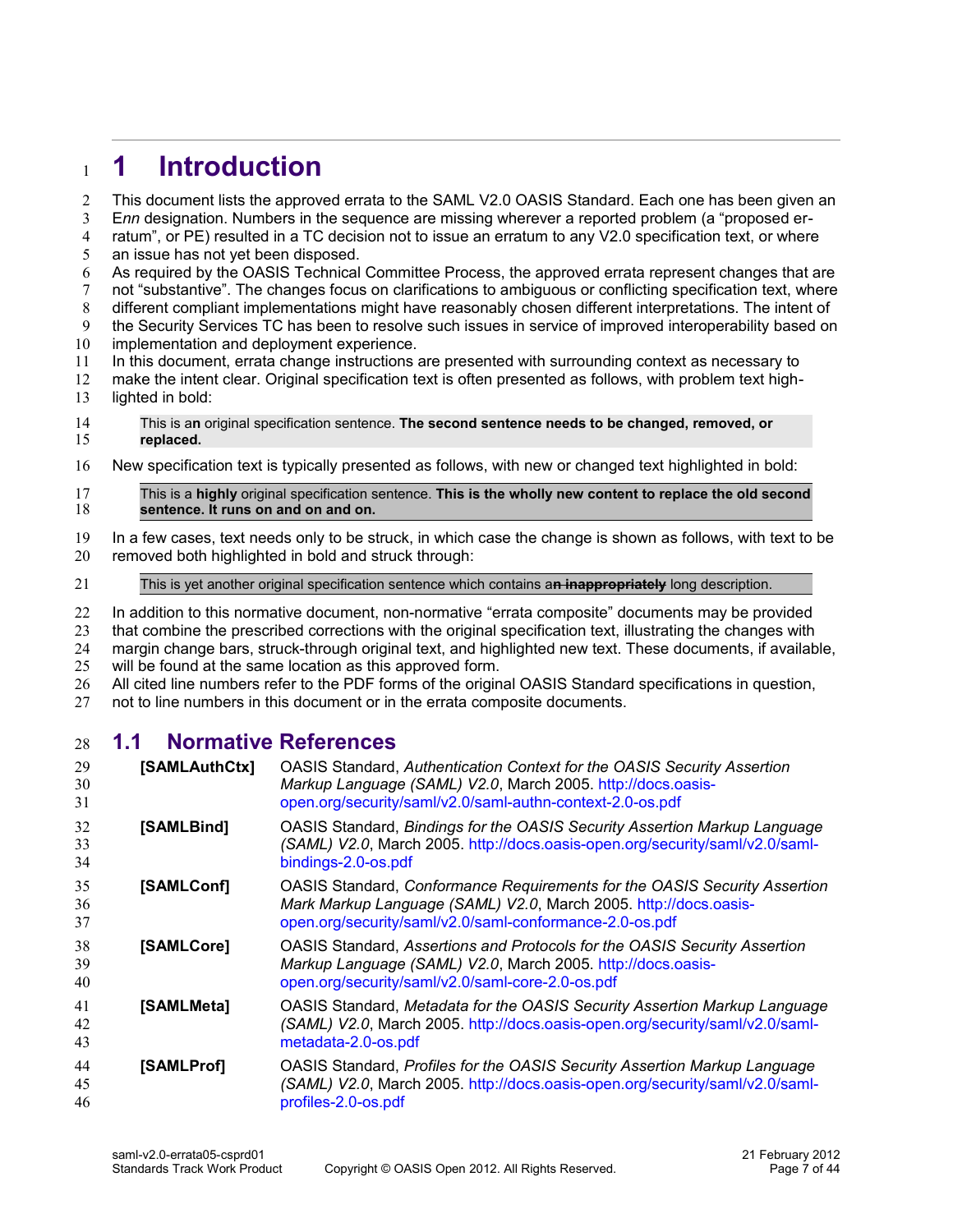<span id="page-7-1"></span>

| 47 | <b>[SAMLSec]</b> OASIS Standard, Security Considerations for the OASIS Security Assertion Markup |
|----|--------------------------------------------------------------------------------------------------|
| 48 | Language (SAML) V2.0, March 2005. http://docs.oasis-                                             |
| 49 | open.org/security/saml/v2.0/saml-sec-consider-2.0-os.pdf                                         |

## <span id="page-7-0"></span>**1.2 Non-Normative References** 50

<span id="page-7-5"></span><span id="page-7-4"></span><span id="page-7-3"></span><span id="page-7-2"></span>

| 51<br>52<br>53<br>54 |           | [Sec2011] From Multiple Credentials to Browser-based Single Sign-On:<br>Are We More Secure?, in the Proceedings of the 26th IFIP TC-11<br>International Information Security Conference (SEC 2010), Luzern,<br>Switzerland, June 7-9, 2011. http://www.ai-lab.it/armando/pub/sec2011.pdf |
|----------------------|-----------|------------------------------------------------------------------------------------------------------------------------------------------------------------------------------------------------------------------------------------------------------------------------------------------|
| 55<br>56<br>57       |           | [Enc2011] T. Jager, J. Somorovsky. How to Break XML Encryption. October 2011.<br>http://www.nds.rub.de/media/nds/veroeffentlichungen/2011/10/22/HowToBreakX<br>MLenc.pdf                                                                                                                 |
| 58<br>59             |           | [RFC3218] E. Rescorla. Preventing the Million Message Attack on Cryptographic Message Syntax.<br>IETF RFC 3218, January 2002. http://www.ietf.org/rfc/rfc3218.txt                                                                                                                        |
| 60<br>61<br>62       | [800-38D] | M. Dworkin. Recommendation for Block Cipher Modes of Operation: Galois/Counter<br>Mode (GCM) and GMAC. November 2007.<br>http://csrc.nist.gov/publications/nistpubs/800-38D/SP-800-38D.pdf                                                                                               |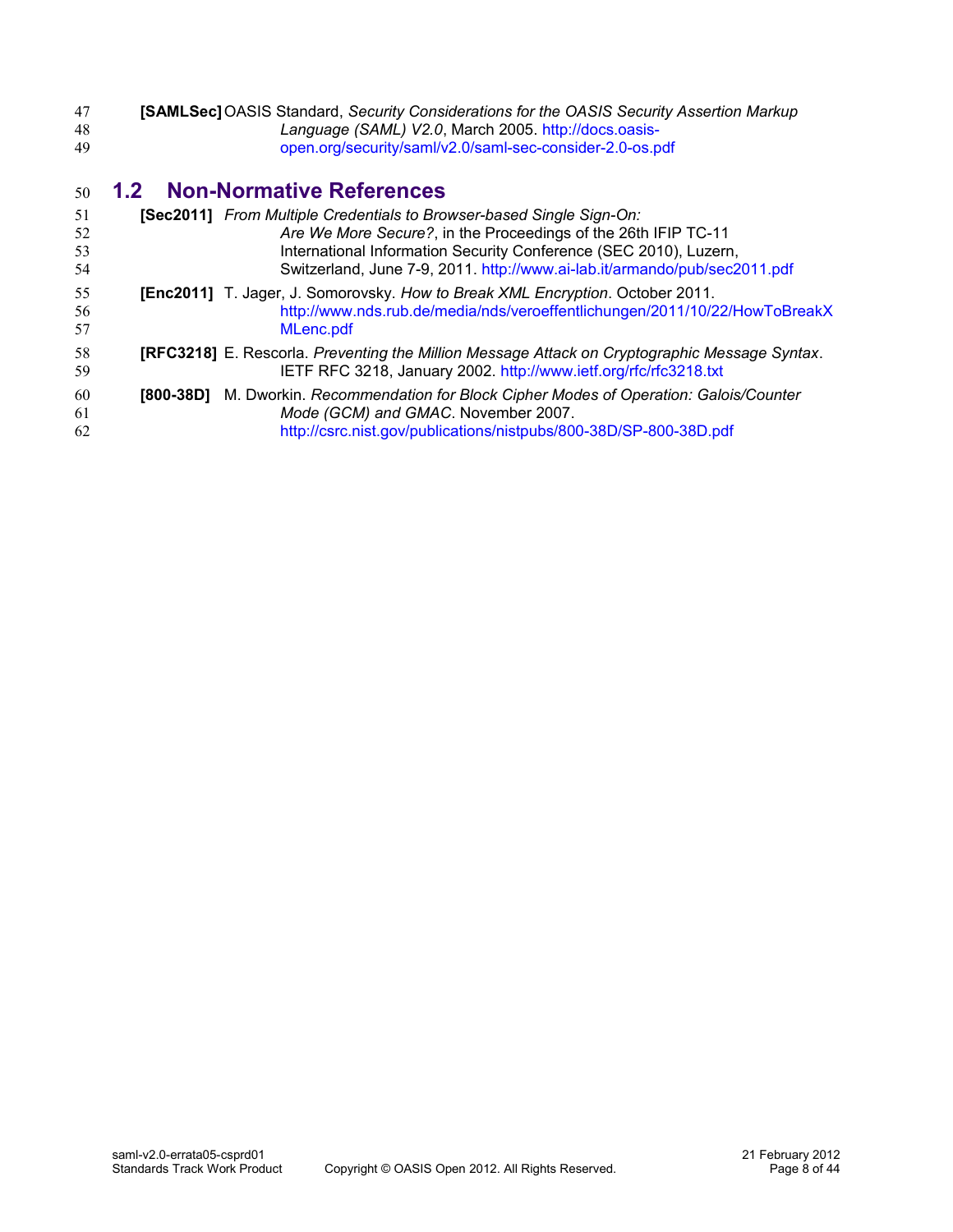### <span id="page-8-4"></span>**2 Approved Errata** 63

Following are the approved errata to the SAML V2.0 OASIS Standard. 64

### <span id="page-8-3"></span>**E0: Incorrect Section Reference**

Change [\[SAMLCore\]](#page-6-2) at line 2660 to refer to section **3.7.3** rather than **3.6.3** for Reason codes. This was a 66

typographical error. 67

#### <span id="page-8-2"></span>**E1: Relay State for HTTP Redirect** 68

Change [\[SAMLBind\]](#page-6-3) Section 3.4.3 at lines 551-553 to reflect the fact that, indeed, the RelayState para-69

meter is covered by the query string signature described in Section 3.4.4.1 (DEFLATE encoding). Note that Section 3.5.3, which has similar original wording, remains correct for its case. 70 71

Original: 72

65

RelayState data MAY be included with a SAML protocol message transmitted with this binding. The value MUST NOT exceed 80 bytes in length and SHOULD be integrity protected by the entity creating the message. **Signing is not realistic given the space limitation, but because the value is exposed to third-party tampering, the entity SHOULD insure that the value has not been tampered with by using a checksum, a pseudo-random value, or similar means.** 73 74 75 76 77

#### New: 78

82

RelayState data MAY be included with a SAML protocol message transmitted with this binding. The value MUST NOT exceed 80 bytes in length and SHOULD be integrity protected by the entity creating the message**, either via a digital signature (see Section 3.4.4.1) or by some independent means**. 79 80 81

# <span id="page-8-1"></span>**E2: Metadata Clarifications for HTTP Artifact Binding**

Change [\[SAMLBind\]](#page-6-3) Section 3.6.7 at lines 1188-1191 to clarify metadata requirements on profiles using the HTTP Artifact binding. 83 84

- 
- Original: 85

Support for the HTTP Artifact binding SHOULD be reflected by indicating URL endpoints at which requests 86

and responses for a particular protocol or profile should be sent. Either a single endpoint or distinct request 87

and response endpoints MAY be supplied. **One or more indexed endpoints for processing** 88

- **<samlp:ArtifactResolve> messages SHOULD also be described.** 89
- New: 90

#### Support for **receiving messages using** the HTTP Artifact binding SHOULD be reflected by indicating URL endpoints at which requests and responses for a particular protocol or profile should be sent. **Support for sending messages using this binding SHOULD be accompanied by one or more indexed <md:ArtifactResolutionService> endpoints for processing <samlp:ArtifactResolve> messages.** 91 92 93 94

# <span id="page-8-0"></span>**E4: No Role for SAML V1.1 Artifacts in SAML V2.0**

Change [\[SAMLBind\]](#page-6-3) Section 3.6.4 at line 1067 to clarify that SAML V1.1 artifacts have no role in SAML 96

V2.0. 97

95

New: 98

#### The following describes the single artifact type defined by SAML V2.0. **Although the general artifact structure resembles that used in prior versions of SAML and the type code of the single format described below does not conflict with previously defined formats, there is explicitly no correspondence between SAML V2.0 artifacts and those found in any previous specifications, and artifact formats not defined specifically for use with SAML V2.0 MUST NOT be used with this binding.**  $0<sub>9</sub>$ 100 101 102 103 104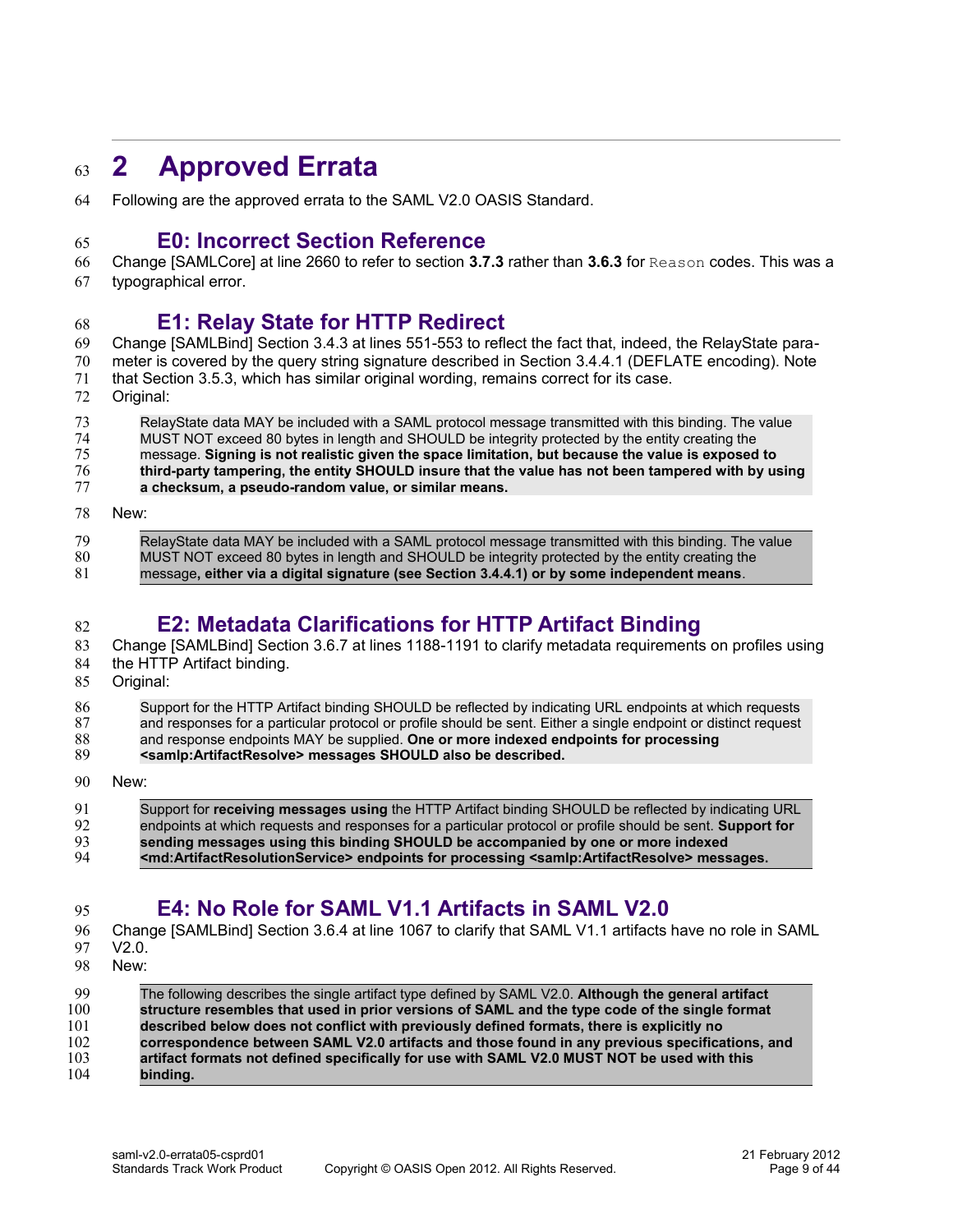# <span id="page-9-2"></span>**E6: Clarify Constraints on Encrypted NameID**

- Change [\[SAMLCore\]](#page-6-2) Section 3.4.1.1 at line 2139 to clarify that, if encrypted name identifiers are chosen, no further description of the type of name identifier will be available in SAML messages.. 106 107
- New: 108

105

The special Format value urn:oasis:names:tc:SAML:2.0:nameid-format:encrypted indicates that the resulting assertion(s) MUST contain <EncryptedID> elements instead of plaintext. The underlying name identifier's unencrypted form can be of any type supported by the identity provider for the requested subject. **It is not possible for the service provider to specifically request that a particular kind of identifier be returned if it asks for encryption. The <md:NameIDFormat> metadata element (see [SAMLMeta]) or other out-of-band means MAY be used to determine what kind of identifier to encrypt and return.** 109 110 111 112 113 114 115

#### <span id="page-9-1"></span>**E7: Metadata for Agreeing to Sign Authentication Requests** 116

Change [\[SAMLMeta\]](#page-6-4) Section 2.4.3 at line 710, 741-742, and 744-747 to remove ambiguity about how to accomplish signing when the IdP SSO descriptor includes the setting WantAuthnRequestsSigned and the SP SSO descriptor includes the setting AuthnRequestsSigned... 117 118 119

- New at line 710: 120
- **The WantAuthnRequestsSigned attribute is intended to indicate to service providers whether or not they can expect an unsigned <AuthnRequest> message to be accepted by the identity provider. The identity provider is not obligated to reject unsigned requests nor is a service provider obligated to sign its requests, although it might reasonably expect an unsigned request will be rejected. In some cases, a service provider may not even know which identity provider will ultimately receive and respond to its requests, so the use of this attribute in such a case cannot be strictly defined. Furthermore, note that the specific method of signing that would be expected is binding dependent. The HTTP Redirect binding (see [SAMLBind]) requires that the signature be applied to the URLencoded value rather than placed within the XML message, while other bindings generally permit the signature to be within the message in the usual fashion.** The following schema fragment defines the <IDPSSODescriptor> element and its IDPSSODescriptorType complex type: 121 122 123 124 125 126 127 128 129 130 131 132 133 134
- New at lines 741-742: 135

| 136 | Optional attribute that indicates whether the <samlp: authnrequest=""> messages sent by this service</samlp:>    |
|-----|------------------------------------------------------------------------------------------------------------------|
| 137 | provider will be signed. If omitted, the value is assumed to be false. A value of false (or omission of this     |
| 138 | attribute) does not imply that the service provider will never sign its requests or that a signed                |
| 139 | request should be considered an error. However, an identity provider that receives an unsigned                   |
| 140 | <samlp:authnrequest> message from a service provider whose metadata contains this attribute</samlp:authnrequest> |
| 141 | with a value of true MUST return a SAML error response and MUST NOT fulfill the request.                         |
| 142 | New at lines 744-747:                                                                                            |

Optional attribute that indicates a requirement for the <saml:Assertion> elements received by this service provider to be signed. If omitted, the value is assumed to be false. This requirement is in addition to any requirement for signing derived from the use of a particular profile/binding combination. **Note that an enclosing signature at the SAML binding or protocol layer does not suffice to meet this requirement, for example signing a <samlp:Response> containing the assertion(s) or a TLS connection.** 143 144 145 146 147

### <span id="page-9-0"></span>**E8: SLO and NameID Termination**

- Change [\[SAMLCore\]](#page-6-2) Section 3.6.3 at lines 2479-2480 to clarify the rules around SP single logout beha-149
- vior when a name identifier has been terminated. 150
- Original: 151

148

- The receiving provider can perform any maintenance with the knowledge that the relationship represented by the name identifier has been terminated. **It can choose to invalidate the active session(s) of a principal for whom a relationship has been terminated.** 152 153 154
- New: 155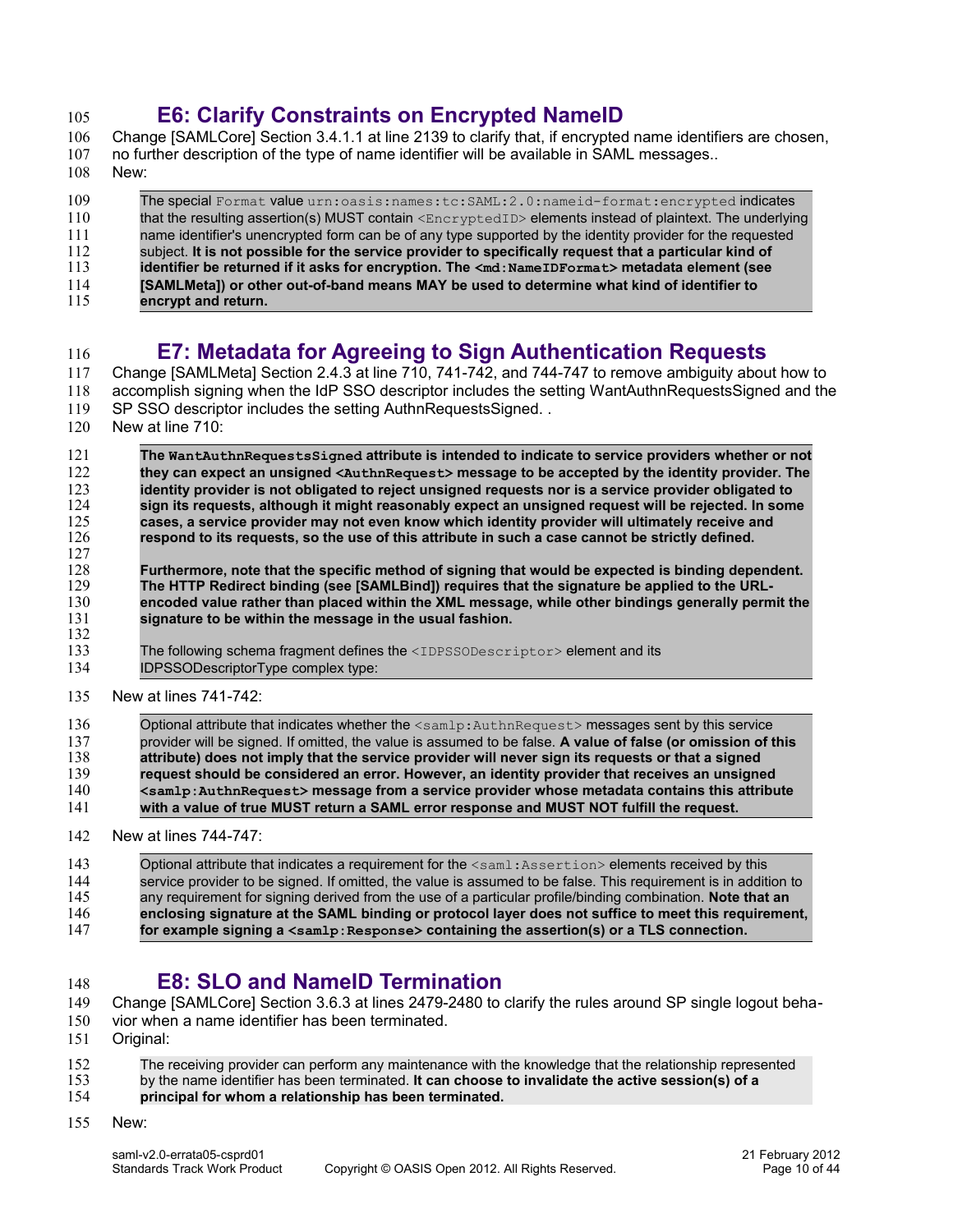- The receiving provider can perform any maintenance with the knowledge that the relationship represented by the name identifier has been terminated. **In general it SHOULD NOT invalidate any active session(s) of the principal for whom the relationship has been terminated. If the receiving provider is an identity provider, it SHOULD NOT invalidate any active session(s) of the principal established with other service providers. A requesting provider MAY send a <LogoutRequest> message prior to initiating a name identifier termination by sending a <ManageNameIDRequest> message if that is the requesting provider's intent (e.g., the name identifier termination is initiated via an administrator who wished to terminate all user activity). The requesting provider MUST NOT send a** 156 157 158 159 160 161 162 163
- **<LogoutRequest> message after the <ManageNameIDRequest> message is sent.** 164

#### <span id="page-10-2"></span>**E10: Logout Request Reason Mismatch with Schema**  165

Change [\[SAMLCore\]](#page-6-2) Section 3.7.1 at line 2540 to resolve an apparent conflict between the specification text and the schema. (Note that although in this case the schema could have been more specific, text in SAML specifications is allowed to impose further restrictions on syntactic constraints imposed by a schema, and this technique has been used here to resolve the issue without a substantive change.) New: 166 167 168 169 170

| 171 | An indication of the reason for the logout, in the form of a URI reference. The Reason attribute is specified |
|-----|---------------------------------------------------------------------------------------------------------------|
| 172 | as a string in the schema. This specification further restricts the schema by requiring that the              |
| 173 | Reason attribute MUST be in the form of a URI reference.                                                      |

#### <span id="page-10-1"></span>**E11: Improperly Labeled Feature** 174

- Change [\[SAMLConf\]](#page-6-6) in Section 3.2 (Table 2) to make the labels in feature rows 6 through 9 consistent. 175
- Original labels: 176
- Name Identifier Management, HTTP Redirect (IdP-initiated) 177
- Name Identifier Management, SOAP (IdP-initiated) 178
- Name Identifier Management, HTTP Redirect 179
- Name Identifier Management, SOAP 180
- New labels: 181

186

- **Name Identifier Management (IdP-Initiated), HTTP Redirect** 182
- **Name Identifier Management (IdP-Initiated), SOAP** 183
- **Name Identifier Management (SP-Initiated), HTTP Redirect** 184
- **Name Identifier Management (SP-Initiated), SOAP** 185

### <span id="page-10-0"></span>**E12: Clarification on ManageNameIDRequest**

- Change [\[SAMLCore\]](#page-6-2) Section 3.6 at lines 2412-2413 and 2438, and change [\[SAMLProf\]](#page-6-5) Section 4.5 at 187
- lines 1320-1321, to remove incorrect implications that the name identifier format can be changed in the 188
- course of the protocol. 189
- New [\[SAMLCore\]](#page-6-2) at lines 2412-2413: 190

| 191        | After establishing a name identifier for a principal, an identity provider wishing to change the value and/or-                                                                                                                  |
|------------|---------------------------------------------------------------------------------------------------------------------------------------------------------------------------------------------------------------------------------|
| 192<br>193 | format of the identifier that it will use when referring to the principal, or to indicate that a name identifier will<br>no longer be used to refer to the principal, informs service providers of the change by sending them a |
| 194        | <managenameidrequest> message.</managenameidrequest>                                                                                                                                                                            |

- New [\[SAMLCore\]](#page-6-2) at line 2438: 195
- If the requester is the identity provider, the new value will appear in subsequent <NameID> elements as the element's content. **In either case, if the <NewEncryptedID> is used, its encrypted content is just a <NewID> element containing only the new value for the identifier (format and qualifiers cannot be changed once established).** 196 197 198 199
- New [\[SAMLProf\]](#page-6-5) at lines 1320-23121: 200
- Subsequently, the identity provider may wish to notify the service provider of a change in the **format and/or** value that it will use to identify the same principal in the future. 201 202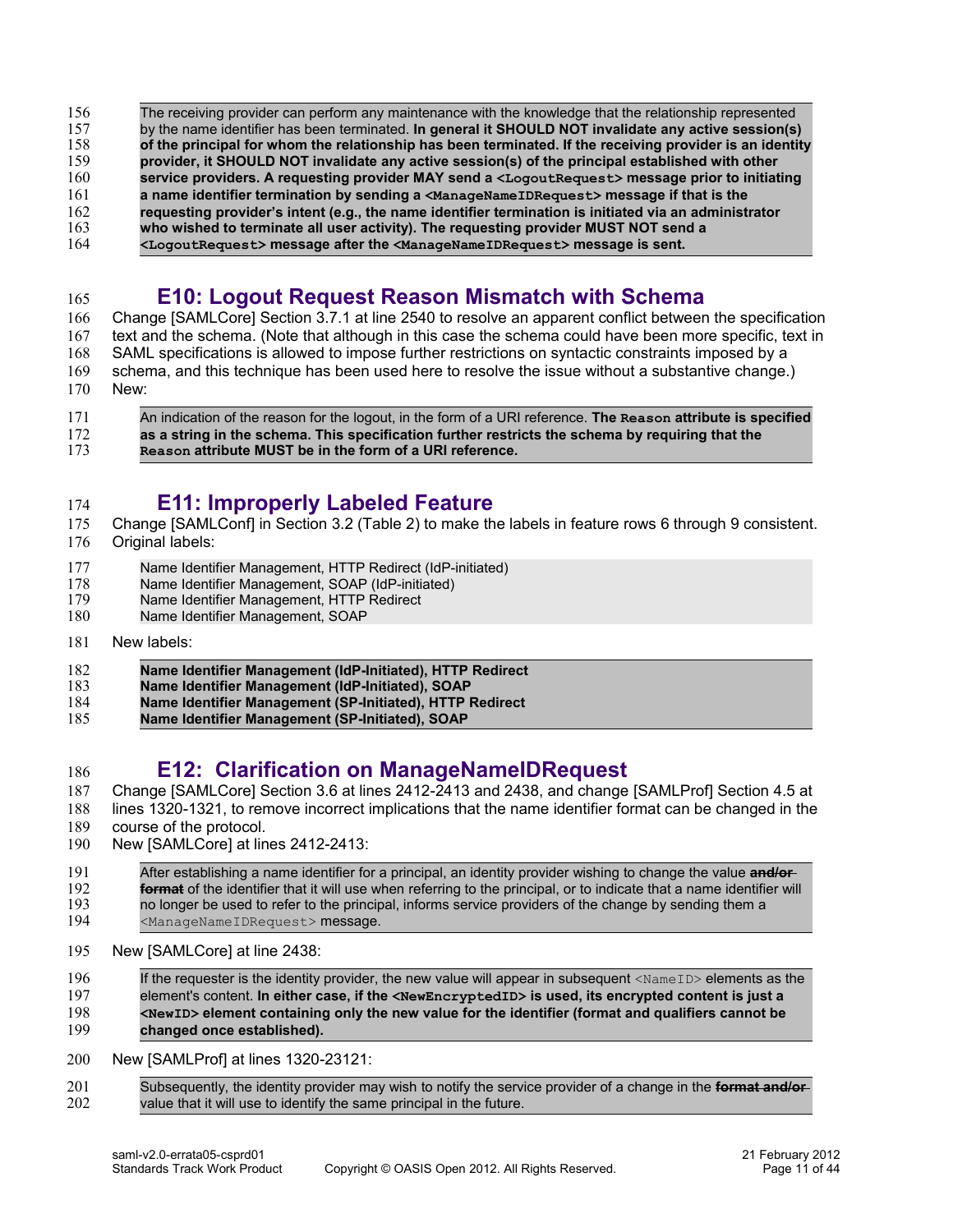# <span id="page-11-1"></span>**E13: Inaccurate Description of Authorization Decision**

Change [\[SAMLCore\]](#page-6-2) Section 2 at lines 357-358 to complete the list of potential results from an authoriza-204

- tion decision. 205
- New: 206

203

Authorization Decision: A request to allow the assertion subject to access the specified resource has been granted or denied **or is indeterminate**. 207 208

#### <span id="page-11-0"></span>**E14: AllowCreate** 209

Change [\[SAMLCore\]](#page-6-2) at lines 2123-2129, 2130, 2143-2147, 2419-2420, and 2480, and change [\[SAML-](#page-6-5)210

- [Prof\]](#page-6-5) at lines 521-524, to clarify the semantics of AllowCreate. 211
- Original at [\[SAMLCore\]](#page-6-2) Section 3.4.1.1, lines 2123-2129: 212

A Boolean value used to indicate whether the identity provider **is allowed,** in the course of fulfilling the request, to create a new identifier **to represent the principal**. Defaults to "false". **When "false", the requester constrains the identity provider to only issue an assertion to it if an acceptable identifier for the principal has already been established. Note that this does not prevent the identity provider from creating such identifiers outside the context of this specific request (for example, in advance for a large number of principals).** 213 214 215 216 217 218

- New at [\[SAMLCore\]](#page-6-2) Section 3.4.1.1, lines 2123-2129: 219
- A Boolean value used to indicate whether the **requester grants to** the identity provider, in the course of fulfilling the request, **permission** to create a new identifier **or to associate an existing identifier representing the principal with the relying party**. Defaults to "false" **if not present or the entire element is omitted**. 220 221 222 223
- New at [\[SAMLCore\]](#page-6-2) Section 3.4.1.1, line 2130 (just after the above changes): 224

**The AllowCreate attribute may be used by some deployments to influence the creation of state maintained by the identity provider pertaining to the use of a name identifier (or any other persistent, uniquely identifying attributes) by a particular relying party, for purposes such as dynamic identifier or attribute creation, tracking of consent, subsequent use of the Name Identifier Management protocol (see Section 3.6), or other related purposes.** 225 226 227 228 229 230

**When "false", the requester tries to constrain the identity provider to issue an assertion only if such state has already been established or is not deemed applicable by the identity provider to the use of an identifier. Thus, this does not prevent the identity provider from assuming such information exists outside the context of this specific request (for example, establishing it in advance for a large number of principals).** 231 232 233 234 235 236

**A value of "true" permits the identity provider to take any related actions it wishes to fulfill the request, subject to any other constraints imposed by the request and policy (the IsPassive attribute, for example).** 237 238 239 240

**Generally, requesters cannot assume specific behavior from identity providers regarding the initial creation or association of identifiers on their behalf, as these are details left to implementations or deployments. Absent specific profiles governing the use of this attribute, it might be used as a hint to identity providers about the requester's intention to store the identifier or link it to a local value.** 241 242 243 244 245

- **A value of "false" might be used to indicate that the requester is not prepared or able to do so and save the identity provider wasted effort.** 246 247 248
- **Requesters that do not make specific use of this attribute SHOULD generally set it to "true" to maximize interoperability.** 249 250
- **The use of the AllowCreate attribute MUST NOT be used and SHOULD be ignored in conjunction with requests for or assertions issued with name identifiers with a Format of urn:oasis:names:tc:SAML:2.0:nameid-format:transient (they preclude any such state in and of themselves).** 251 252 253 254 255
- Original at [\[SAMLCore\]](#page-6-2) Section 3.6, lines 2419-2420: 256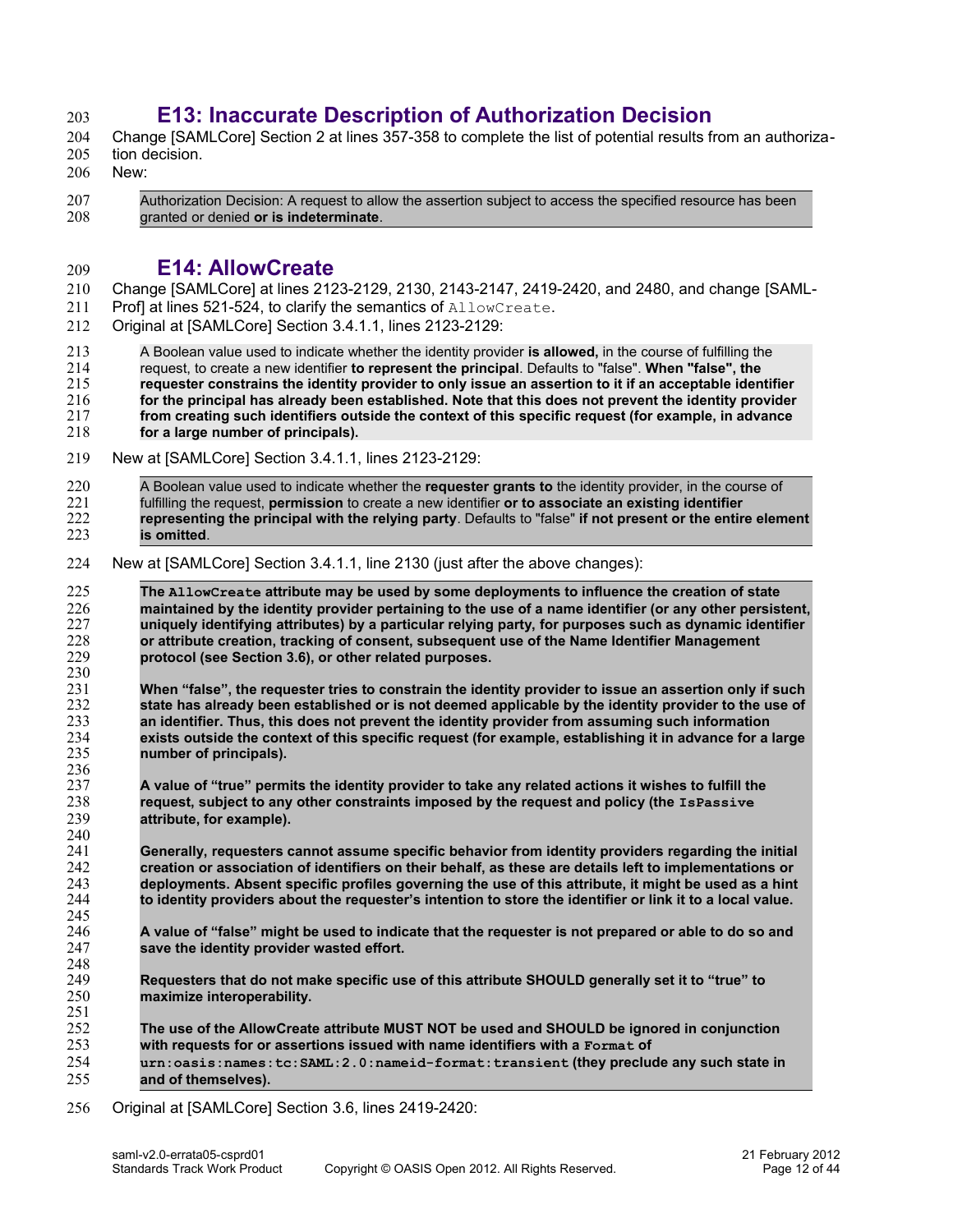- A service provider also uses this message to register or change the SPProvidedID value to be included when the underlying name identifier is used to communicate with it, or to terminate the use of a name identifier between itself and the identity provider. 257 258 259
- **Note that this protocol is typically not used with "transient" name identifiers, since their value is not intended to be managed on a long-term basis.** 260 261 262
- New at [\[SAMLCore\]](#page-6-2) Section 3.6, lines 2419-2420: 263

| 264 | A service provider also uses this message to register or change the SPProvided ID value to be included |
|-----|--------------------------------------------------------------------------------------------------------|
| 265 | when the underlying name identifier is used to communicate with it, or to terminate the use of a name  |
| 266 | identifier between itself and the identity provider.                                                   |
| 267 |                                                                                                        |
| 268 | This protocol MUST NOT be used in conjunction with the                                                 |
| 269 | urn:oasis:names:tc:SAML:2.0:nameidformat:transient <nameid>Format.</nameid>                            |

New at [\[SAMLCore\]](#page-6-2) Section 3.6.3, line 2480 (note that E8 and E55 specify additional changes to the original text shown here): 270 271

| 272<br>273<br>274                      | If the <terminate> element is included in the request, the requesting provider is indicating that (in the case<br/>of a service provider) it will no longer accept assertions from the identity provider or (in the case of an<br/>identity provider) it will no longer issue assertions to the service provider about the principal. The receiving</terminate>                                                                                                                                                                                                                                                                        |
|----------------------------------------|----------------------------------------------------------------------------------------------------------------------------------------------------------------------------------------------------------------------------------------------------------------------------------------------------------------------------------------------------------------------------------------------------------------------------------------------------------------------------------------------------------------------------------------------------------------------------------------------------------------------------------------|
| 275<br>276<br>277<br>278               | provider can perform any maintenance with the knowledge that the relationship represented by the name<br>identifier has been terminated. It can choose to invalidate the active session(s) of a principal for whom a<br>relationship has been terminated.                                                                                                                                                                                                                                                                                                                                                                              |
| 279<br>280<br>281                      | If the receiving provider is maintaining state associated with the name identifier, such as the value of<br>the identifier itself (in the case of a pair-wise identifier), an SPProvidedID value, the sender's<br>consent to the identifier's creation/use, etc., then the receiver can perform any maintenance with the                                                                                                                                                                                                                                                                                                               |
| 282<br>283                             | knowledge that the relationship represented by the name identifier has been terminated.                                                                                                                                                                                                                                                                                                                                                                                                                                                                                                                                                |
| 284<br>285<br>286                      | Any subsequent operations performed by the receiver on behalf of the sender regarding the<br>principal (for example, a subsequent <authnrequest>) SHOULD be carried out in a manner<br/>consistent with the absence of any previous state.</authnrequest>                                                                                                                                                                                                                                                                                                                                                                              |
| 287<br>288<br>289<br>290               | Termination is potentially the cleanup step for any state management behavior triggered by the use<br>of the AllowCreate attribute in the Authentication Request protocol (see Section 3.4). Deployments<br>that do not make use of that attribute are likely to avoid the use of the <terminate> element or</terminate>                                                                                                                                                                                                                                                                                                               |
| 291<br>292                             | would treat it as a purely advisory matter.                                                                                                                                                                                                                                                                                                                                                                                                                                                                                                                                                                                            |
| 293<br>294<br>295<br>296<br>297<br>298 | Note that in most cases (a notable exception being the rules surrounding the SPProvidedID<br>attribute), there are no requirements on either identity providers or service providers regarding the<br>creation or use of persistent state. Therefore, no explicit behavior is mandated when the<br><terminate> element is received. However, if persistent state is present pertaining to the use of an<br/>identifier (such as if an SPProvidedID attribute was attached), the <terminate> element provides a<br/>clear indication that this state SHOULD be deleted (or marked as obsolete in some fashion).</terminate></terminate> |
| 299                                    | Original at [SAMLProf] Section 4.1.4.1, lines 521-524:                                                                                                                                                                                                                                                                                                                                                                                                                                                                                                                                                                                 |
| 300<br>301<br>302                      | If the identity provider cannot or will not satisfy the request, it MUST respond with a <response> message<br/>containing an appropriate error status code or codes.</response>                                                                                                                                                                                                                                                                                                                                                                                                                                                        |
| 303<br>304<br>305<br>306               | If the service provider wishes to permit the identity provider to establish a new identifier for the<br>principal if none exists, it MUST include a <nameidpolicy> element with the AllowCreate attribute<br/>set to "true". Otherwise, only a principal for whom the identity provider has previously established<br/>an identifier usable by the service provider can be authenticated successfully.</nameidpolicy>                                                                                                                                                                                                                  |
| 307                                    | New at [SAMLProf] Section 4.1.4.1, lines 521-524:                                                                                                                                                                                                                                                                                                                                                                                                                                                                                                                                                                                      |
| 308<br>309<br>310                      | If the identity provider cannot or will not satisfy the request, it MUST respond with a <response> message<br/>containing an appropriate error status code or codes.</response>                                                                                                                                                                                                                                                                                                                                                                                                                                                        |
| 311<br>312                             | This profile does not provide any guidelines for the use of AllowCreate; see [SAMLCore] for<br>normative rules on using AllowCreate.                                                                                                                                                                                                                                                                                                                                                                                                                                                                                                   |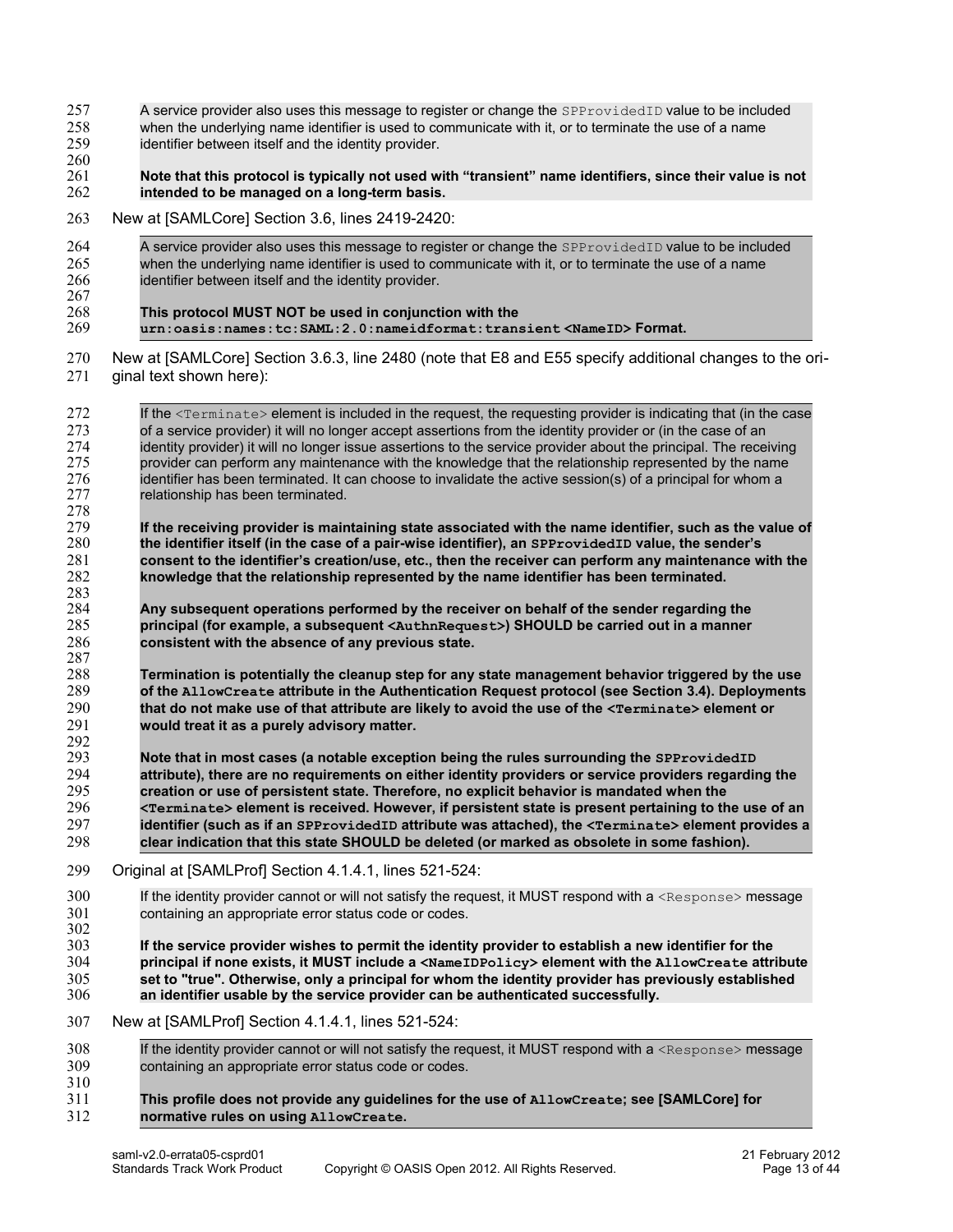#### <span id="page-13-3"></span>**E15: NameID Policy Adherence** 313

- Change [\[SAMLCore\]](#page-6-2) Section 3.4.1.1 at line 2139 to clarify that the expressed name identifier policy must 314
- be adhered to. 315
- New (note that E6 specifies additional changes to the original text shown here): 316

<span id="page-13-4"></span>

| The special Format value urn: oasis: names: tc: SAML: 2.0: nameid-format: encrypted indicates<br>that the resulting assertion(s) MUST contain $\leq$ ncryptedID> elements instead of plaintext. The underlying<br>name identifier's unencrypted form can be of any type supported by the identity provider for the requested<br>subject.<br>When a Format defined in Section Error: Reference source not found8.3 other than<br>urn:oasis:names:tc:SAML:1.1:nameid-format:unspecified Or<br>urn: oasis: names: tc: SAML: 2.0: nameid-format: encrypted is used, then if the identity provider<br>returns any assertions:<br>• the Format value of the <nameid> within the <subject> of any <assertion> MUST be identical<br/>to the Format value supplied in the <nameidpolicy>, and<br/><b>• if SPNameQualifier is not omitted in <nameidpolicy>, the SPNameQualifier Value of the</nameidpolicy></b><br/><math>\triangle</math>NameID&gt; within the <math>\triangle</math>subject&gt; of any <math>\triangle</math>Assertion&gt; MUST be identical to the SPNameQualifier<br/>value supplied in the <nameidpolicy>.</nameidpolicy></nameidpolicy></assertion></subject></nameid> |     |  |
|-------------------------------------------------------------------------------------------------------------------------------------------------------------------------------------------------------------------------------------------------------------------------------------------------------------------------------------------------------------------------------------------------------------------------------------------------------------------------------------------------------------------------------------------------------------------------------------------------------------------------------------------------------------------------------------------------------------------------------------------------------------------------------------------------------------------------------------------------------------------------------------------------------------------------------------------------------------------------------------------------------------------------------------------------------------------------------------------------------------------------------------------------------------------------------------|-----|--|
|                                                                                                                                                                                                                                                                                                                                                                                                                                                                                                                                                                                                                                                                                                                                                                                                                                                                                                                                                                                                                                                                                                                                                                                     | 317 |  |
|                                                                                                                                                                                                                                                                                                                                                                                                                                                                                                                                                                                                                                                                                                                                                                                                                                                                                                                                                                                                                                                                                                                                                                                     | 318 |  |
|                                                                                                                                                                                                                                                                                                                                                                                                                                                                                                                                                                                                                                                                                                                                                                                                                                                                                                                                                                                                                                                                                                                                                                                     | 319 |  |
|                                                                                                                                                                                                                                                                                                                                                                                                                                                                                                                                                                                                                                                                                                                                                                                                                                                                                                                                                                                                                                                                                                                                                                                     | 320 |  |
|                                                                                                                                                                                                                                                                                                                                                                                                                                                                                                                                                                                                                                                                                                                                                                                                                                                                                                                                                                                                                                                                                                                                                                                     | 321 |  |
|                                                                                                                                                                                                                                                                                                                                                                                                                                                                                                                                                                                                                                                                                                                                                                                                                                                                                                                                                                                                                                                                                                                                                                                     | 322 |  |
|                                                                                                                                                                                                                                                                                                                                                                                                                                                                                                                                                                                                                                                                                                                                                                                                                                                                                                                                                                                                                                                                                                                                                                                     | 323 |  |
|                                                                                                                                                                                                                                                                                                                                                                                                                                                                                                                                                                                                                                                                                                                                                                                                                                                                                                                                                                                                                                                                                                                                                                                     | 324 |  |
|                                                                                                                                                                                                                                                                                                                                                                                                                                                                                                                                                                                                                                                                                                                                                                                                                                                                                                                                                                                                                                                                                                                                                                                     | 325 |  |
|                                                                                                                                                                                                                                                                                                                                                                                                                                                                                                                                                                                                                                                                                                                                                                                                                                                                                                                                                                                                                                                                                                                                                                                     | 326 |  |
|                                                                                                                                                                                                                                                                                                                                                                                                                                                                                                                                                                                                                                                                                                                                                                                                                                                                                                                                                                                                                                                                                                                                                                                     | 327 |  |
|                                                                                                                                                                                                                                                                                                                                                                                                                                                                                                                                                                                                                                                                                                                                                                                                                                                                                                                                                                                                                                                                                                                                                                                     | 328 |  |
|                                                                                                                                                                                                                                                                                                                                                                                                                                                                                                                                                                                                                                                                                                                                                                                                                                                                                                                                                                                                                                                                                                                                                                                     | 329 |  |
|                                                                                                                                                                                                                                                                                                                                                                                                                                                                                                                                                                                                                                                                                                                                                                                                                                                                                                                                                                                                                                                                                                                                                                                     | 330 |  |
|                                                                                                                                                                                                                                                                                                                                                                                                                                                                                                                                                                                                                                                                                                                                                                                                                                                                                                                                                                                                                                                                                                                                                                                     | 331 |  |
|                                                                                                                                                                                                                                                                                                                                                                                                                                                                                                                                                                                                                                                                                                                                                                                                                                                                                                                                                                                                                                                                                                                                                                                     | 332 |  |

#### <span id="page-13-2"></span>**E17: Authentication Response IssuerName vs. Assertion IssuerName** 333 334

- Change [\[SAMLProf\]](#page-6-5) Section 4.1.4.2 at lines 541-543 to accurately reflect the conditions under which is-335
- suer information is required and how issuer information at the different levels must correlate. Original: 336 337
- **The <Issuer> element MAY be omitted, but if present** it MUST contain the unique identifier of the issuing identity provider; the  $F\text{ormat}$  attribute MUST be omitted or have a value of urn:oasis:names:tc:SAML:2.0:nameid-format:entity. 338 339 340
- New: 341

| 342 | If the $\leq$ Response> message is signed or if an enclosed assertion is encrypted, then the $\leq$ Issuer> |
|-----|-------------------------------------------------------------------------------------------------------------|
| 343 | element MUST be present. Otherwise it MAY be omitted. If present it MUST contain the unique identifier      |
| 344 | of the issuing identity provider; the Format attribute MUST be omitted or have a value of                   |
| 345 | urn:oasis:names:tc:SAML:2.0:nameid-format:entity.                                                           |

#### <span id="page-13-1"></span>**E18: Reference to Identity Provider Discovery Service in ECP Profile** 346 347

Change [\[SAMLProf\]](#page-6-5) Section 4.2.2 at lines 725-726 to remove the incorrect implication that an ECP is a direct participant in the identity provider discovery profile. 348 349

New: 350

In step 3, the ECP obtains the location of an endpoint at an identity provider for the authentication request protocol that supports its preferred binding. The means by which this is accomplished is implementationdependent. **The ECP MAY use the SAML identity provider discovery profile described in Section 4.3.** 351 352 353

- <span id="page-13-0"></span>**E19: Clarification on Error Processing** 354
- Change [\[SAMLBind\]](#page-6-3) Section 3.2.2.1 at lines 310-317 and Section 3.2.3.3 at line 378 to clarify SAML error 355
- processing and its relationship to SOAP error processing. 356
- Original at Section 3.2.2.1, lines 310-317: 357
- The SAML responder **MUST** return **either a SAML response element within the body of another SOAP** 358
- **message or generate a SOAP fault**. The SAML responder MUST NOT include more than one SAML 359
- response per SOAP message or include any additional XML elements in the SOAP body. **If a SAML** 360

**responder cannot, for some reason, process a SAML request, it MUST generate a SOAP fault.** SOAP 361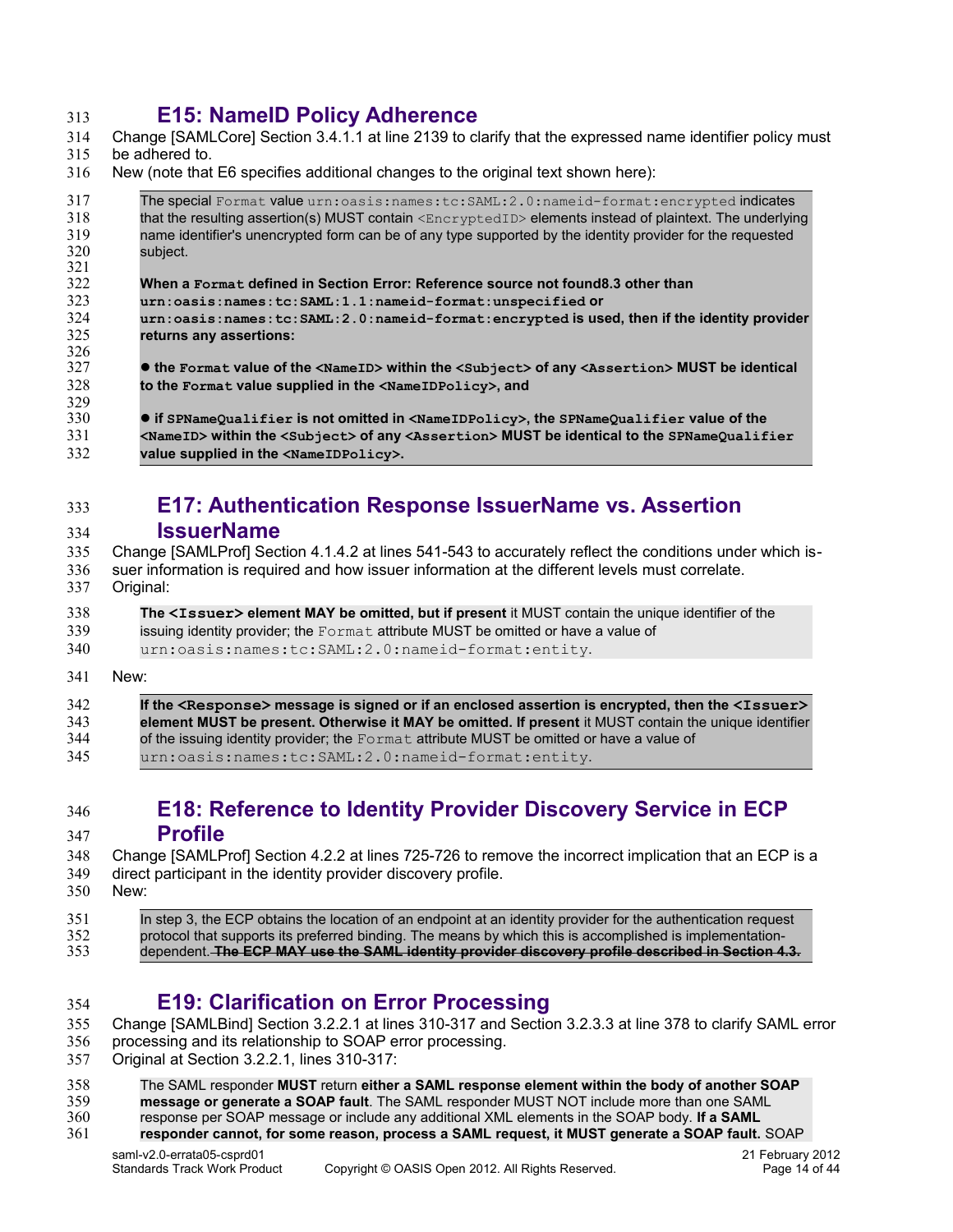fault codes **MUST** NOT be sent for errors within the SAML problem domain, for example, inability to find an extension schema or as a signal that the subject is not authorized to access a resource in an authorization query. (SOAP 1.1 faults and fault codes are discussed in [SOAP11] Section 4.1.) 362 363 364

New at Section 3.2.2.1, lines 310-317: 365

The SAML responder **SHOULD** return **a SOAP message containing either a SAML response element in the body or a SOAP fault**. The SAML responder MUST NOT include more than one SAML response per SOAP message or include any additional XML elements in the SOAP body. SOAP fault codes **SHOULD** NOT be sent for errors within the SAML problem domain, for example, inability to find an extension schema or as a signal that the subject is not authorized to access a resource in an authorization query. **See Section 3.2.3.3 for more information about error handling.** (SOAP 1.1 faults and fault codes are discussed in [SOAP11] Section 4.1.) 366 367 368 369 370 371 372

- Original at Section 3.2.3.3, line 378: 373
- In the case of a SAML processing error, the SOAP HTTP server **MUST** respond with "200 OK" and include a SAML-specified <samlp: Status> element in the SAML response within the SOAP body. 374 375
- New at Section 3.2.3.3, line 378: 376
- In the case of a SAML processing error, the SOAP HTTP server **SHOULD** respond with "200 OK" and include a SAML-specified <samlp: Status> element in the SAML response within the SOAP body. 377 378

#### <span id="page-14-3"></span>**E20: ECP SSO Profile and Metadata** 379

Change [\[SAMLProf\]](#page-6-5) at line 1081 to add a new subsection, Section 4.2.6, in order to add metadata considerations to the ECP profile. 380 381

- New (small portion of previous subsection shown): 382
- The ECP SHOULD be authenticated to the identity provider, such as by maintaining an authenticated session. Any HTTP exchanges subsequent to the delivery of the <AuthnRequest> message and before the identity provider returns a <Response> MUST be securely associated with the original request. 383 384 385 386

### **4.2.6 Use of Metadata**

387

**The rules specified in the browser SSO profile in Section 4.1.6 apply here as well. Specifically, the indexed endpoint element <md:AssertionConsumerService> with a binding of urn:oasis:names:tc:SAML:2.0:bindings:PAOS MAY be used to describe the supported binding and location(s) to which an identity provider may send responses to a service provider using this profile. IN addition, the endpoint <md:SingleSignOnService> with a binding of urn:oasis:names:tc:SAML:2.0:bindings:SOAP MAY be used to describe the supported binding and location(s) to which an service provider may send requests to an identity provider using this profile.** 388 389 390 391 392 393 394 395 396

<span id="page-14-2"></span>**E21: PAOS Version** 397

Change [\[SAMLBind\]](#page-6-3) Section 3.3.3 at line 474 to clarify the PAOS version required. New: 398

 The HTTP PAOS Header field MUST be present and specify the PAOS version with "urn:liberty:paos:2003-08" **at a minimum**. 399 400

#### <span id="page-14-1"></span>**E22: Error in Profile/ECP** 401

- Change [\[SAMLProf\]](#page-6-5) Section 4.2.4.1 at line 907 to refer to the **AssertionConsumerServiceURL** attribute 402
- rather than the **AssertionServiceConsumerURL** attribute. This was a typographical error. 403

#### <span id="page-14-0"></span>**E24: HTTPS in URI Binding** 404

Change [\[SAMLBind\]](#page-6-3) Section 3.7 at lines 1349-1351 to make the HTTP support requirements more appro-405

- priate in the context of the URI binding. 406
- Original: 407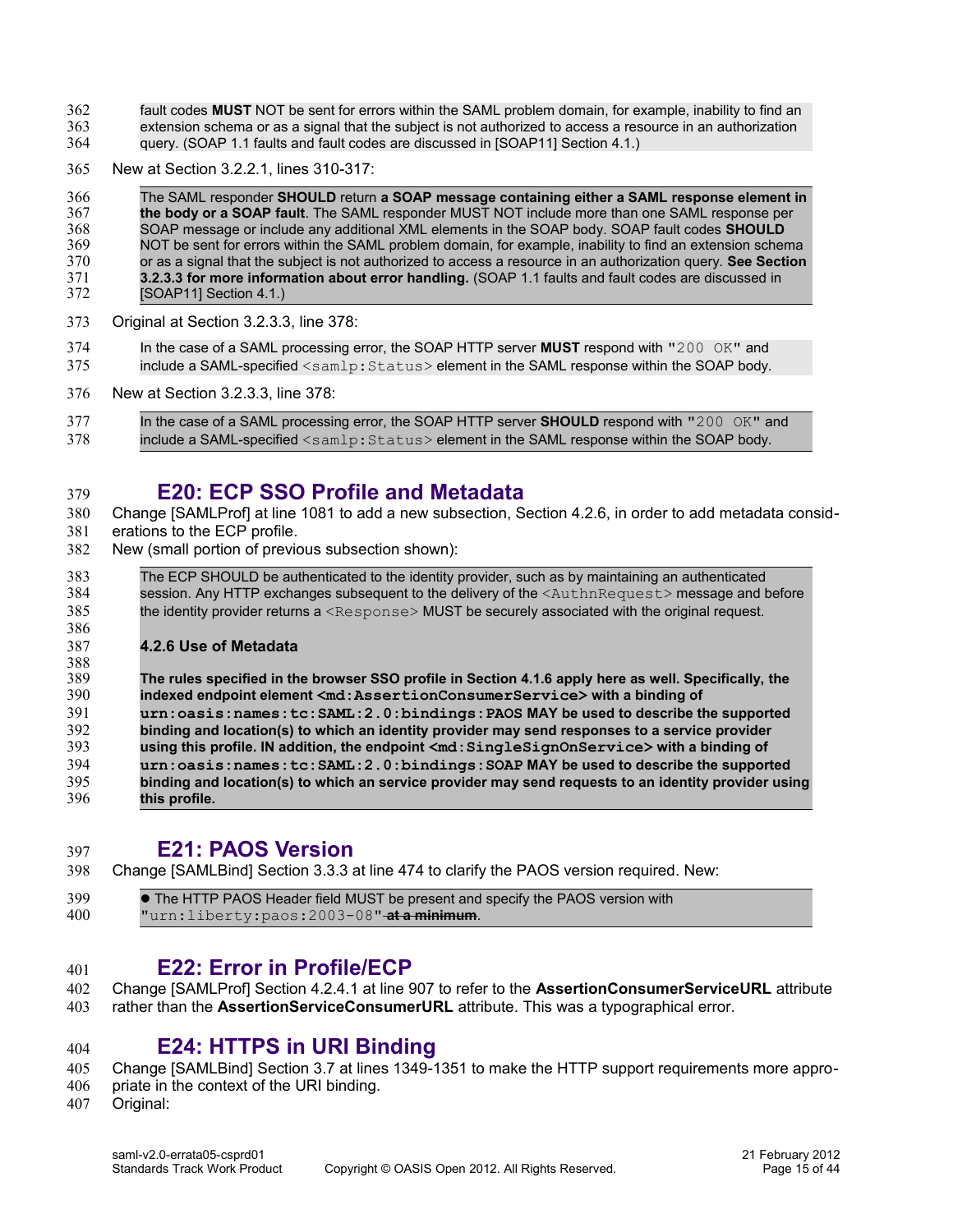#### Like SOAP, URI resolution can occur over multiple underlying transports. This binding has **transport**-408

- independent aspects, but also calls out the **use of HTTP with SSL 3.0 [SSL3] or TLS 1.0 [RFC2246] as REQUIRED (mandatory to implement)**. 409 410
- 
- New: 411
- Like SOAP, URI resolution can occur over multiple underlying transports. This binding has **protocol**independent aspects, but also calls out **as mandatory the implementation of HTTP URIs**. 412 413

#### <span id="page-15-1"></span>**E25: Metadata Feature in Conformance** 414

Change [\[SAMLConf\]](#page-6-6) in Section 3.2 (Tables 2 and 4) to add feature rows, and at line 231 to add two subsections, Sections 3.6 and 3.7, in order to reflect conformance aspects of the SAML metadata feature. 415 416

New in Table 2: 417

| 418 | Feature                        | <b>IdP</b> | <b>IdP Lite SP</b> |            | SP Lite ECP |     |
|-----|--------------------------------|------------|--------------------|------------|-------------|-----|
| 419 | <b>Metadata Structures</b>     | <b>OPT</b> | <b>OPT</b>         | <b>OPT</b> | <b>OPT</b>  | N/A |
| 420 | <b>Metadata Interoperation</b> | <b>OPT</b> | <b>OPT</b>         | <b>OPT</b> | <b>OPT</b>  | N/A |

#### New in Table 4: 421

| 422 | Feature                        | Authn      | Attrib     | <b>Authz</b> | Requester  |
|-----|--------------------------------|------------|------------|--------------|------------|
| 423 | <b>Metadata Structures</b>     | <b>OPT</b> | <b>OPT</b> | <b>OPT</b>   | <b>OPT</b> |
| 424 | <b>Metadata Interoperation</b> | <b>OPT</b> | <b>OPT</b> | <b>OPT</b>   | <b>OPT</b> |

- New at line 231 (small portion of previous subsection shown): 425
- If a SAML authority uses SSL 3.0 or TLS 1.0, it MUST use a server-side certificate. 426 427

#### **3.6 Metadata Structures** 428

**Implementations claiming conformance to SAML V2.0 may declare each operational mode's conformance to SAML V2.0 Metadata [SAMLMeta] through election of the Metadata Structures option.**

**With respect to each operational mode, such conformance entails the following:**

 **Implementing SAML metadata according to the extensible SAML V2.0 Metadata format in all cases where an interoperating peer has the option, as stated in SAML V2.0 specifications, of depending on the existence of SAML V2.0 Metadata. Electing the Metadata Structures option has the effect of requiring that such metadata be available to the interoperating peer. The Metadata Interoperation feature, described below, provides a means of satisfying this requirement.** 435 436 437 438 439 440 441

 **Referencing, consuming, and adhering to the SAML metadata, according to [SAMLMeta], of an interoperating peer when the known metadata relevant to that peer and the particular operation, and the current exchange, has expired or is no longer valid in cache, provided the metadata is available and is not prohibited by policy or the particular operation and that specific exchange.** 442 443 444 445 446

**3.7 Metadata Interoperation** 447

**Election of the Metadata Interoperation option requires the implementation to offer, in addition to any other mechanism, the well-known location publication and resolution mechanism described in the SAML metadata specification [SAMLMeta].** 448 449 450 451

#### <span id="page-15-0"></span>**E26: Ambiguities Around Multiple Assertions and Statements in the SSO Profile** 452 453

Change [\[SAMLProf\]](#page-6-5) Section 4.1.4.2 at lines 541-572, Section 4.1.4.3 at lines 576-591, and Section 454

4.1.4.5 at lines 600-601 to resolve ambiguities around the usage of multiple assertions and multiple state-455

- ments within an assertion in the SSO profile. 456
- Original at Section 4.1.4.2, lines 541-572: 457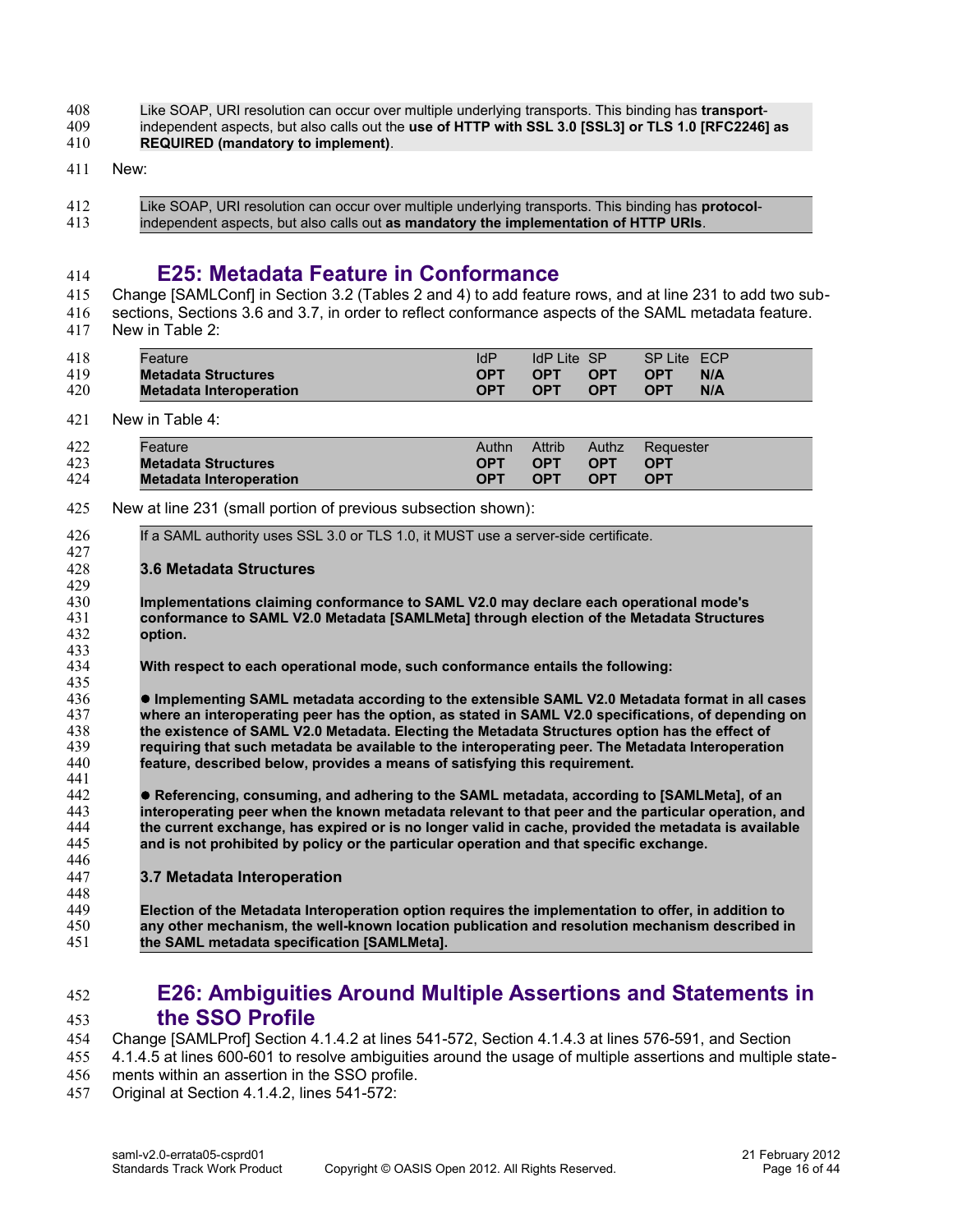| 458 | The <issuer> element MAY be omitted, but if present it MUST contain the unique identifier of the</issuer>                   |
|-----|-----------------------------------------------------------------------------------------------------------------------------|
| 459 | issuing identity provider; the Format attribute MUST be omitted or have a value of                                          |
| 460 | urn:oasis:names:tc:SAML:2.0:nameid-format:entity.                                                                           |
| 461 | It MUST contain at least one <assertion>. Each assertion's <issuer> element MUST contain the</issuer></assertion>           |
| 462 | unique identifier of the issuing identity provider; the Format attribute MUST be omitted or have a value                    |
| 463 | of urn:oasis:names:tc:SAML:2.0:nameid-format:entity.                                                                        |
| 464 | The set of one or more assertions MUST contain at least one <authnstatement> that reflects</authnstatement>                 |
| 465 | the authentication of the principal to the identity provider.                                                               |
| 466 | At least one assertion containing an <authnstatement>MUST contain a <subject> element</subject></authnstatement>            |
| 467 | with at least one <subjectconfirmation> element containing a Method of</subjectconfirmation>                                |
| 468 | urn: oasis: names: tc: SAML: 2.0: cm: bearer. If the identity provider supports the Single                                  |
| 469 | Logout profile, defined in Section 4.4, any such authentication statements MUST include a                                   |
| 470 | SessionIndex attribute to enable per-session logout requests by the service provider.                                       |
| 471 | The bearer <subjectconfirmation> element described above MUST contain a</subjectconfirmation>                               |
| 472 | <subjectconfirmationdata> element that contains a Recipient attribute containing the</subjectconfirmationdata>              |
| 473 | service provider's assertion consumer service URL and a NotOnOrAfter attribute that limits the                              |
| 474 | window during which the assertion can be delivered. It MAY contain an Address attribute limiting                            |
| 475 | the client address from which the assertion can be delivered. It MUST NOT contain a NotBefore                               |
| 476 | attribute. If the containing message is in response to an <authnrequest>, then the</authnrequest>                           |
| 477 | InResponseTo attribute MUST match the request's ID.                                                                         |
| 478 | Other statements and confirmation methods MAY be included in the assertion(s) at the discretion of                          |
| 479 | the identity provider. In particular, <attributestatement> elements MAY be included. The</attributestatement>               |
| 480 | <authnrequest> MAY contain an AttributeConsumingServiceIndex XML attribute referencing</authnrequest>                       |
| 481 | information about desired or required attributes in [SAMLMeta]. The identity provider MAY ignore this, or                   |
| 482 | send other attributes at its discretion.                                                                                    |
| 483 | The assertion(s) containing a bearer subject confirmation MUST contain an                                                   |
| 484 | <audiencerestriction> including the service provider's unique identifier as an <audience>.</audience></audiencerestriction> |
| 485 | Other conditions (and other <audience> elements) MAY be included as requested by the service</audience>                     |
| 486 | provider or at the discretion of the identity provider. (Of course, all such conditions MUST be understood                  |
| 487 | by and accepted by the service provider in order for the assertion to be considered valid.) The identity                    |
| 488 | provider is NOT obligated to honor the requested set of <conditions> in the <authnrequest>, if</authnrequest></conditions>  |
| 489 | any.                                                                                                                        |
| 490 | The identity provider is NOT obligated to honor the requested set of <conditions> in the</conditions>                       |
| 491 | <authnrequest>, if any.</authnrequest>                                                                                      |
| 492 | New at Section 4.1.4.2, lines 541-572 (note that E17 specifies additional changes to the first bullet item                  |
| 493 | shown here):                                                                                                                |
| 494 | The <issuer> element MAY be omitted, but if present it MUST contain the unique identifier of the</issuer>                   |
| 495 | issuing identity provider; the Format attribute MUST be omitted or have a value of                                          |
| 496 | urn:oasis:names:tc:SAML:2.0:nameid-format:entity.                                                                           |
| 497 | It MUST contain at least one <assertion>. Each assertion's <issuer> element MUST contain the</issuer></assertion>           |
| 498 | unique identifier of the responding identity provider; the Format attribute MUST be omitted or have a                       |
| 499 | value of urn: oasis: names: tc: SAML: 2.0: nameid-format: entity. Note that this profile                                    |
| 500 | assumes a single responding identity provider, and all assertions in a response MUST be issued                              |
| 501 | by the same entity.                                                                                                         |
| 502 | If multiple assertions are included, then each assertion's <subject> element MUST refer to the</subject>                    |
| 503 | same principal. It is allowable for the content of the <subject> elements to differ (e.g. using</subject>                   |
| 504 | different <nameid> or alternative <subjectconfirmation>elements).</subjectconfirmation></nameid>                            |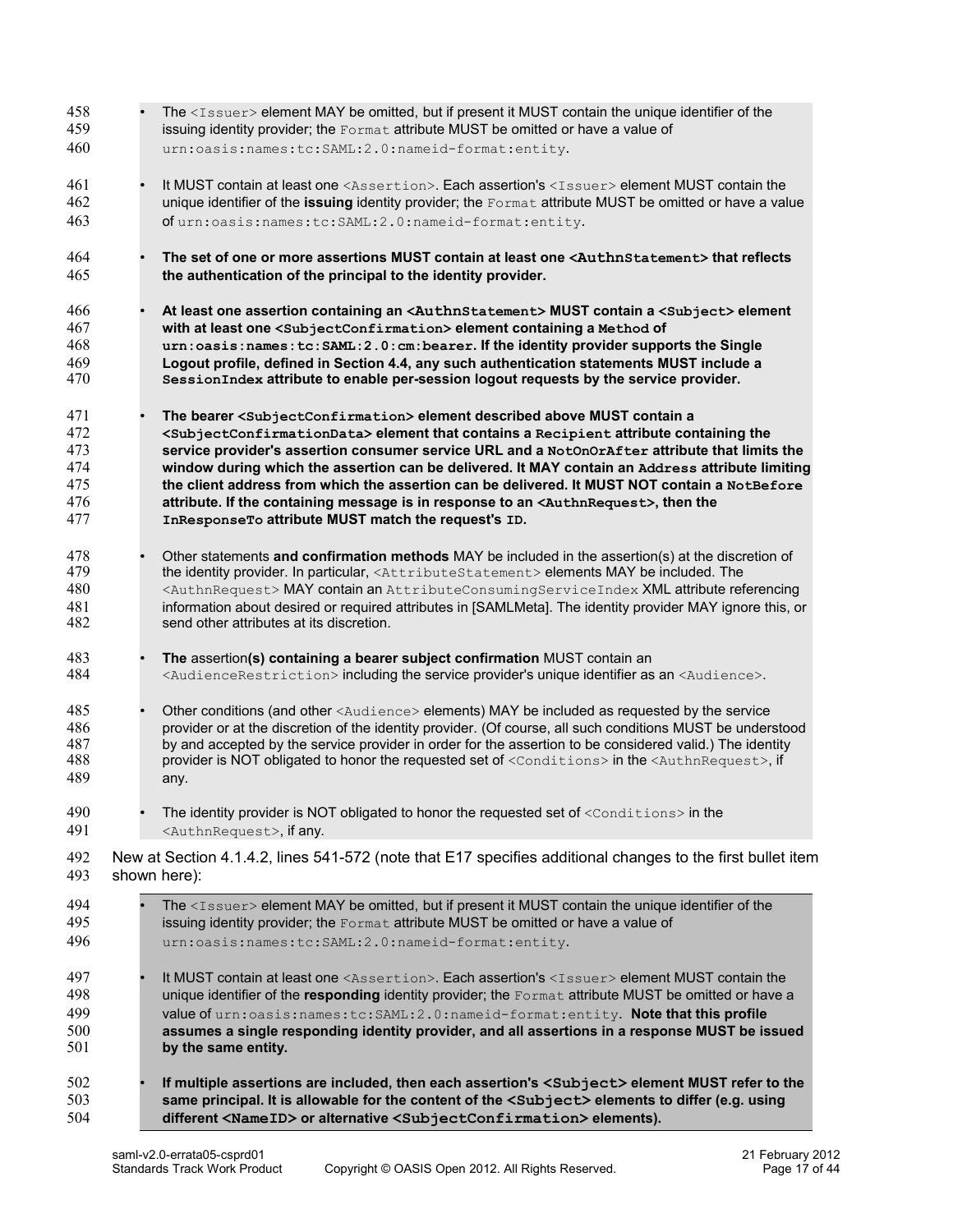<span id="page-17-0"></span>

| 505<br>506<br>507<br>508                             |  | Any assertion issued for consumption using this profile MUST contain a <subject> element<br/>with at least one <subjectconfirmation> element containing a Method of<br/>urn: oasis: names: tc: SAML: 2.0: cm: bearer. Such an assertion is termed a bearer<br/>assertion. Bearer assertions MAY contain additional <subjectconfirmation>elements.</subjectconfirmation></subjectconfirmation></subject>                                                                                                                                                                                                                                                                                                                         |
|------------------------------------------------------|--|---------------------------------------------------------------------------------------------------------------------------------------------------------------------------------------------------------------------------------------------------------------------------------------------------------------------------------------------------------------------------------------------------------------------------------------------------------------------------------------------------------------------------------------------------------------------------------------------------------------------------------------------------------------------------------------------------------------------------------|
| 509<br>510<br>511                                    |  | Assertions without a bearer <subjectconfirmation>MAY also be included; processing of<br/>additional assertions or <subjectconfirmation> elements is outside the scope of this<br/>profile.</subjectconfirmation></subjectconfirmation>                                                                                                                                                                                                                                                                                                                                                                                                                                                                                          |
| 512<br>513<br>514<br>515<br>516<br>517<br>518<br>519 |  | At lease one bearer <subjectconfirmation>element MUST contain a<br/><subjectconfirmationdata> element that itself MUST contain a Recipient attribute<br/>containing the service provider's assertion consumer service URL and a NotOnOrAfter<br/>attribute that limits the window during which the assertion can be [PE52]confirmed by the relying<br/>party. It MAY also contain an Address attribute limiting the client address from which the<br/>assertion can be delivered. It MUST NOT contain a NotBefore attribute. If the containing<br/>message is in response to an <authnrequest>, then the InResponseTo attribute MUST<br/>match the request's ID.</authnrequest></subjectconfirmationdata></subjectconfirmation> |
| 520<br>521<br>522<br>523                             |  | The set of one or more bearer assertions MUST contain at least one <authnstatement> that<br/>reflects the authentication of the principal to the identity provider. Multiple <authnstatement><br/>elements MAY be included, but the semantics of multiple statements is not defined by this<br/>profile.</authnstatement></authnstatement>                                                                                                                                                                                                                                                                                                                                                                                      |
| 524<br>525<br>526                                    |  | If the identity provider supports the Single Logout profile, defined in Section Error: Reference<br>source not found, any authentication statements MUST include a SessionIndex attribute to<br>enable per-session logout requests by the service provider.                                                                                                                                                                                                                                                                                                                                                                                                                                                                     |
| 527<br>528<br>529<br>530<br>531                      |  | Other statements MAY be included in the <b>bearer</b> assertion(s) at the discretion of the identity provider. In<br>particular, <attributestatement> elements MAY be included. The <authnrequest> MAY contain<br/>an AttributeConsumingServiceIndex XML attribute referencing information about desired or<br/>required attributes in [SAMLMeta]. The identity provider MAY ignore this, or send other attributes at its<br/>discretion.</authnrequest></attributestatement>                                                                                                                                                                                                                                                   |
| 532<br>533                                           |  | Each bearer assertion MUST contain an <audiencerestriction> including the service provider's<br/>unique identifier as an <audience>.</audience></audiencerestriction>                                                                                                                                                                                                                                                                                                                                                                                                                                                                                                                                                           |
| 534<br>535<br>536<br>537<br>538                      |  | Other conditions (and other <audience> elements) MAY be included as requested by the service<br/>provider or at the discretion of the identity provider. (Of course, all such conditions MUST be understood<br/>by and accepted by the service provider in order for the assertion to be considered valid.) The identity<br/>provider is NOT obligated to honor the requested set of <conditions> in the <authnrequest>, if<br/>any.</authnrequest></conditions></audience>                                                                                                                                                                                                                                                     |
| 539<br>540                                           |  | The identity provider is NOT obligated to honor the requested set of <conditions> in the<br/><authnrequest>, if any.</authnrequest></conditions>                                                                                                                                                                                                                                                                                                                                                                                                                                                                                                                                                                                |
| 541                                                  |  | Original at Section 4.1.4.3, lines 576-591:                                                                                                                                                                                                                                                                                                                                                                                                                                                                                                                                                                                                                                                                                     |
| 542<br>543<br>544<br>545                             |  | • Verify that the Recipient attribute in any bearer <subjectconfirmationdata> matches the assertion<br/>consumer service URL to which the <response> or artifact was delivered<br/>• Verify that the NotOnOrAfter attribute in any bearer <subjectconfirmationdata> has not passed,</subjectconfirmationdata></response></subjectconfirmationdata>                                                                                                                                                                                                                                                                                                                                                                              |
| 546<br>547                                           |  | subject to allowable clock skew between the providers                                                                                                                                                                                                                                                                                                                                                                                                                                                                                                                                                                                                                                                                           |
| 548<br>549<br>550                                    |  | . Verify that the InResponseTo attribute in the bearer <subjectconfirmationdata> equals the ID of<br/>its original <authnrequest> message, unless the response is unsolicited (see Section 4.1.5), in which<br/>case the attribute MUST NOT be present</authnrequest></subjectconfirmationdata>                                                                                                                                                                                                                                                                                                                                                                                                                                 |
| 551                                                  |  | • Verify that any assertions relied upon are valid in other respects.                                                                                                                                                                                                                                                                                                                                                                                                                                                                                                                                                                                                                                                           |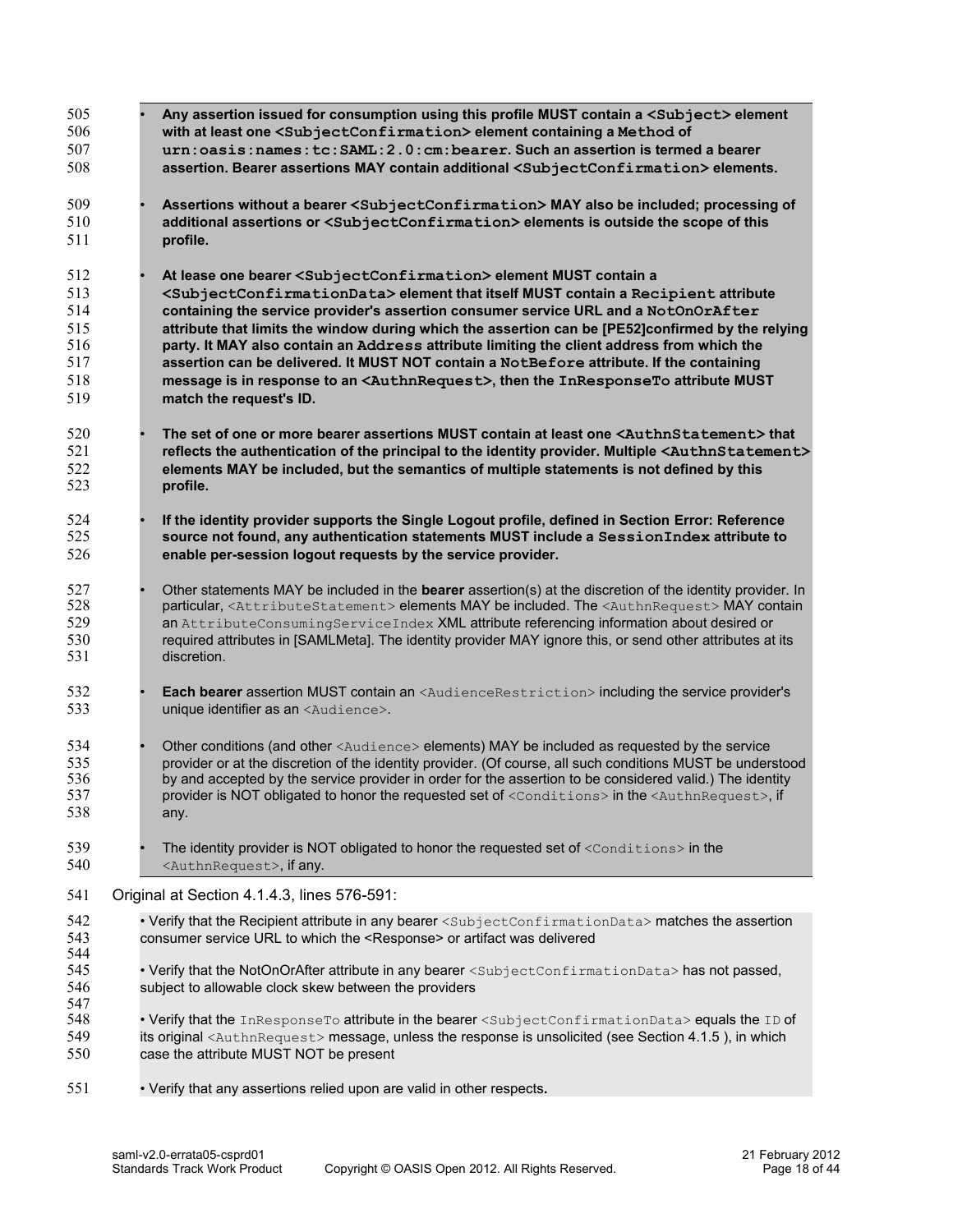- If any bearer <SubjectConfirmationData> includes an Address attribute, the service provider MAY check the user agent's client address against it. 552 553
- Any assertion which is not valid, or whose subject confirmation requirements cannot be met SHOULD be discarded and SHOULD NOT be used to establish a security context for the principal. 554 555
- If an <AuthnStatement> used to establish a security context for the principal contains a 556
- SessionNotOnOrAfter attribute, the security context SHOULD be discarded once this time is reached, unless the service provider reestablishes the principal's identity by repeating the use of this profile. 557 558
- New at Section 4.1.4.3, lines 576-591: 559
- Verify that the Recipient attribute in **the** bearer <SubjectConfirmationData> matches the assertion consumer service URL to which the <Response> or artifact was delivered 560 561 562
- Verify that the NotOnOrAfter attribute in **the** bearer <SubjectConfirmationData> has not passed, subject to allowable clock skew between the providers 563 564 565
- Verify that the InResponseTo attribute in the bearer <SubjectConfirmationData> equals the ID of its original <AuthnRequest> message, unless the response is unsolicited (see Section 4.1.5 ), in which case the attribute MUST NOT be present 566 567 568
- Verify that any assertions relied upon are valid in other respects**. Note that while multiple bearer <SubjectConfirmation> elements may be present, the successful evaluation of a single such element in accordance with this profile is sufficient to confirm an assertion. However, each assertion, if more than one is present, MUST be evaluated independently.** 569 570 571 572
- If any **the** bearer <SubjectConfirmationData> includes an Address attribute, the service provider MAY check the user agent's client address against it. 573 574
- Any assertion which is not valid, or whose subject confirmation requirements cannot be met SHOULD be discarded and SHOULD NOT be used to establish a security context for the principal. 575 576
- If an <AuthnStatement> used to establish a security context for the principal contains a SessionNotOnOrAfter attribute, the security context SHOULD be discarded once this time is reached. unless the service provider reestablishes the principal's identity by repeating the use of this profile. **Note that if multiple <AuthnStatement> elements are present, the SessionNotOnOrAfter value closest to the present time SHOULD be honored.** 577 578 579 580 581
- Original at Section 4.1.4.5, lines 600-601: 582
- If the HTTP POST binding is used to deliver the <Response>, the enclosed assertion(s) MUST be signed. 583
- New at Section 4.1.4.5, lines 600-601: 584

```
If the HTTP POST binding is used to deliver the <Response>, each assertion MUST be protected by a
          digital signature. This can be accomplished by signing each individual <Assertion> element or by
          signing the <Response> element.
585
586
587
```
#### **E27: Incorrect Step Number in ECP Profile** 588

- Change [\[SAMLProf\]](#page-6-5) Section 4.2.4.3 at line 947 to change the reference to the step number from **5** to **7**. 589
- This was a typographical error. 590

591

### <span id="page-18-1"></span><span id="page-18-0"></span>**E28: Profile Labeling in Conformance**

- Change [\[SAMLConf\]](#page-6-6) Section 2 at Table 1 to make its labeling and categorization of profiles more consistent. 592 593
- Combine the profile rows labeled **Artifact Resolution**, **Authentication Query**, **Attribute Query**, and **Au-**594
- **thorization Decision Query** into a single profile row labeled **Assertion Query/Request** in column 1, with 595
- the breakdown of these four protocol types moved to column 2 (message flows) for that row. 596
- Remove the profile rows labeled **SAML URI binding** and **Metadata**. 597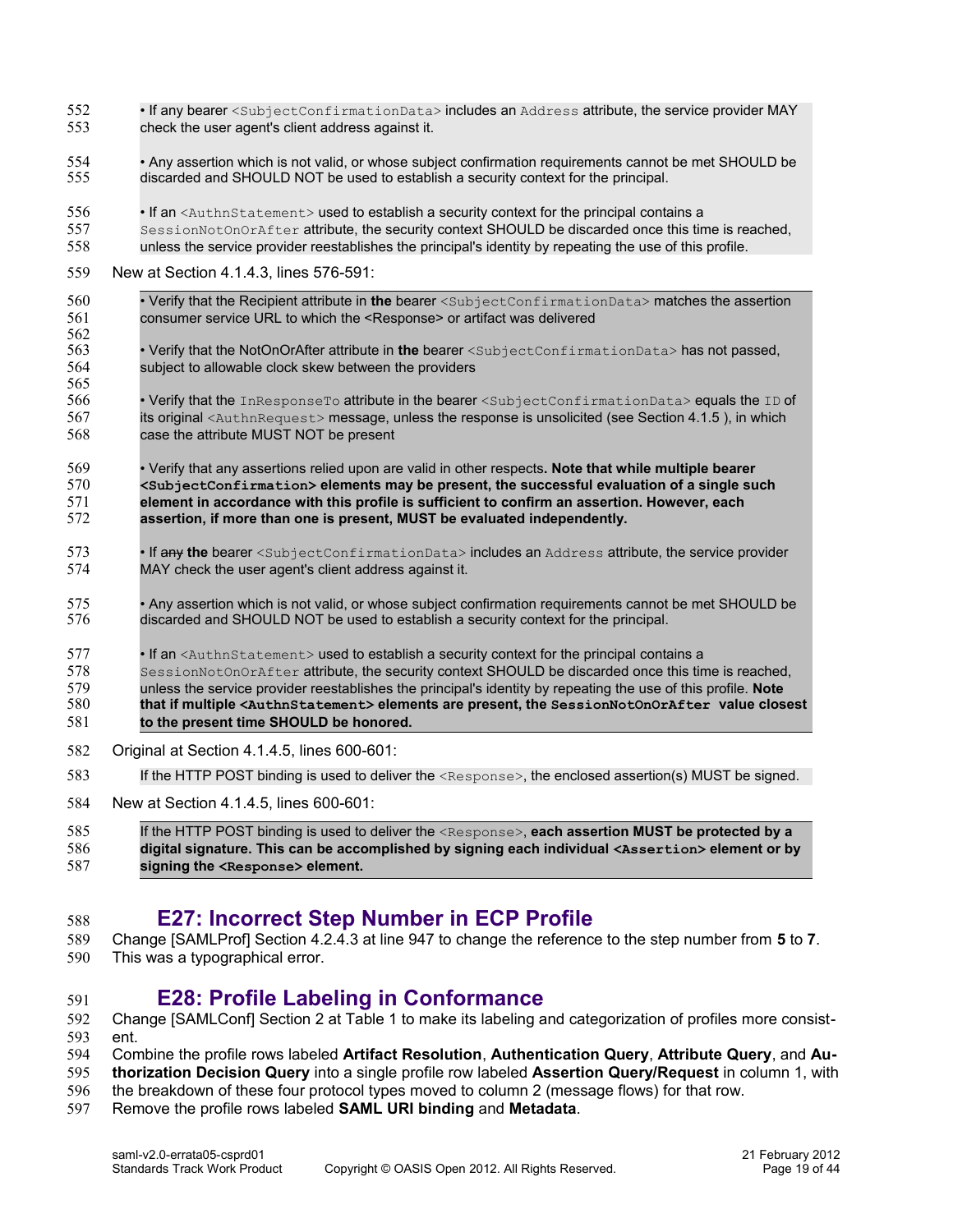# <span id="page-19-3"></span>**E29: Incomplete Listing of Features in Conformance**

Change [\[SAMLConf\]](#page-6-6) Section 3.2 at Table 2 to include missing feature rows. New: 599

| 600 | Feature                                    | ldP        | IdP Lite SP |     | SP Lite ECP |     |
|-----|--------------------------------------------|------------|-------------|-----|-------------|-----|
| 601 | <b>Request for Assertion by Identifier</b> | <b>OPT</b> | N/A         | N/A | N/A         | N/A |
| 602 | <b>SAML URI Binding</b>                    | <b>OPT</b> | N/A         | N/A | N/A         | N/A |

- <span id="page-19-2"></span>**E30: Key Replacement**
- Change [\[SAMLCore\]](#page-6-2) Section 6.1 at line 3110 to improve wording around key replacement. Original: 604
- Encrypted data and **optionally one** or more encrypted keys MUST replace the plaintext information in the same location within the XML instance. 605 606
- New: 607

598

603

610

Encrypted data and **zero** or more encrypted keys MUST replace the plaintext information in the same location within the XML instance. 608 609

### <span id="page-19-1"></span>**E31: Various Minor Errors in Binding**

- Change [\[SAMLBind\]](#page-6-3) Section 3.3.5 at line 511, Section 3.5.3 at line 785, and Section 3.6.5 at lines 1136 611
- and 1397 to clean up various minor wording errors. 612
- At Section 3.3.5, line 511, capitalize the word **RECOMMENDED**. 613
- Original at Section 3.5.3, line 785: 614
- If no such **value** is included with a SAML request message, or if the SAML response message is being generated without a corresponding request ... 615 616
- New at Section 3.5.3, line 785: 617
- If no such **RelayState data** is included with a SAML request message, or if the SAML response message is being generated without a corresponding request ... 618 619
- Original at Section 3.6.5, line 1136: 620
- The SAML requester determines the SAML responder by examining the artifact, and issues a 621
- <samlp:ArtifactResolve> request containing the artifact to the SAML responder using a **direct** SAML binding, as in step 3. 622 623
- New at Section 3.6.5, line 1136: 624
- The SAML requester determines the SAML responder by examining the artifact, and issues a <samlp:ArtifactResolve> request containing the artifact to the SAML responder using a **synchronous** SAML binding, as in step 3. 625 626 627
- Original at Section 3.6.5, line 1397: 628
- Note that the use of wildcards **is not allowed for on** such queries. 629
- New at Section 3.6.5, line 1397: 630
- Note that **the URI syntax does not support** the use of wildcards **in** such **ID** queries. 631

#### <span id="page-19-0"></span>**E32: Missing Required Information in Profiles** 632

- Change [\[SAMLProf\]](#page-6-5) at line 1092. New subsection added at line 1092 as Section 4.3.1, incrementing the subsection numbers of the existing Sections 4.3.1 through 4.3.3: 633 634
- **4.3.1 Required Information** 635
- **Identification:** urn:oasis:names:tc:SAML:2.0:profiles:SSO:idp-discovery 636
- **Contact information:** [security-services-comment@lists.oasis-open.org](mailto:security-services-comment@lists.oasis-open.org) 637

#### **Description:** Given below. 638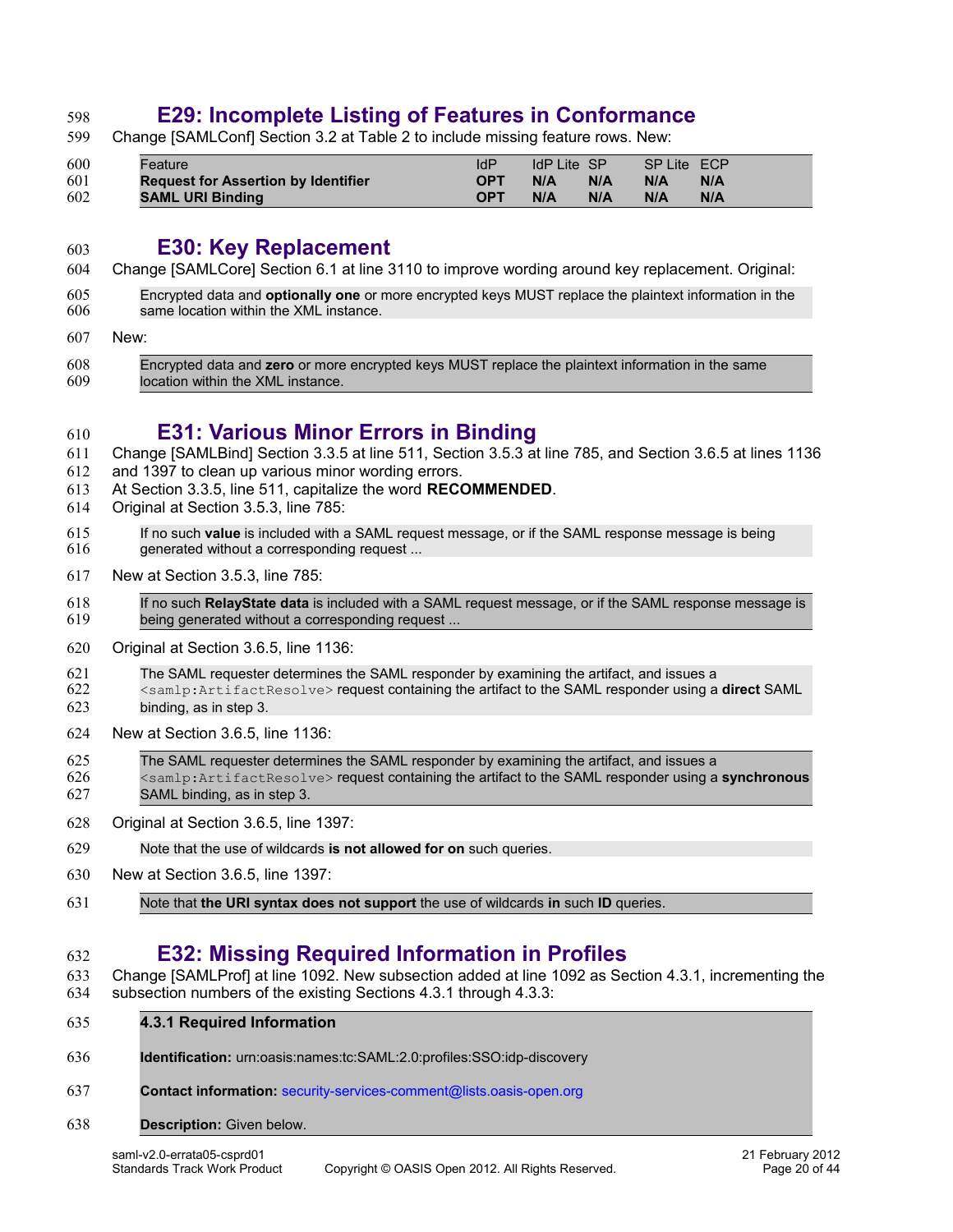**Updates:** None. 639

640

## <span id="page-20-3"></span>**E33: References to Assertion Request Protocol**

- Change [\[SAMLMeta\]](#page-6-4) Section 2.4.3 at line 700, Section 2.4.5 at line 838, Section 2.4.6 at line 871, and 641
- Section 2.4.7 at line 904 to change references to the **Assertion Request** protocol to **Assertion** 642

**Query/Request**. This is just a typographical error. 643

### 644

647

### <span id="page-20-2"></span>**E34: RequestedAttribute Section Heading**

Change [\[SAMLMeta\]](#page-6-4) at line 809 to make the Section **2.4.4.2** heading be a level below, at **2.4.4.1.1**, for consistency in reflecting element nesting in the document outline. 645 646

## <span id="page-20-1"></span>**E35: Response Consumer URL Rules and Example**

- Change [\[SAMLProf\]](#page-6-5) Section 4.2.4.1 at lines 906-908, and Section 4.2.4.3 at line 964, to make the ex-648
- ample conform to the rules for a response consumer URL and explain these rules more clearly. 649
- Original at Section 4.2.4.1, lines 906-908: 650
- Specifies where the ECP is to send an error response. Also used to verify the correctness of the identity provider's response, by cross checking this location against the **AssertionServiceConsumerURL** in the ECP response header block. This value MUST be the same as the AssertionServiceConsumerURL (or the 651 652 653
- URL referenced in metadata) conveyed in the <AuthnRequest>. 654
- New at lines Section 4.2.4.1, 906-908: 655
- Specifies where the ECP is to send an error response. Also used to verify the correctness of the identity provider's response, by cross checking this location against the **AssertionConsumerServiceURL** in the ECP response header block. This value MUST be the same as the AssertionServiceConsumerURL (or the URL referenced in metadata) conveyed in the <AuthnRequest> **and SHOULD NOT be a relative URL**. 656 657 658 659
- Original at Section 4.2.4.3, line 964: 660
- <paos:Request xmlns:paos="urn:liberty:paos:2003-08" 661
- responseConsumerURL="**http://identity-service.example.com/abc**" 662
- New at Section 4.2.4.3, line 964: 663

<paos:Request xmlns:paos="urn:liberty:paos:2003-08" responseConsumerURL=" 664 665

**https://ServiceProvider.example.com/ecp\_assertion\_consumer**" 666

#### <span id="page-20-0"></span>**E36: Clarification on Action Element** 667

- Change [\[SAMLCore\]](#page-6-2) Section 2.7.4.2 at lines 1359-1363 to remove the incorrect specification text that says the action namespace is optional (the schema mandates it, and in cases of diagreement, the schema takes precedence). Original: 668 669 670 671
- Namespace [**Optional**] 672

Namespace [**Required**]

| 673 | A URI reference representing the namespace in which the name of the specified action is to be interpreted. |
|-----|------------------------------------------------------------------------------------------------------------|
| 674 | If this element is absent, the namespace urn:oasis:names:tc:SAML:1.0:action:rwedc-negation                 |
| 675 | specified in Section 8.1.2 is in effect.                                                                   |

New: 676

677

679

A URI reference representing the namespace in which the name of the specified action is to be interpreted. 678

# <span id="page-20-4"></span>**E37: Clarification in Metadata on Indexed Endpoints**

Change [\[SAMLMeta\]](#page-6-4) Section 2.2.3 at line 272 to clarify what it means for two endpoints to be "like". 680

Original: 681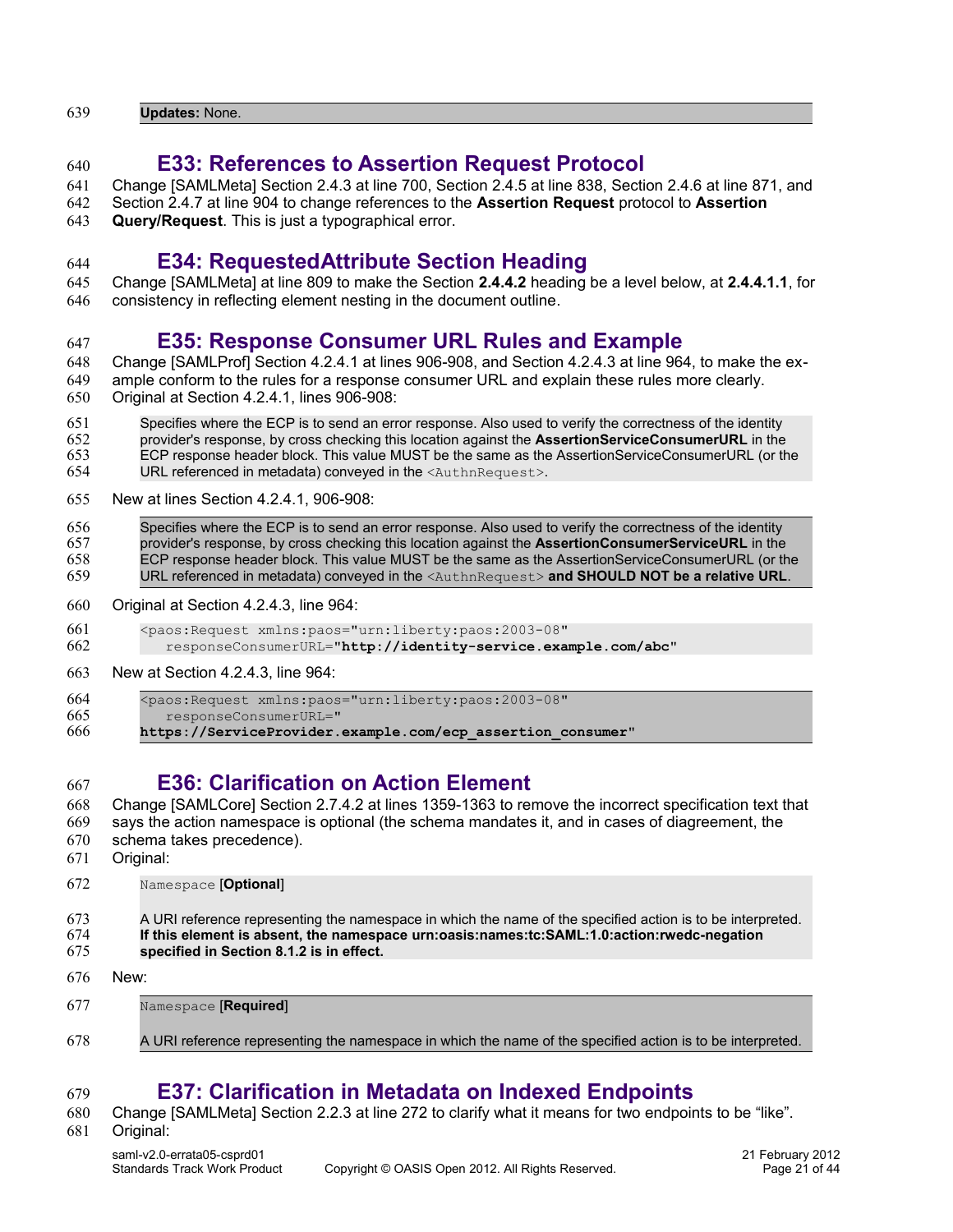In any such sequence of **like** endpoints **based on this type**, the default endpoint is the first such endpoint 682

with the isDefault attribute set to true. 683

#### New: 684

688

In any such sequence of **indexed** endpoints **that share a common element name and namespace (i.e. all instances of <md:AssertionConsumerService> within a role)**, the default endpoint is the first such endpoint with the isDefault attribute set to true. 685 686 687

# <span id="page-21-1"></span>**E38: Clarification Regarding Index on <LogoutRequest>**

Change [\[SAMLCore\]](#page-6-2) Section 3.7.1 at line 2546 and [\[SAMLProf\]](#page-6-5) Section 4.4.4.1 at lines 1302-1304 to clarify requirements around session indexes in logout requests. 689 690

- Original at [\[SAMLCore\]](#page-6-2) Section 3.7.1, line 2546: 691
- <SessionIndex> [Optional] 692
- **The identifier that indexes this session at the message recipient.** 693
- New at [\[SAMLCore\]](#page-6-2) Section 3.7.1, line 2546: 694

<SessionIndex> [Optional] 695

#### **The index of the session between the principal identified by the <saml:BaseID>, <saml:NameID>, or <saml:EncryptedID> element, and the session authority. This must correlate to the SessionIndex attribute, if any, in the <saml:AuthnStatement> of the assertion used to establish the session that is being terminated.** 696 697 698 699

New at [\[SAMLProf\]](#page-6-5) Section 4.4.4.1, lines 1302-1304: 700

| 701 | If the requester is a session participant, it MUST include at least one <sessionindex>element in the</sessionindex> |
|-----|---------------------------------------------------------------------------------------------------------------------|
| 702 | request. (Note that the session participant always receives a SessionIndex attribute in the                         |
| 703 | <saml: authnstatement=""> elements that it receives to initiate the session, per Section 4.1.4.2 of</saml:>         |
| 704 | the Web Browser SSO Profile.) If the requester is a session authority (or acting on its behalf), then it MAY        |
| 705 | omit any such elements to indicate the termination of all of the principal's applicable sessions.                   |

#### <span id="page-21-0"></span>**E39: Error in SAML Profile Example** 706

- **Note:** E39 corrects text in a section that is affected by E53, which deprecates the entire section. Please see E53 for details. 707 708
- Change [\[SAMLProf\]](#page-6-5) Section 8.5.6 at lines 2095-2098 to move the ldapprof:Encoding attribute to the 709
- correct location. 710
- Original: 711

| 712 | <saml:attribute< th=""></saml:attribute<>                              |
|-----|------------------------------------------------------------------------|
| 713 | xmlns:xacmlprof="urn:oasis:names:tc:SAML:2.0:profiles:attribute:XACML" |
| 714 | xmlns:ldapprof="urn:oasis:names:tc:SAML:2.0:profiles:attribute:LDAP"   |
| 715 | xacmlprof:DataType="http://www.w3.org/2001/XMLSchema#string"           |
| 716 | ldapprof: Encoding="LDAP"                                              |
| 717 | NameFormat="urn:oasis:names:tc:SAML:2.0:attrname-format:uri"           |
| 718 | Name="urn:oid:2.5.4.42" FriendlyName="givenName">                      |
| 719 | <saml:attributevalue xsi:type="xs:string">By-Tor</saml:attributevalue> |
| 720 |                                                                        |

New: 721

| 722 | <saml:attribute< th=""></saml:attribute<>                                   |
|-----|-----------------------------------------------------------------------------|
| 723 | xmlns:xacmlprof="urn:oasis:names:tc:SAML:2.0:profiles:attribute:XACML"      |
| 724 | xmlns:ldapprof="urn:oasis:names:tc:SAML:2.0:profiles:attribute:LDAP"        |
| 725 | xacmlprof:DataType="http://www.w3.org/2001/XMLSchema#string"                |
| 726 | NameFormat="urn:oasis:names:tc:SAML:2.0:attrname-format:uri"                |
| 727 | Name="urn:oid:2.5.4.42" FriendlyName="givenName">                           |
| 728 | <saml:attributevalue <="" td="" xsi:type="xs:string"></saml:attributevalue> |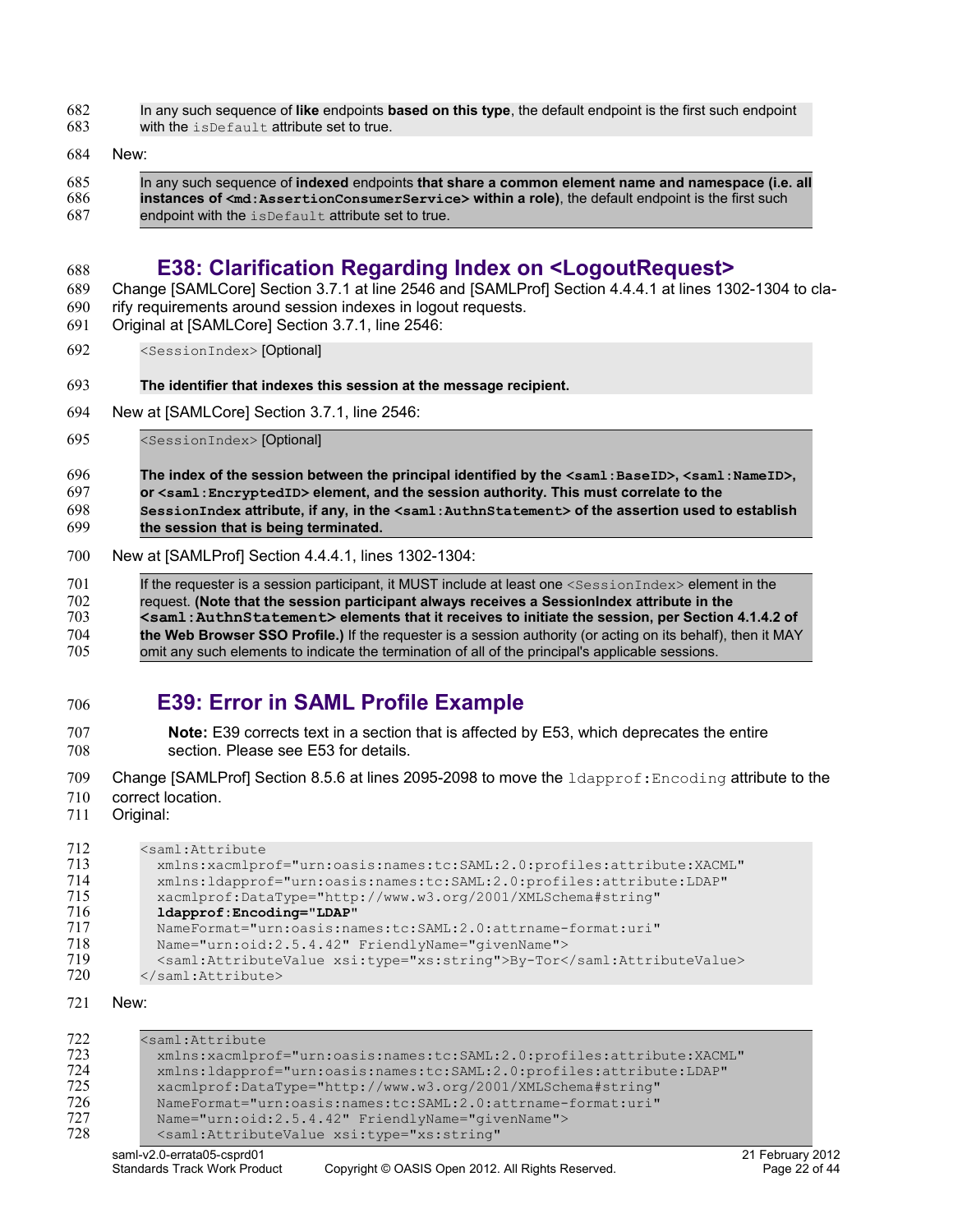| 729 | \ldapprof:Encoding="LDAP">By-Tor\ |
|-----|-----------------------------------|
| 730 |                                   |

#### <span id="page-22-3"></span>**E40: Holder of Key** 731

Change [\[SAMLProf\]](#page-6-5) Section 3.1 at lines 335-337 to align the description of Holder of Key in the profiles 732

- specification with the language in the core specification. 733
- Original: 734
- As described in [XMLSig], each <ds: KeyInfo> element holds a key or information that enables an 735
- application to obtain a key. The holder of a specified key is considered to be **the subject of** the assertion by the asserting party. 736 737
- New (note that E47 specifies additional changes to the original text shown here): 738

| 739 | As described in [XMLSig], each $\langle ds : K(y) \rangle$ element holds a key or information that enables an |
|-----|---------------------------------------------------------------------------------------------------------------|
| 740 | application to obtain a key. The holder of a specified key is considered to be an acceptable attesting entity |
| 741 | for the assertion by the asserting party.                                                                     |

# <span id="page-22-2"></span>**E41: EndpointType ResponseLocation Clarification in Metadata**

- Change [\[SAMLMeta\]](#page-6-4) Section 2.2.2 at line 242 to clarify correct behavior when the response location is omitted from the metadata. 743 744
- New: 745

742

| 746 | The ResponseLocation attribute is used to enable different endpoints to be specified for receiving request   |
|-----|--------------------------------------------------------------------------------------------------------------|
| 747 | and response messages associated with a protocol or profile, not as a means of load-balancing or             |
| 748 | redundancy (multiple elements of this type can be included for this purpose). When a role contains an        |
| 749 | element of this type pertaining to a protocol or profile for which only a single type of message (request or |
| 750 | response) is applicable, then the ResponseLocation attribute is unused. If the ResponseLocation              |
| 751 | attribute is omitted, any response messages associated with a protocol or profile may be assumed             |
| 752 | to be handled at the URI indicated by the Location attribute.                                                |
|     |                                                                                                              |

### <span id="page-22-1"></span>**E42: Match Authorities to Queries in Conformance**

#### Change [\[SAMLConf\]](#page-6-6) Section 3.2 at Table 4 to indicate more precisely the relationship between SAML authorities and queries for types of assertion statements that those authorities do not specialize in produ-754 755

cing. 756

753

Original: 757

| 758 | Feature                                   | Authn       | Attrib      | Authz       | Requester  |
|-----|-------------------------------------------|-------------|-------------|-------------|------------|
| 759 | Authentication Query, SOAP                | <b>MUST</b> | <b>OPT</b>  | <b>OPT</b>  | OPT        |
| 760 | Attribute Query, SOAP                     | <b>OPT</b>  | MUST        | <b>OPT</b>  | <b>OPT</b> |
| 761 | Authorization Decision Query, SOAP        | <b>OPT</b>  | <b>OPT</b>  | <b>MUST</b> | OPT        |
| 762 | New:                                      |             |             |             |            |
| 763 | Feature                                   | Authn       | Attrib      | Authz       | Requester  |
| 764 | Authentication Query, SOAP                | <b>MUST</b> | N/A         | N/A         | <b>OPT</b> |
| 765 | <b>Attribute Query, SOAP</b>              | N/A         | <b>MUST</b> | N/A         | <b>OPT</b> |
| 766 | <b>Authorization Decision Query, SOAP</b> | N/A         | N/A         | <b>MUST</b> | <b>OPT</b> |

#### <span id="page-22-0"></span>**E43: Key Location in saml:EncryptedData** 767

Change [\[SAMLCore\]](#page-6-2) at line 3116 by replacing the existing Section 6.2 with new Sections 6.2 and 6.3 to 768

- reflect correct application and usage of the XML Encryption standard and to add several examples to fully 769
- demonstrate this. 770
- Original: 771

#### **6.2 Combining Signatures and Encryption** 772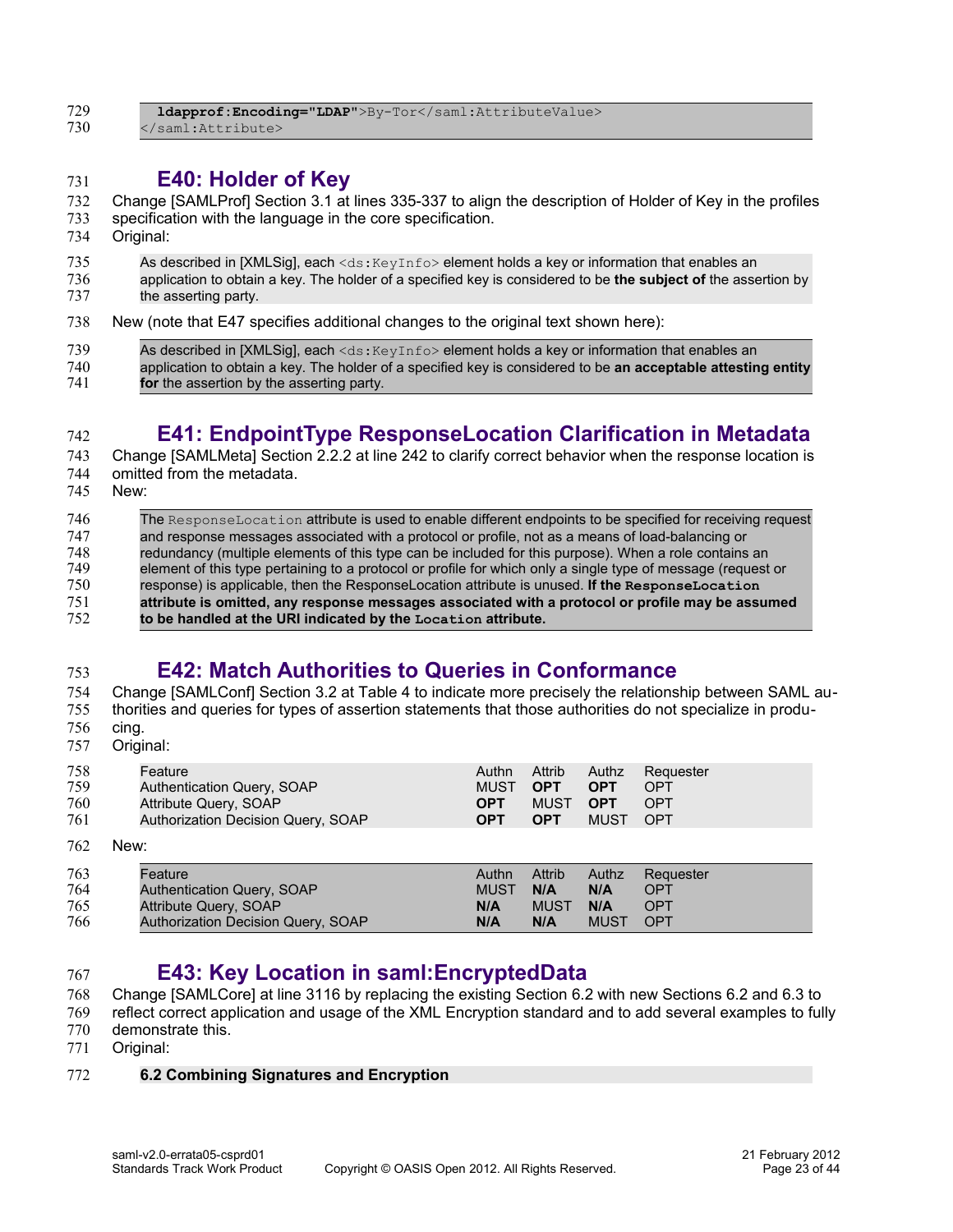- **Use of XML Encryption and XML Signature MAY be combined. When an assertion is to be signed and encrypted, the following rules apply. A relying party MUST perform signature validation and decryption in the reverse order that signing and encryption were performed. • When a signed <Assertion> element is encrypted, the signature MUST first be calculated and placed within the <Assertion> element before the element is encrypted. • When a <BaseID>, <NameID>, or <Attribute> element is encrypted, the encryption MUST be** 773 774 775 776 777 778
- **performed first and then the signature calculated over the assertion or message containing the encrypted element.** 779 780
- New: 781
- **6.2 Key and Data Referencing Guidelines** 782
- **If an encrypted key is NOT included in the XML instance, then the relying party must be able to locally determine the decryption key, per [XMLEnc].** 783 784
- **Implementations of SAML MAY implicitly associate keys with the corresponding data they are used to encrypt, through the positioning of <xenc:EncryptedKey> elements next to the associated <xenc:EncryptedData> element, within the enclosing SAML parent element. However, the following set of explicit referencing guidelines are suggested to facilitate interoperability.** 785 786 787 788
- **If the encrypted key is included in the XML instance, then it SHOULD be referenced within the associated <xenc:EncryptedData> element, or alternatively embedded within the <xenc:EncryptedData> element. When an <xenc:EncryptedKey> element is used, the <ds:KeyInfo> element within <xenc:EncryptedData> SHOULD reference the** 789 790 791 792
- **<xenc:EncryptedKey> element using a <ds:RetrievalMethod> element of Type [http://www.w3.org/2001/04/xmlenc#EncryptedKey.](http://www.w3.org/2001/04/xmlenc#EncryptedKey)** 793 794
- **In addition, an <xenc:EncryptedKey> element SHOULD contain an <xenc:ReferenceList> element containing a <xenc:DataReference> that references the corresponding <xenc:EncryptedData> element(s) that the key was used to encrypt.** 795 796 797
- **In scenarios where the encrypted element is being "multicast" to multiple recipients, and the key used to encrypt the message must be in turn encrypted individually and independently for each of the multiple recipients, the <xenc:CarriedKeyName> element SHOULD be used to assign a common name to each of the <xenc:EncryptedKey> elements so that a <ds:KeyName> can be used from within the <xenc:EncryptedData> element's <ds:KeyInfo> element.** 798 799 800 801 802
- **Within the <xenc:EncryptedData> element, the <ds:KeyName> can be thought of as an "alias" that is used for backwards referencing from the <xenc:CarriedKeyName> element in each individual <xenc:EncryptedKey> element. While this accommodates a "multicast" approach, each recipient must be able to understand (at least one) <ds:KeyName>. The Recipient attribute is used to provide a hint as to which key is meant for which recipient.** 803 804 805 806 807
- **The SAML implementation has the discretion to accept or reject a message where multiple Recipient attributes or <ds:KeyName> elements are understood. It is RECOMMENDED that implementations simply use the first key they understand and ignore any additional keys.** 808 809 810
- **6.3 Examples** 811
- **In the following example, the parent element (<EncryptedID>) contains <xenc:EncryptedData> and (referenced) <xenc:EncryptedKey> elements as siblings (note that the key can in fact be anywhere in the same instance, and the key references the <xenc:EncryptedData> element):** 812 813 814

| 815 | xmlns:saml="urn:oasis:names:tc:SAML:2.0:assertion"><br><saml:encryptedid< th=""><th></th></saml:encryptedid<> |  |
|-----|---------------------------------------------------------------------------------------------------------------|--|
| 816 | <xenc:encrypteddata <="" td="" xmlns:xenc="http://www.w3.org/2001/04/xmlenc#"><td></td></xenc:encrypteddata>  |  |
| 817 | Id="Encrypted DATA ID"                                                                                        |  |
| 818 | Type="http://www.w3.org/2001/04/xmlenc#Element">                                                              |  |
| 819 | <xenc:encryptionmethod< td=""><td></td></xenc:encryptionmethod<>                                              |  |
| 820 | Algorithm="http://www.w3.org/2001/04/xmlenc#aes128-cbc"/>                                                     |  |
|     | saml-v2.0-errata05-csprd01<br>21 February 2012                                                                |  |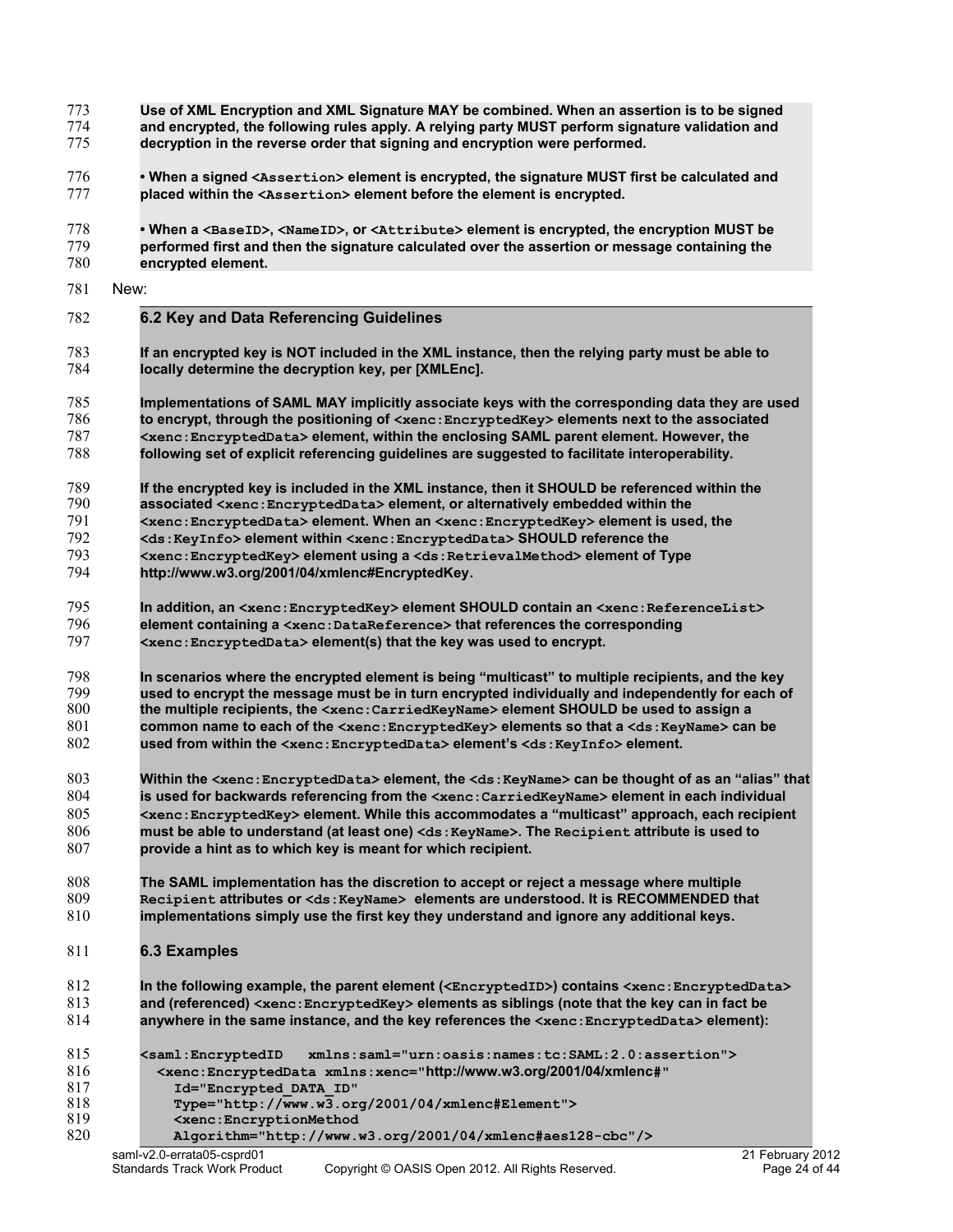| 821 | <ds:keyinfo xmlns:ds="http://www.w3.org/2000/09/xmldsig#"></ds:keyinfo>                                                             |
|-----|-------------------------------------------------------------------------------------------------------------------------------------|
| 822 | <ds:retrievalmethod <="" td="" uri="#Encrypted KEY ID"></ds:retrievalmethod>                                                        |
| 823 | Type="http://www.w3.org/2001/04/xmlenc#EncryptedKey"/>                                                                              |
| 824 |                                                                                                                                     |
| 825 | <xenc:cipherdata></xenc:cipherdata>                                                                                                 |
| 826 |                                                                                                                                     |
|     | <xenc:ciphervalue>Nk4W4mx</xenc:ciphervalue>                                                                                        |
| 827 |                                                                                                                                     |
| 828 |                                                                                                                                     |
| 829 |                                                                                                                                     |
| 830 | <xenc:encryptedkey <="" td="" xmlns:xenc="http://www.w3.org/2001/04/xmlenc#"></xenc:encryptedkey>                                   |
| 831 | Id="Encrypted KEY ID">                                                                                                              |
| 832 |                                                                                                                                     |
|     | <xenc:encryptionmethod< td=""></xenc:encryptionmethod<>                                                                             |
| 833 | Algorithm="http://www.w3.org/2001/04/xmlenc#rsa-1 5"/>                                                                              |
| 834 | <xenc:cipherdata></xenc:cipherdata>                                                                                                 |
| 835 | <xenc:ciphervalue>PzA5X</xenc:ciphervalue>                                                                                          |
| 836 |                                                                                                                                     |
| 837 | <xenc:referencelist></xenc:referencelist>                                                                                           |
| 838 | <xenc:datareference uri="#Encrypted DATA ID"></xenc:datareference>                                                                  |
| 839 |                                                                                                                                     |
|     |                                                                                                                                     |
| 840 |                                                                                                                                     |
|     |                                                                                                                                     |
| 841 | In the following <encryptedattribute> example, the &lt;<math>x</math>enc:EncryptedKey&gt; element is contained</encryptedattribute> |
| 842 | within the <xenc: encrypteddata=""> element, so there is no explicit referencing:</xenc:>                                           |
|     |                                                                                                                                     |
| 843 | <saml:encryptedattribute< td=""></saml:encryptedattribute<>                                                                         |
| 844 | xmlns:saml="urn:oasis:names:tc:SAML:2.0:assertion">                                                                                 |
| 845 |                                                                                                                                     |
|     | <xenc:encrypteddata <="" td="" xmlns:xenc="http://www.w3.org/2001/04/xmlenc#"></xenc:encrypteddata>                                 |
| 846 | Id="Encrypted DATA ID"                                                                                                              |
| 847 | Type="http://www.w3.org/2001/04/xmlenc#Element">                                                                                    |
| 848 | <xenc: encryptionmethod<="" td=""></xenc:>                                                                                          |
| 849 | Algorithm="http://www.w3.org/2001/04/xmlenc#aes128-cbc"/>                                                                           |
| 850 | <ds:keyinfo xmlns:ds="http://www.w3.org/2000/09/xmldsig#"></ds:keyinfo>                                                             |
| 851 | <xenc: encryptedkey="" id="Encrypted KEY ID"></xenc:>                                                                               |
|     |                                                                                                                                     |
| 852 | <xenc: encryptionmethod<="" td=""></xenc:>                                                                                          |
| 853 | Algorithm="http://www.w3.org/2001/04/xmlenc#rsa-1_5"/>                                                                              |
| 854 | <xenc:cipherdata></xenc:cipherdata>                                                                                                 |
| 855 | <xenc:ciphervalue>SDFSDF </xenc:ciphervalue>                                                                                        |
| 856 |                                                                                                                                     |
| 857 |                                                                                                                                     |
| 858 |                                                                                                                                     |
|     |                                                                                                                                     |
| 859 | <xenc:cipherdata></xenc:cipherdata>                                                                                                 |
| 860 | <xenc:ciphervalue>Nk4W4mx</xenc:ciphervalue>                                                                                        |
| 861 |                                                                                                                                     |
| 862 |                                                                                                                                     |
| 863 |                                                                                                                                     |
|     |                                                                                                                                     |
| 864 | The final example shows an assertion encrypted for multiple recipients, using the                                                   |
|     |                                                                                                                                     |
| 865 | <xenc:carriedkeyname>approach:</xenc:carriedkeyname>                                                                                |
|     |                                                                                                                                     |
| 866 | <saml:encryptedassertion< td=""></saml:encryptedassertion<>                                                                         |
| 867 | xmlns:saml="urn:oasis:names:tc:SAML:2.0:assertion">                                                                                 |
| 868 | <xenc:encrypteddata <="" td="" xmlns:xenc="http://www.w3.org/2001/04/xmlenc#"></xenc:encrypteddata>                                 |
| 869 | Id="Encrypted DATA ID"                                                                                                              |
| 870 | Type="http://www.w3.org/2001/04/xmlenc#Element">                                                                                    |
| 871 | <xenc: encryptionmethod<="" td=""></xenc:>                                                                                          |
| 872 |                                                                                                                                     |
|     | Algorithm="http://www.w3.org/2001/04/xmlenc#aes128-cbc"/>                                                                           |
| 873 | <ds:keyinfo xmlns:ds="http://www.w3.org/2000/09/xmldsig#"></ds:keyinfo>                                                             |
| 874 | <ds:keyname>MULTICAST KEY NAME</ds:keyname>                                                                                         |
| 875 |                                                                                                                                     |
| 876 | <xenc:cipherdata></xenc:cipherdata>                                                                                                 |
| 877 | <xenc:ciphervalue>Nk4W4mx</xenc:ciphervalue>                                                                                        |
| 878 |                                                                                                                                     |
|     |                                                                                                                                     |
| 879 |                                                                                                                                     |
| 880 |                                                                                                                                     |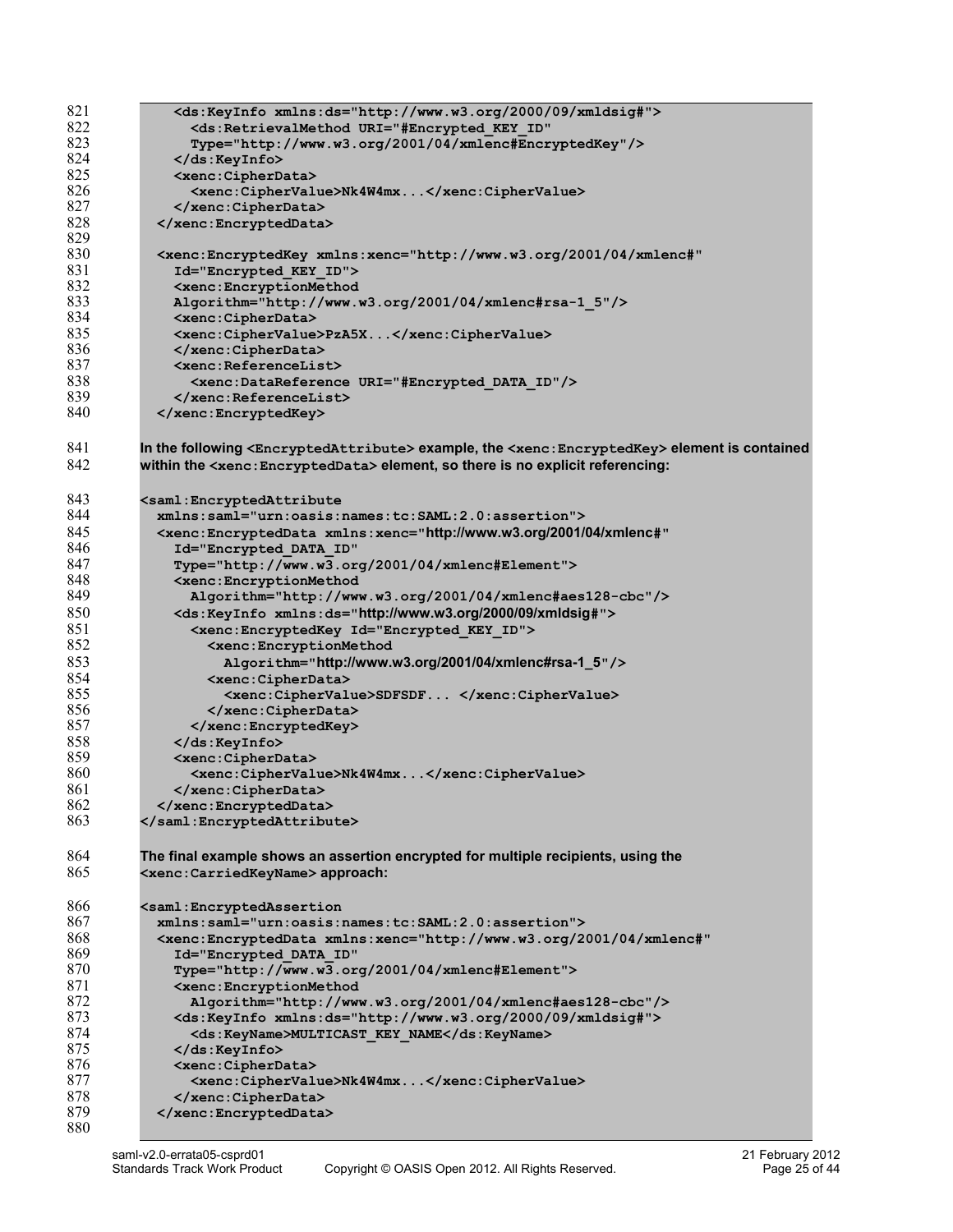| 881 | <xenc:encryptedkey <="" td="" xmlns:xenc="http://www.w3.org/2001/04/xmlenc#"></xenc:encryptedkey> |
|-----|---------------------------------------------------------------------------------------------------|
| 882 | Id="Encrypted KEY ID 1" Recipient="https://sp1.org">                                              |
| 883 | <xenc:encryptionmethod< td=""></xenc:encryptionmethod<>                                           |
| 884 | Algorithm="http://www.w3.org/2001/04/xmlenc#rsa-1 5"/>                                            |
| 885 | <ds:keyinfo xmlns:ds="http://www.w3.org/2000/09/xmldsiq#"></ds:keyinfo>                           |
| 886 | <ds:keyname>KEY NAME 1</ds:keyname>                                                               |
| 887 | $\langle$ /ds:KeyInfo>                                                                            |
| 888 | <xenc:cipherdata></xenc:cipherdata>                                                               |
| 889 | <xenc:ciphervalue>xyzABC</xenc:ciphervalue>                                                       |
| 890 |                                                                                                   |
| 891 | <xenc:referencelist></xenc:referencelist>                                                         |
| 892 | <xenc:datareference uri="#Encrypted DATA ID"></xenc:datareference>                                |
| 893 | $\langle$ /xenc:ReferenceList>                                                                    |
| 894 |                                                                                                   |
| 895 | <xenc:carriedkeyname>MULTICAST KEY NAME</xenc:carriedkeyname>                                     |
| 896 |                                                                                                   |
| 897 |                                                                                                   |
| 898 | <xenc:encryptedkey <="" td="" xmlns:xenc="http://www.w3.org/2001/04/xmlenc#"></xenc:encryptedkey> |
| 899 | Id="Encrypted KEY ID 2" Recipient="https://sp2.org">                                              |
| 900 | <xenc:encryptionmethod< td=""></xenc:encryptionmethod<>                                           |
| 901 | $\texttt{Alqorithm="http://www.w3.org/2001/04/xmlenc#rsa-1 5*/>}$                                 |
| 902 | <ds:keyinfo xmlns:ds="http://www.w3.org/2000/09/xmldsiq#"></ds:keyinfo>                           |
| 903 | <ds:keyname>KEY NAME 2</ds:keyname>                                                               |
| 904 | $\langle$ /ds:KeyInfo>                                                                            |
| 905 | <xenc:cipherdata></xenc:cipherdata>                                                               |
| 906 | <xenc:ciphervalue>abcXYZ</xenc:ciphervalue>                                                       |
| 907 |                                                                                                   |
| 908 | <xenc:referencelist></xenc:referencelist>                                                         |
| 909 | <xenc:datareference uri="#Encrypted DATA ID"></xenc:datareference>                                |
| 910 | $\langle$ /xenc:ReferenceList>                                                                    |
| 911 |                                                                                                   |
| 912 | <xenc:carriedkeyname>MULTICAST KEY NAME</xenc:carriedkeyname>                                     |
| 913 |                                                                                                   |
| 914 |                                                                                                   |

#### <span id="page-25-0"></span>**E45: AuthnContext Comparison Order** 915

Change [\[SAMLCore\]](#page-6-2) Section 3.3.2.2.1 at lines 1815-1819 and 1826 to clarify the lack of orderedness in 916

- the comparison of a set of authentication contexts. 917
- Original at Section 3.3.2.2.1, lines1815-1819: 918

Either a set of class references or a set of declaration references can be used. **T**he set of supplied 919

- references MUST be evaluated as an ordered set, where the first element is the most preferred 920
- authentication context class or declaration. If none of the specified classes or declarations can be satisfied in accordance with the rules below, then the responder MUST return a <Response> message with a second-921 922
- level <StatusCode> of urn:oasis:names:tc:SAML:2.0:status:NoAuthnContext. 923
- New at Section 3.3.2.2.1, lines 1815-1819: 924
- Either a set of class references or a set of declaration references can be used. **If ordering is relevant to the evaluation of the request, then t**he set of supplied references MUST be evaluated as an ordered set, where the first element is the most preferred authentication context class or declaration. If none of the specified classes or declarations can be satisfied in accordance with the rules below, then the responder MUST return a <Response> message with a second-level <StatusCode> of urn:oasis:names:tc:SAML:2.0:status:NoAuthnContext. **For example, ordering is significant** 925 926 927 928 929 930
- **when using this element in an <AuthnRequest> message but not in an <AuthnQuery> message.** 931
- Original at Section 3.3.2.2.1, line 1826: 932

```
If Comparison is set to "better", then the resulting authentication context in the authentication statement
           MUST be stronger (as deemed by the responder) than any of the authentication contexts specified.
933
934
```
- New at Section 3.3.2.2.1, line 1826: 935
- If Comparison is set to "better", then the resulting authentication context in the authentication statement MUST be stronger (as deemed by the responder) than **one** of the authentication contexts specified. 936 937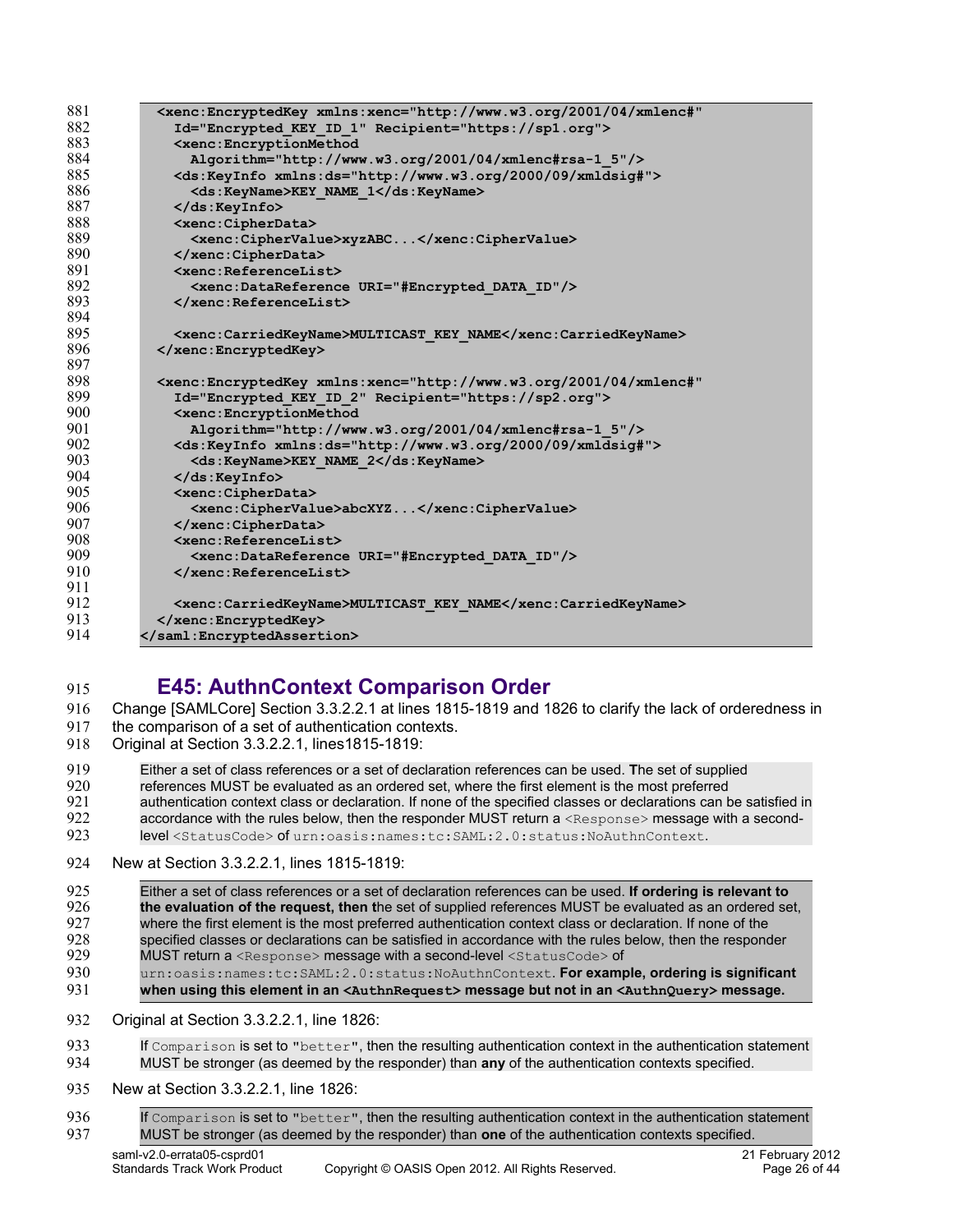#### <span id="page-26-1"></span>**E46: AudienceRestriction Clarifications** 938

- Change [\[SAMLCore\]](#page-6-2) Section 2.5.1.4 at lines 924-925 to clarify the logical sense with respect to individual 939
- audience elements within an audience-restriction condition grouping. 940
- Original: 941
- Note that multiple <AudienceRestriction> elements MAY be included in a single assertion, and each MUST be evaluated independently. The effect of this requirement and the preceding definition is that within 942 943
- a given **condition**, the **audiences** form a disjunction (an "OR") while multiple **conditions** form a conjunction (an "AND"). 944 945
- New: 946

951

Note that multiple <AudienceRestriction> elements MAY be included in a single assertion, and each MUST be evaluated independently. The effect of this requirement and the preceding definition is that within a given **<AudienceRestrictions>**, the **<Audience> elements** form a disjunction (an "OR") while multiple **<AudienceRestrictions> elements** form a conjunction (an "AND"). 947 948 949 950

# <span id="page-26-0"></span>**E47: Clarification on SubjectConfirmation**

Change [\[SAMLCore\]](#page-6-2) Section 2.4.1.1 at line 698, and change [\[SAMLProf\]](#page-6-5) Section 3.1 at lines 336 and 341 and Section 3.3 at lines 361-363, in order to clarify behavior around the subject confirmation element and 952 953

- the intent of the embedded secondary identifier. 954
- New at [\[SAMLCore\]](#page-6-2) Section 2.4.1.1, line 698 (add text just before the schema listing introduction): 955
- **If the <SubjectConfirmation> element in an assertion subject contains an identifier the issuer authorizes the attesting entity to wield the assertion on behalf of that subject. A relying party MAY apply additional constraints on the use of such an assertion at its discretion, based upon the identities of both the subject and the attesting entity.** 956 957 958 959
- **If an assertion is issued for use by an entity other than the subject, then that entity SHOULD be identified in the <SubjectConfirmation> element.** 960 961
- The following schema fragment defines the <SubjectConfirmation> element and its SubjectConfirmationType complex type: 962 963
- Original at [\[SAMLProf\]](#page-6-5) Section 3.1, line 336: 964
- As described in [XMLSig], each  $\langle ds : KeyInf \circ \rangle$  element holds a key or information that enables an 965
- application to obtain a key. The holder of **a specified key** is considered to be the subject of the assertion by the asserting party. 966 967
- New at [\[SAMLProf\]](#page-6-5) Section 3.1, line 336 (note that E40 specified additional changes to the original text shown here): 968 969
- As described in [XMLSig], each <ds: KeyInfo> element holds a key or information that enables an application to obtain a key. The holder of **one or more of the specified keys** is considered to be the subject of the assertion by the asserting party. 970 971 972
- New at [\[SAMLProf\]](#page-6-5) Section 3.1, line 341 (add text just before the example): 973
- **If the <SubjectConfirmation> element in an assertion subject contains an identifier the issuer authorizes the attesting entity to wield the assertion on behalf of that subject. A relying party MAY apply additional constraints on the use of such an assertion at its discretion, based upon the identities of both the subject and the attesting entity.** 974 975 976 977
- **If an assertion is issued for use by an entity other than the subject, then that entity SHOULD be identified in the <SubjectConfirmation> element.** 978 979
- Example: The holder of the key named "By-Tor" or the holder of the key named "Snow Dog" can confirm itself as the subject. 980 981
- Original at [\[SAMLProf\]](#page-6-5) Section 3.3, lines 361-363: 982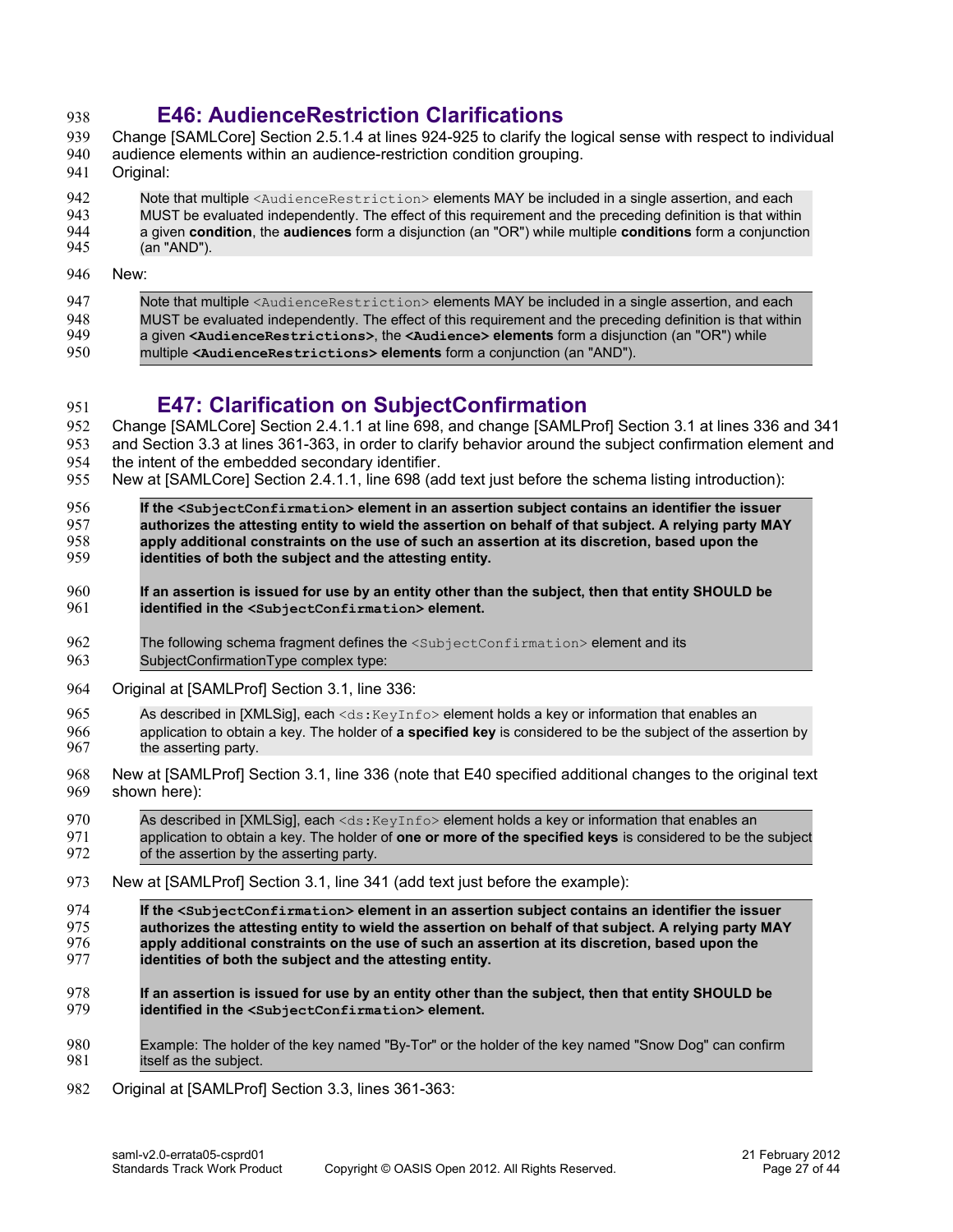- The subject of the assertion is **the bearer of** the assertion, subject to optional constraints on confirmation 983
- using the attributes that MAY be present in the <SubjectConfirmationData> element, as defined by [SAMLCore]. 984 985
- New at [\[SAMLProf\]](#page-6-5) Section 3.3, lines 361-363: 986
- The subject of the assertion is **considered to be an acceptable attesting entity for** the assertion **by the asserting party**, subject to optional constraints on confirmation using the attributes that MAY be present in the <SubjectConfirmationData> element, as defined by [SAMLCore]. 987 988 989
- **If the intended bearer is known by the asserting party to be an entity other than the subject, then the asserting party SHOULD identify that entity to the relying party by including a SAML identifier representing it in the enclosing <SubjectConfirmation> element.** 990 991 992
- **If multiple attesting entities are to be permitted to use the assertion based on bearer semantics, then multiple <SubjectConfirmation> elements SHOULD be included.** 993 994
- <span id="page-27-1"></span>**E48: Clarification on Encoding for Binary Values in LDAP Profile** 995
- **Note:** E48 corrects text in a section that is affected by E53, which deprecates the entire section. Please see E53 for details. 996 997
- Change [\[SAMLProf\]](#page-6-5) at line 1762. Original: 998
- For all other LDAP syntaxes, the attribute value is encoded, as the content of the <AttributeValue> element, by base64-encoding [RFC2045] the **encompassing** ASN.1 OCTET STRING-encoded LDAP attribute value. The xsi:type XML attribute MUST be set to xs: base64Binary. The profile-specific 999 1000 1001 1002
- Encoding XML attribute is provided, with a value of "LDAP".
- New: 1003

1009

#### For all other LDAP syntaxes, the attribute value is encoded, as the content of the <AttributeValue> element, by base64-encoding [RFC2045] the **contents of the** ASN.1 OCTET STRING-encoded LDAP attribute value **(not including the ASN.1 OCTET STRING wrapper)**. The xsi:type XML attribute MUST be set to  $xs:base64Binary$ . The profile-specific  $Encoder_Q$  XML attribute is provided, with a value of "LDAP". 1004 1005 1006 1007 1008

# <span id="page-27-0"></span>**E49: Clarification on Attribute Name Format**

- Change [\[SAMLCore\]](#page-6-2) Section 2.7.3.1 at line 1217 to clarify the relationship between an attribute's Name-1010
- Format setting and its syntax. 1011
- New (add text to the end of the definition of <AttributeValue>): 1012
- <AttributeValue> [Any Number] 1013

Contains a value of the attribute. If an attribute contains more than one discrete value, it is RECOMMENDED that each value appear in its own <AttributeValue> element. If more than one <AttributeValue> element is supplied for an attribute, and any of the elements have a datatype assigned through  $xsi:type$ , then all of the  $\forall$ AttributeValue> elements must have the identical 1014 1015 1016 1017

- datatype assigned. 1018
- **Attributes are identified/named by the combination of the NameFormat and Name XML attributes described above. Neither one in isolation can be assumed to be unique, but taken together, they ought to be unambiguous within a given deployment.** 1019 1020 1021

**The SAML profiles specification [SAMLProf] includes a number of attribute profiles designed to improve the interoperability of attribute usage in some identified scenarios. Such profiles typically include constraints on attribute naming and value syntax. There is no explicit indicator when an attribute profile is in use, and it is assumed that deployments can establish this out of band, based on the combination of NameFormat and Name.** 1022 1023 1024 1025 1026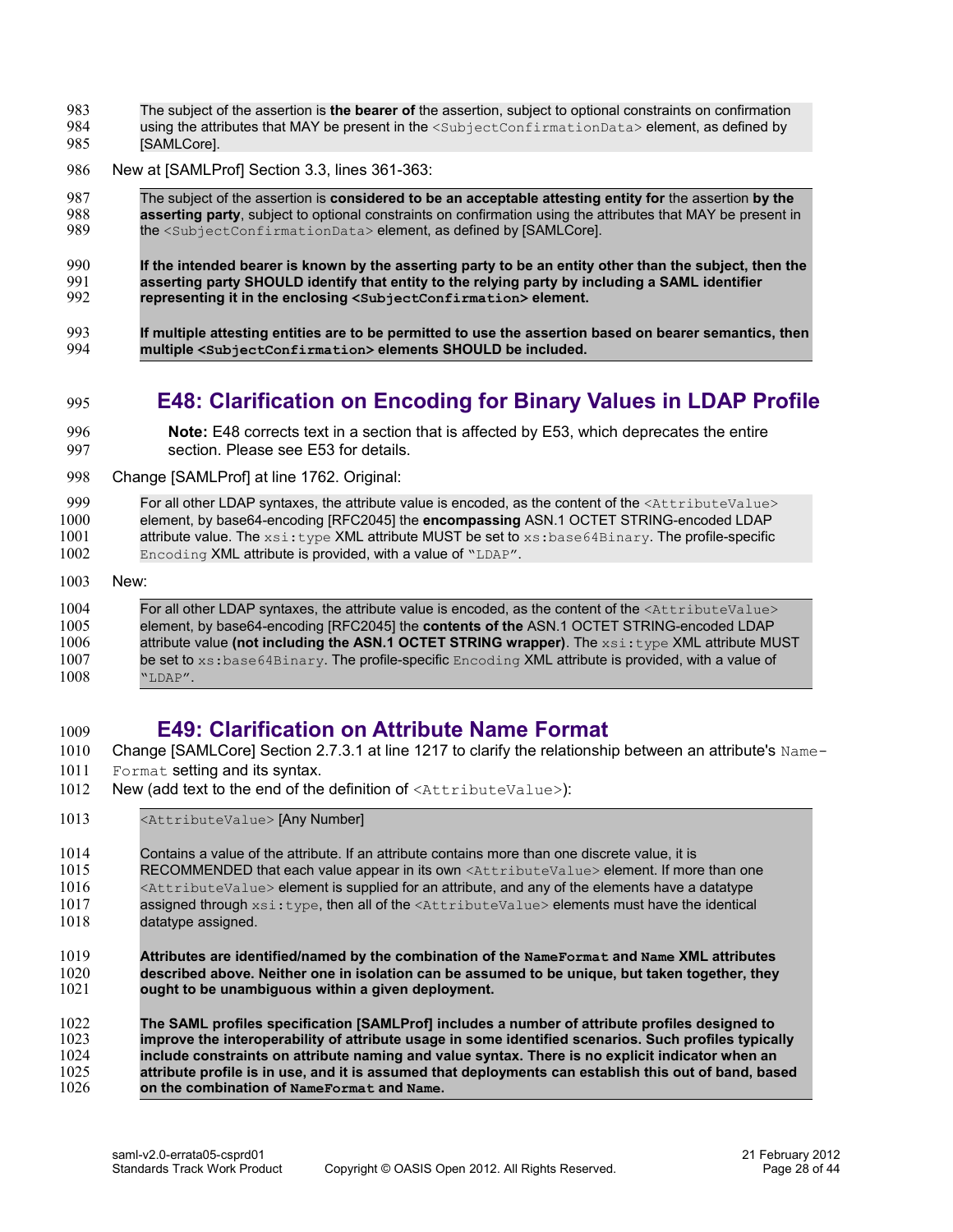#### <span id="page-28-3"></span>**E50: Clarification on SSL Ciphersuites**  1027

- Change [\[SAMLConf\]](#page-6-6) Section 4 at line 235 and Section 5 at line 257 to clarify that the named ciphersuites 1028
- are not the only ones that can be supported. 1029
- New at Section 4, line 235: 1030

#### SAML V2.0 uses XML Signature [XMLSig] to implement XML signing and encryption functionality for integrity, and source authentication. SAML V2.0 uses XML Encryption [XMLEnc] to implement confidentiality, including encrypted identifiers, encrypted assertions, and encrypted attributes. **The algorithms listed below as being required for SAML V2.0 conformance are based on the mandated algorithms in the W3C recommendations for XML Signature and for XML Encryption, but modified by the SSTC to ensure interoperability of conformant SAML implementations. While the SAML-defined set of algorithms is a minimal set for conformance, additional algorithms supported by XML Signature and XML Encryption MAY be used. Note, however, that the use of non-mandated algorithms may introduce interoperability issues if those algorithms are not widely implemented. As additional algorithms become mandated for use in XML Signature and XML Encryption, the set required for SAML conformance may be extended.** New at Section 5, line 257: 1031 1032 1033 1034 1035 1036 1037 1038 1039 1040 1041 1042

In any SAML V2.0 use of SSL 3.0 [SSL3] or TLS 1.0 [RFC 2246], servers MUST authenticate to clients using a X.509 v3 certificate. The client MUST establish server identity based on contents of the certificate (typically through examination of the certificate's subject DN field). **The set of algorithms required for SAML V2.0 conformance is equivalent to that defined in SAML V1.0 and SAML V1.1. These mandated algorithms were chosen by the SSTC because of their wide implementation support in the industry. While the algorithms defined below are the minimal set for SAML conformance, additional algorithms supported by SSL 3.0 and TLS 1.0 MAY be used.** 1043 1044 1045 1046 1047 1048 1049

#### <span id="page-28-2"></span>**E51: Schema Type of Contents of <AttributeValue>**  1050

Change [\[SAMLProf\]](#page-6-5) Section 8.1.4 at line 1670 to change the reference from **Section 3.3** to **Section 3**, in order to fix a typographical error that would have improperly restricted the valid types for attribute values to derived types, rather than the larger category of built-in types. 1051 1052 1053

#### <span id="page-28-1"></span>**E52: Clarification on NotOnOrAfter Attribute for Subject Confirmation** 1054 1055

- Change [\[SAMLProf\]](#page-6-5) Section 4.1.4.2 at line 557 to correctly reflect the type of validity period that applies to subject confirmation. 1056 1057
- Original: 1058

#### The bearer <SubjectConfirmation> element described above MUST contain a <SubjectConfirmationData> element that contains a Recipient attribute containing the service 1059 1060

- provider's assertion consumer service URL and a NotOnOrAfter attribute that limits the window during which the assertion can be **delivered**. It MAY contain an Address attribute limiting the client address from 1061 1062
- which the assertion can be delivered. 1063
- New (note that E26 specifies additional changes to the original text shown here): 1064

| 1065 | The bearer <subjectconfirmation> element described above MUST contain a</subjectconfirmation>                            |
|------|--------------------------------------------------------------------------------------------------------------------------|
| 1066 | <subjectconfirmationdata> element that contains a Recipient attribute containing the service</subjectconfirmationdata>   |
| 1067 | provider's assertion consumer service URL and a $NotOnOrAfter$ attribute that limits the window during                   |
| 1068 | which the assertion can be <b>confirmed by the relying party</b> . It MAY contain an $\text{Address}$ attribute limiting |
| 1069 | the client address from which the assertion can be delivered.                                                            |
|      |                                                                                                                          |

#### <span id="page-28-0"></span>**E53: Correction to LDAP/X.500 Profile Attribute** 1070

- Deprecate [\[SAMLProf\]](#page-6-5) Section 8.2 at lines 1677-1799 by adding a notice after line 1677. 1071
- New: 1072
- 8.2 X.500/LDAP Attribute Profile  **Deprecated** 1073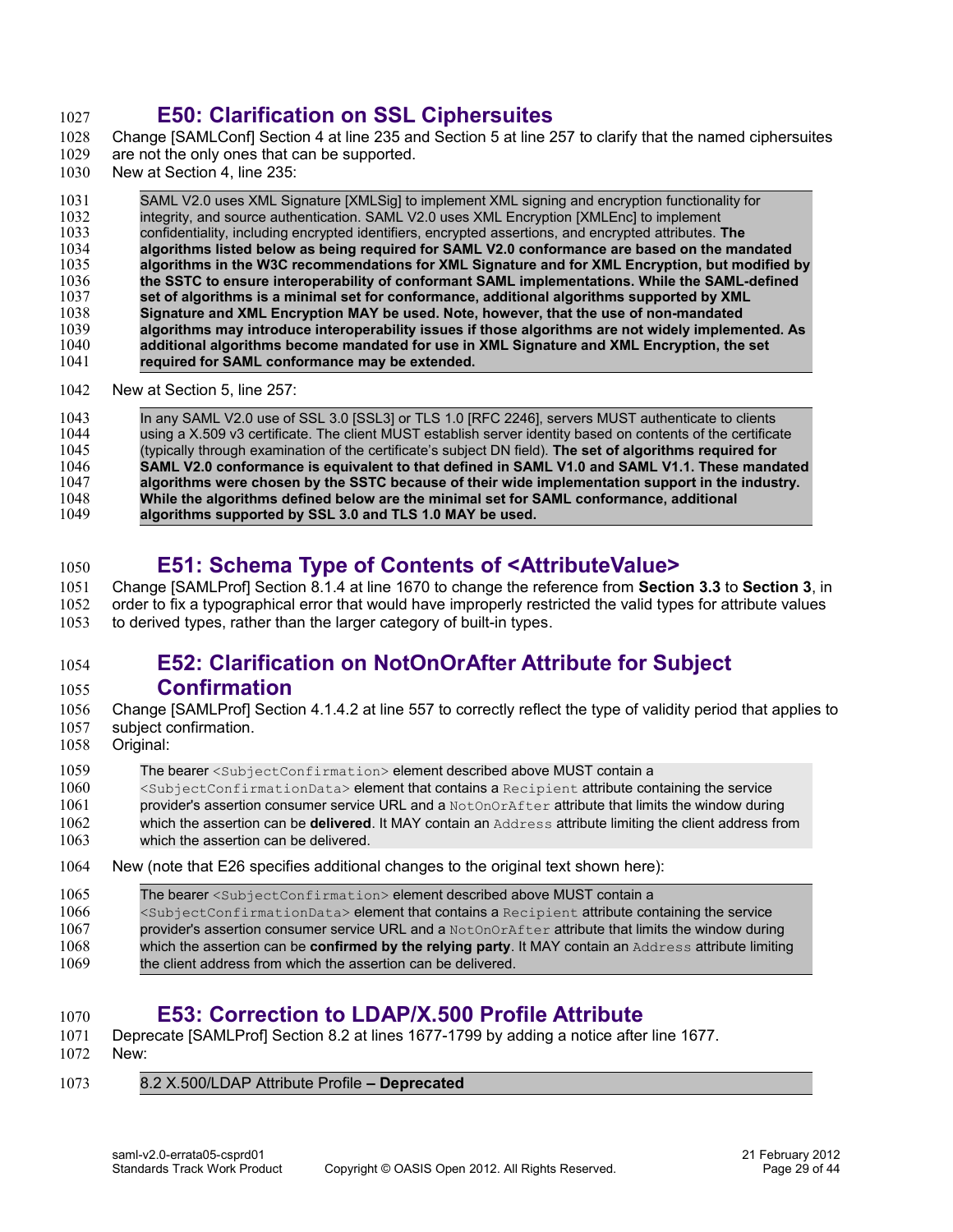- **NOTE: This attribute profile is deprecated because of a flaw that makes it schema-invalid. The SSTC has replaced it with a separately published SAML V2.0 X.500/LDAP Attribute Profile specification that removes this flaw.** 1074 1075 1076
- 
- Directories based on the ITU-T X.500 specifications [X.500] and the related IETF Lightweight Directory Access Protocol specifications [LDAP] are widely deployed.... 1077 1078

#### <span id="page-29-1"></span>**E54: Corrections to ECP URN**  1079

- Change [\[SAMLProf\]](#page-6-5) Section 4.2.3.1 at lines 757 and 763-764 to correct the usage of quotation marks in HTTP headers. 1080 1081
- New at line 757 (add double quotation marks around the URN): 1082
- Furthermore, support for this profile MUST be specified in the HTTP PAOS Header field as a service value, with the value **"**urn:oasis:names:tc:SAML:2.0:profiles:SSO:ecp". 1083 1084
- Original at lines 763-764 (single quotation marks are problematic): 1085
- GET /index HTTP/1.1 1086
- Host: identity-service.example.com 1087
- Accept: text/html; application/vnd.paos+xml 1088
- PAOS: ver=**'**urn:liberty:paos:2003-08**'** ; 1089
- **'**urn:oasis:names:tc:SAML:2.0:profiles:SSO:ecp**'** 1090
- New at lines 763-764 (double quotation marks used instead): 1091
- GET /index HTTP/1.1 1092

1097

- Host: identity-service.example.com 1093
- Accept: text/html; application/vnd.paos+xml 1094
- PAOS: ver=**"**urn:liberty:paos:2003-08**"** ; 1095
- **"**urn:oasis:names:tc:SAML:2.0:profiles:SSO:ecp" 1096

### <span id="page-29-0"></span>**E55: Language Cleanup Around Name Identifier Management**

Change [\[SAMLCore\]](#page-6-2) Section 3.6.3 at lines 2477, 2483, and 2486-2487, and Section 8.3.7 at lines 3337- 3339, and change [\[SAMLProf\]](#page-6-5) Section 4.5 at lines 1319 and 1323 to clear up ambiguities around name identifier management and its application to various name identifier formats and differing identities for a principal. 1098 1099 1100 1101

- Original at [\[SAMLCore\]](#page-6-2) Section 3.6.3, lines 2477, 2483, and 2486-2487: 1102
- If the  $\leq$ Terminate> element is included in the request, the requesting provider is indicating that (in the case of a service provider) it will no longer accept assertions from the identity provider or (in the case of an identity provider) it will no longer issue assertions to the service provider **about the principal**. The receiving provider can perform any maintenance with the knowledge that the relationship represented by the name identifier has been terminated. 1103 1104 1105 1106 1107
- If the service provider requests that its identifier for the principal be changed by including a  $\langle NewID \rangle$  (or <NewEncryptedID>) element, the identity provider MUST include the element's content as the 1108 1109
- SPProvidedID when subsequently communicating to the service provider **regarding this principal**. 1110
- If the identity provider requests that its identifier for the principal be changed by including  $a \leq N \leq N$  (or 1111
- <NewEncryptedID>) element, the service provider MUST use the element's content as the 1112
- <saml:NameID> element content when subsequently communicating with the identity provider **regarding this principal**. 1113 1114
- New at [\[SAMLCore\]](#page-6-2) Section 3.6.3, lines 2477, 2483, and 2486-2487 (note that E8 specifies additional changes to the original text shown here): 1115 1116

If the <Terminate> element is included in the request, the requesting provider is indicating that (in the case of a service provider) it will no longer accept assertions from the identity provider or (in the case of an identity provider) it will no longer issue assertions to the service provider **using that identifier**. The receiving provider can perform any maintenance with the knowledge that the relationship represented by the name identifier has been terminated. 1117 1118 1119 1120 1121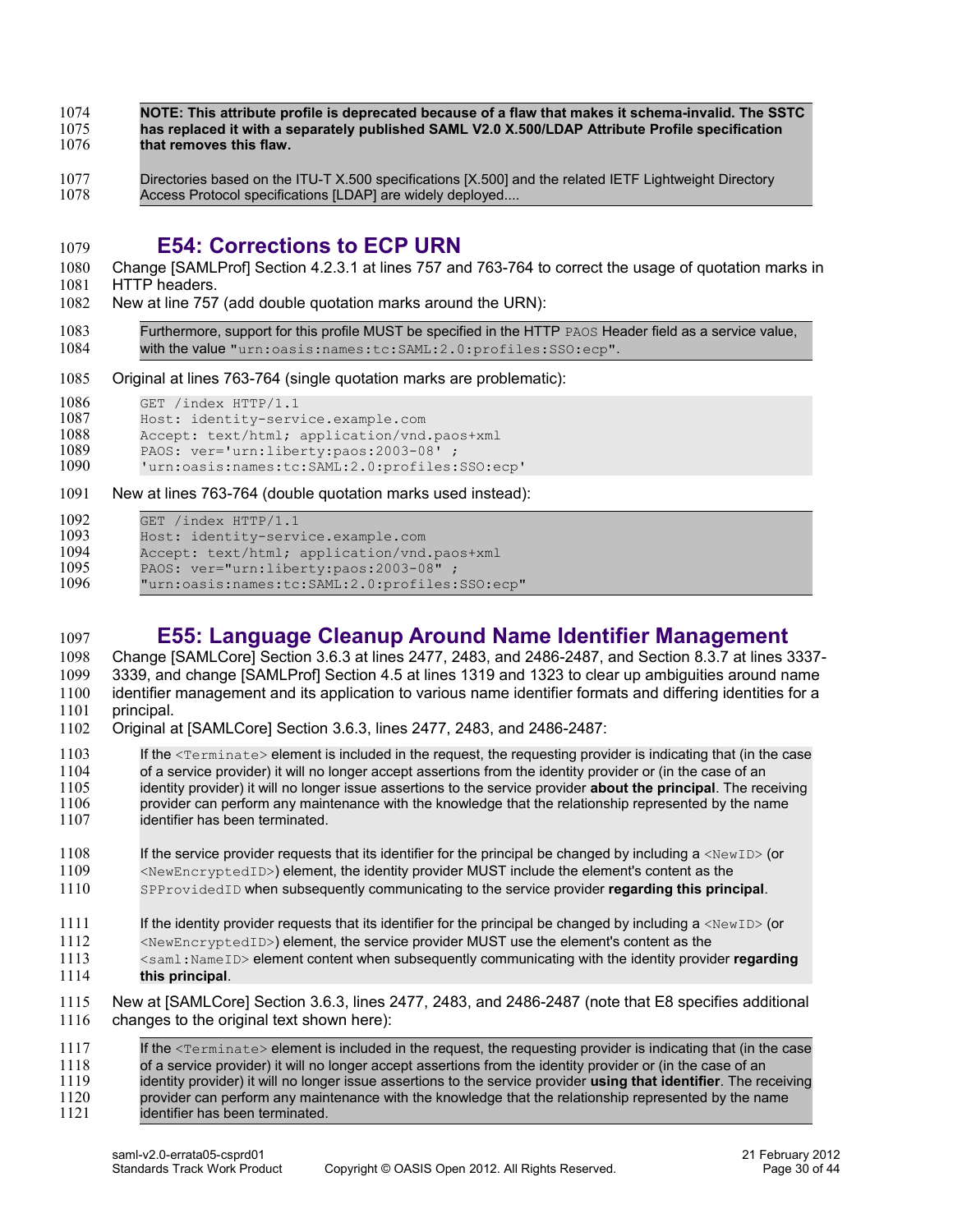#### If the service provider requests that its identifier for the principal be changed by including  $a \leq N \leq D$  (or 1122

- <NewEncryptedID>) element, the identity provider MUST include the element's content as the 1123
- SPProvidedID when subsequently communicating to the service provider **using the primary identifier**. 1124
- If the identity provider requests that its identifier for the principal be changed by including  $a \leq N \leq N$  (or 1125
- $\leq$ NewEncryptedID>) element, the service provider MUST use the element's content as the 1126
- <saml:NameID> element content when subsequently communicating with the identity provider **in any case** 1127
- **where the identifier being changed would have been used**. 1128

#### New at [\[SAMLCore\]](#page-6-2) Section 8.4.7, lines 3337-3339: 1129

The element's SPNameQualifier attribute, if present, MUST contain the unique identifier of the service provider or affiliation of providers for whom the identifier was generated (see Section 8.3.6). It MAY be omitted if the element is contained in a message intended only for consumption directly by the service 1130 1131 1132

provider, and the value would be the unique identifier of that service provider. 1133

#### **The element's SPProvidedID attribute MUST contain the alternative identifier of the principal most recently set by the service provider or affiliation, if any (see Section 3.6). If no such identifier has been established, then the attribute MUST be omitted.** 1134 1135 1136

Original at [\[SAMLProf\]](#page-6-5) Section 4.5, lines 1319 and 1323: 1137

In the scenario supported by the Name Identifier Management profile, an identity provider has exchanged some form of **persistent** identifier for a principal with a service provider, allowing them to share a common identifier for some length of time. Subsequently, the identity provider may wish to notify the service provider of a change in the format and/or value that it will use to identify the same principal in the future. Alternatively the service provider may wish to attach its own "alias" for the principal in order to ensure that the identity provider will include it when communicating with it in the future **about the principal**. Finally, one of the providers may wish to inform the other that it will no longer issue or accept messages using a particular identifier. To implement these scenarios, a profile of the SAML Name Identifier Management protocol is used. 1138 1139 1140 1141 1142 1143 1144 1145 1146

New at [\[SAMLProf\]](#page-6-5) Section 4.5, lines 1319 and 1323 (note that E12 specifies additional changes to the original text shown here): 1147 1148

In the scenario supported by the Name Identifier Management profile, an identity provider has exchanged some form of **long-term** identifier **(including but not limited to identifiers with a Format of urn:oasis:names:tc:SAML:2.0:nameid-format:persistent)** for a principal with a service provider, allowing them to share a common identifier for some length of time. Subsequently, the identity provider may wish to notify the service provider of a change in the format and/or value that it will use to identify the same principal in the future. Alternatively the service provider may wish to attach its own "alias" for the principal in order to ensure that the identity provider will include it when communicating with it in the future **using that identifier**. Finally, one of the providers may wish to inform the other that it will no longer issue or accept messages using a particular identifier. To implement these scenarios, a profile of the SAML Name Identifier Management protocol is used. 1149 1150 1151 1152 1153 1154 1155 1156 1157 1158

#### <span id="page-30-1"></span>**E56: Confirmation Method Typo** 1159

Change [\[SAMLProf\]](#page-6-5) Section 3 at line 326 to change the reference from **<ConfirmationMethod>** (an element that no longer exists) to **Method** (an attribute, used instead of the element beginning in V2.0 of 1160 1161

SAML). 1162

1163

1  $\mathbf{1}$ 

### <span id="page-30-0"></span>**E57: SAMLmime Reference**

- Change [\[SAMLBind\]](#page-6-3) Section 4 at lines 1468-1469 to replace a reference to an expired IETF I-D for the 1164
- SAMLmime definition to a persistent reference for the same definition. 1165
- Original: 1166

| 1167 | [SAMLmime] | application/samI+xmI Media Type Registration, IETF Internet-Draft,      |
|------|------------|-------------------------------------------------------------------------|
| 1168 |            | http://www.ietf.org/internet-drafts/draft-hodges-saml-mediatype-01.txt. |

New: 1169

| 170<br>171 | <b>ISAMLmimel</b> | <b>OASIS Security Services Technical Committee (SSTC),</b><br>"application/samlassertion+xml MIME Media Type Registration", IANA |
|------------|-------------------|----------------------------------------------------------------------------------------------------------------------------------|
|------------|-------------------|----------------------------------------------------------------------------------------------------------------------------------|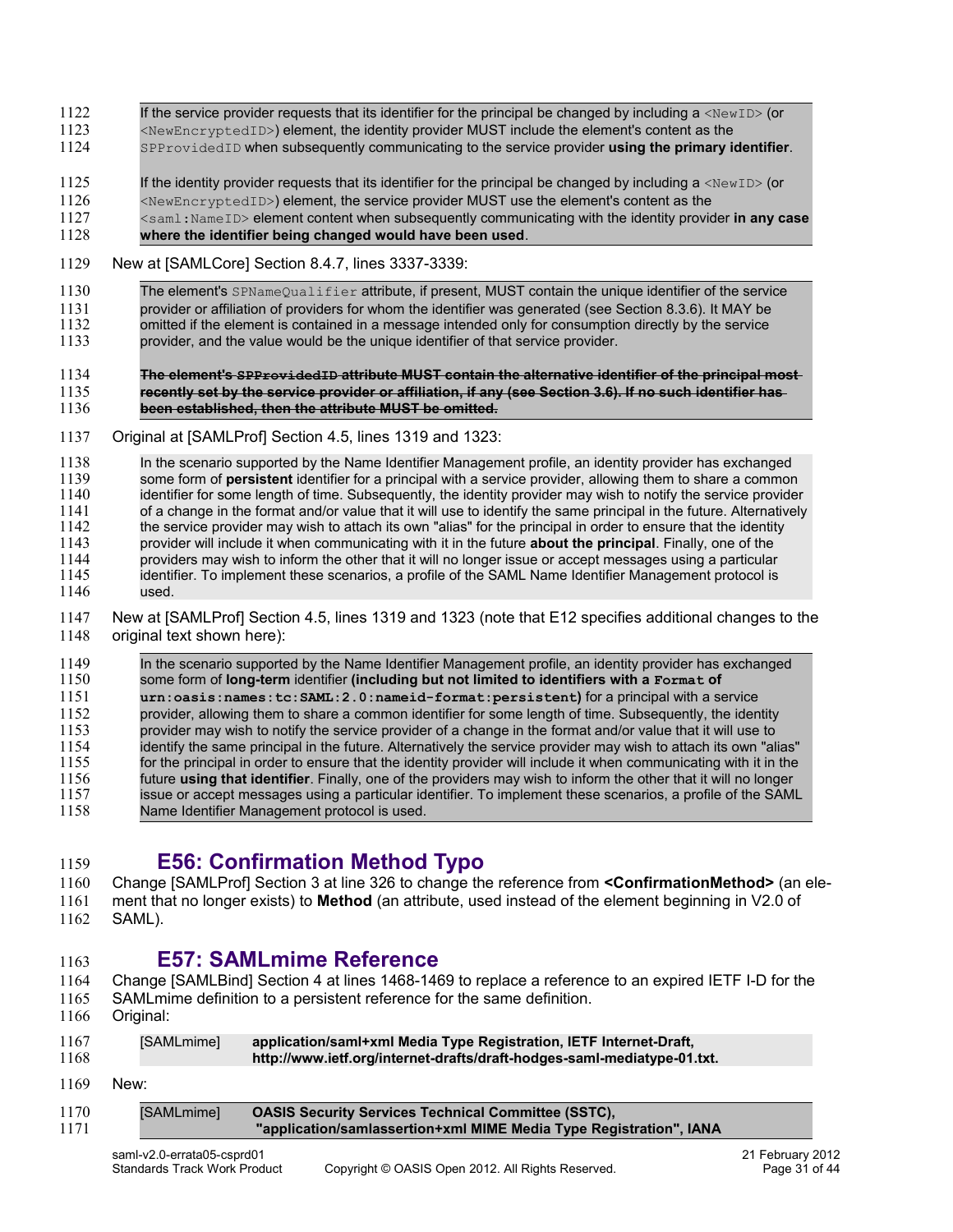| 1172 | MIME Media Types Registry application/samlassertion+xml, December |
|------|-------------------------------------------------------------------|
| 1173 | 2004. See http://www.iana.org/assignments/media-                  |
| 1174 | types/application/samlassertion+xml.                              |

#### <span id="page-31-3"></span>**E58: KeyDescriptor Typos in Profiles** 1175

- Change [\[SAMLProf\]](#page-6-5) Section 4.1.6 at lines 626 and 627 to expand the keyword **sign** to **signing** and to ex-1176
- pand the keyword **encrypt** to **encryption**. These were typographical errors. 1177
- Original: 1178
- The providers MAY document the key(s) used to sign requests, responses, and assertions with 1179
- <md:KeyDescriptor> elements with a use attribute of **sign**. When encrypting SAML elements, 1180
- <md:KeyDescriptor> elements with a use attribute of **encrypt** MAY be used to document supported 1181
- encryption algorithms and settings, and public keys used to receive bulk encryption keys. 1182
- New: 1183

| 1184 | The providers MAY document the key(s) used to sign requests, responses, and assertions with           |
|------|-------------------------------------------------------------------------------------------------------|
| 1185 | <md: keydescriptor=""> elements with a use attribute of signing. When encrypting SAML elements,</md:> |
| 1186 | $\leq$ md: KeyDescriptor> elements with a use attribute of encryption MAY be used to document         |
| 1187 | supported encryption algorithms and settings, and public keys used to receive bulk encryption keys.   |

### <span id="page-31-2"></span>**E59: SSO Response When Using HTTP-Artifact**

Change [\[SAMLBind\]](#page-6-3) Section 3.6.5.2 at line 1173 to observe for clarity's sake that particular message de-1189

- livery mechanisms are not mandated for the "nested" message exchange that takes place as part of the 1190
- HTTP-Artifact binding. 1191
- New: 1192

1188

#### Note also that there is no mechanism defined to protect the integrity of the relationship between the artifact and the "RelayState" value, if any. That is, an attacker can potentially recombine a pair of valid HTTP responses by switching the "RelayState" values associated with each artifact. As a result, the producer/consumer of "RelayState" information MUST take care not to associate sensitive state information with the "RelayState" value without taking additional precautions (such as based on the information in the SAML protocol message retrieved via artifact). 1193 1194 1195 1196 1197 1198

**Finally, note that the use of the Destination attribute in the root SAML element of the protocol message is unspecified by this binding, because of the message indirection involved.** 1199 1200

#### <span id="page-31-1"></span>**E60: Incorrect URI for Unspecified NameID Format** 1201

- Change [\[SAMLCore\]](#page-6-2) Section 2.2.2 at line 460 to change the name identifier format from 1202
- urn:oasis:names:tc:SAML:**1.0**:nameid-format:unspecified to 1203
- urn:oasis:names:tc:SAML:**1.1**:nameid-format:unspecified. This was a typographical error. 1204

#### <span id="page-31-0"></span>**E61: Reference to Non-Existent Element** 1205

- Change [\[SAMLCore\]](#page-6-2) Section 7.1.2 at lines 3160. 1206
- Original: 1207
- The following SAML protocol **element**s are intended specifically for use as extension points in an extension schema; **their types** are set to abstract, and are thus usable only as the base of a derived type: 1208 1209
- **<Request> and** RequestAbstractType 1210
- <SubjectQuery> and SubjectQueryAbstractType 1211
- New: 1212

| 1213 | The following SAML protocol <b>construct</b> s are intended specifically for use as extension points in an |
|------|------------------------------------------------------------------------------------------------------------|
| 1214 | extension schema; the types listed are set to abstract, and are thus usable only as the base of a derived  |
| 1215 | type:                                                                                                      |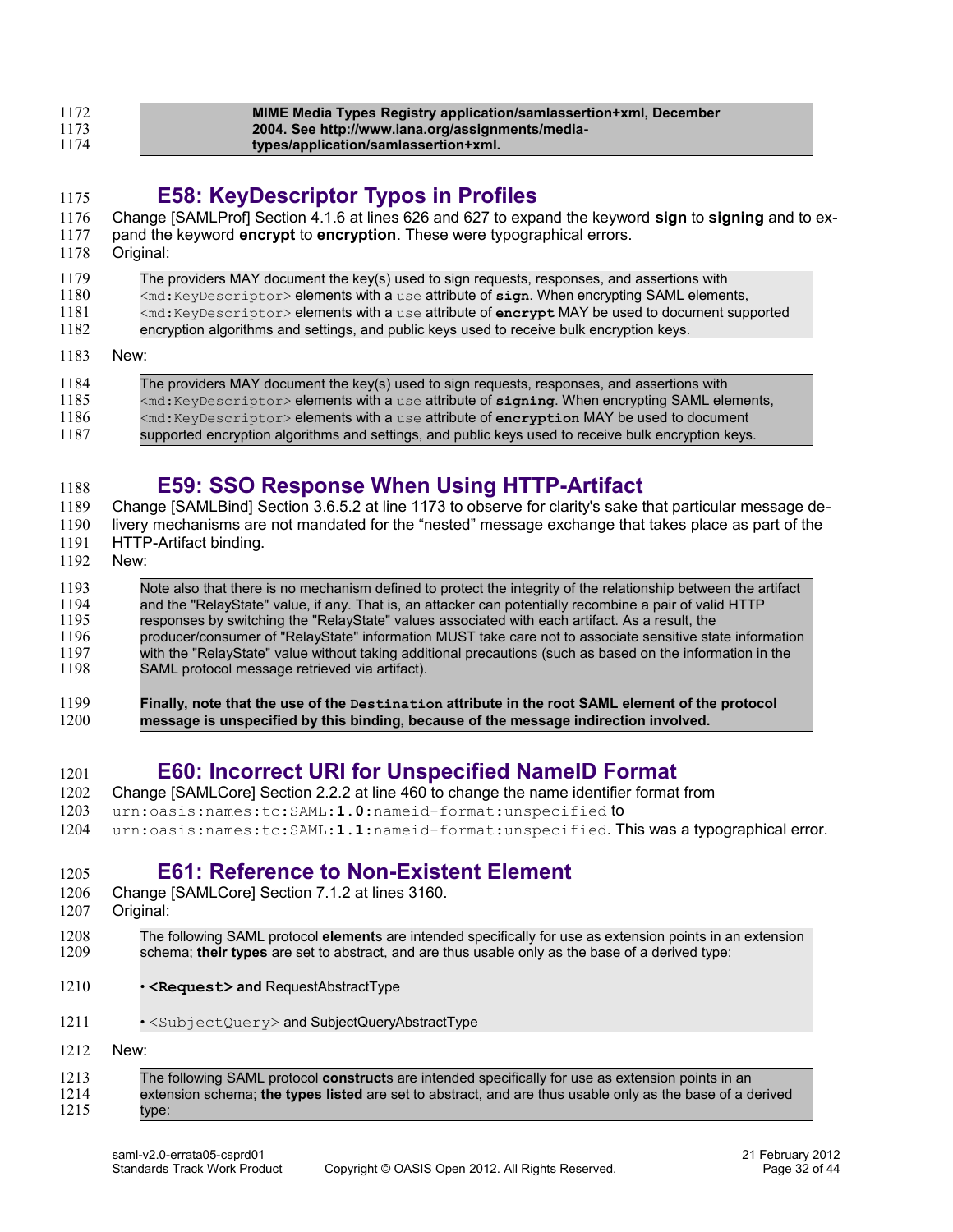| 1216 | • RequestAbstractType |
|------|-----------------------|
|------|-----------------------|

• <SubjectQuery> and SubjectQueryAbstractType 1217

#### <span id="page-32-3"></span>**E62: TLS Keys in KeyDescriptor** 1218

- Change [\[SAMLMeta\]](#page-6-4) Section 2.4.1.1 at line 624 to specify more clearly how to interpret the  $Key-$ 1219
- Descriptor element's use attribute. 1220
- New (just after the conclusion of the definition list for **KeyDescriptorType**): 1221

**A use value of "signing" means that the contained key information is applicable to both signing and TLS/SSL operations performed by the entity when acting in the enclosing role.** 1222 1223

- **A use value of "encryption" means that the contained key information is suitable for use in wrapping encryption keys for use by the entity when acting in the enclosing role.** 1224 1225
- **If the use attribute is omitted, then the contained key information is applicable to both of the above uses.** 1226 1227
- The following schema fragment defines the <KeyDescriptor> element and its KeyDescriptorType complex type: 1228 1229

#### <span id="page-32-2"></span>**E63: IdP Discovery Cookie Interpretation** 1230

Change [\[SAMLProf\]](#page-6-5) Section 4.3.1 at line 1105 to clear up confusion over interpretation of the contents of an IdP Discovery cookie. (Note that E32 specifies changes to Section 4 that result in a new Section 4.3.1 1231 1232

- being inserted before the original one; E63 applies to the original Section 4.3.1.) 1233
- New: 1234

Cookie syntax should be in accordance with IETF RFC 2965 [RFC2965] or [NSCookie]. The cookie MAY be either session-only or persistent. This choice may be made within a deployment, but should apply uniformly to all identity providers in the deployment. **Note that while a session-only cookie can be used, the intent of this profile is not to provide a means of determining whether a user actually has an active session with one or more of the identity providers stored in the cookie. The cookie merely identifies identity providers known to have been used in the past. Service providers MAY instead rely on the IsPassive attribute in their <samlp:AuthnRequest> message to probe for active sessions.** 1235 1236 1237 1238 1239 1240 1241

#### <span id="page-32-1"></span>**E64: Liberty Moniker Used Inappropriately** 1242

- Change [\[SAMLSec\]](#page-7-1) Section 7.1.1.9, Impersonation without Reauthentication to replace an accidental use 1243
- of the moniker "Liberty" in place of "SAML V2.0". 1244
- New: 1245

Cookies posted by identity providers MAY be used to support this validation process, though **LibertySAML V2.0** does not mandate a cookie-based approach. 1246 1247

#### <span id="page-32-0"></span>**E65: Second-level StatusCode** 1248

- Change various sections as follows in [\[SAMLCore\]](#page-6-2) to constrain the optional second-level <statusCode> 1249
- element used, and clarify that use of second-level codes is optional. 1250
- Change section 3.3.2.2.1, lines 1817-1819. 1251
- New: 1252

| 1253 | If none of the specified classes or declarations can be satisfied in accordance with the rules below, then the |
|------|----------------------------------------------------------------------------------------------------------------|
| 1254 | responder MUST return a <response> message with a top-level <statuscode> value of</statuscode></response>      |
| 1255 | $urn: oasis: names: tc: SAML: 2.0: status: Responder and MAY return a second-level$                            |
| 1256 | <statuscode> of urn:oasis:names:tc:SAML:2.0:status:NoAuthnContext.</statuscode>                                |

Change section 3.4.1.2, lines 2172-2173. 1257

New: 1258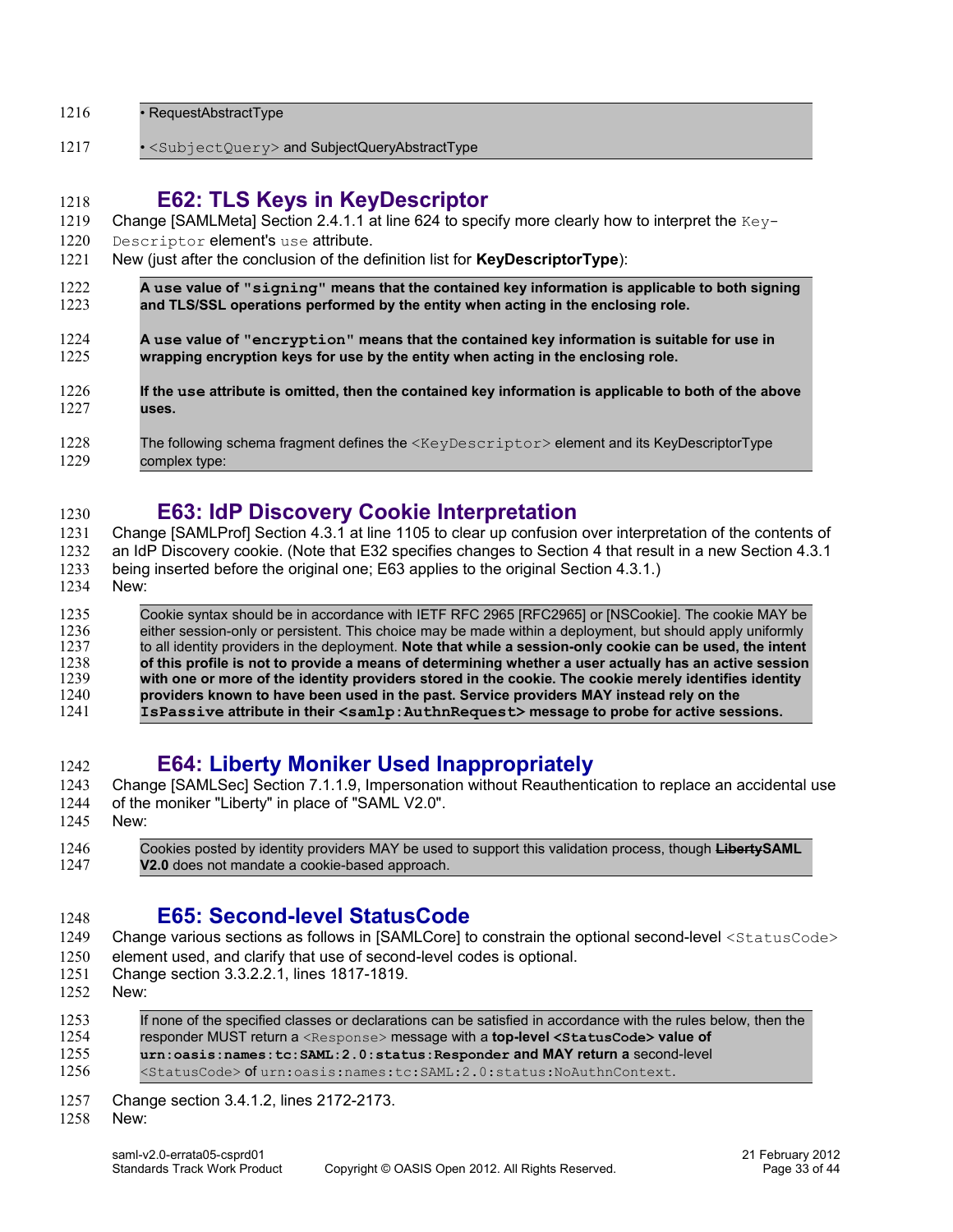| 1259 | In profiles specifying an active intermediary, the intermediary MAY examine the list and return a                        |
|------|--------------------------------------------------------------------------------------------------------------------------|
| 1260 | <response> message with an error <status> and optionally a second-level <statuscode> of</statuscode></status></response> |
| 1261 | Change section 3.4.1.5.1, lines 2282-2285.                                                                               |
| 1262 | Original:                                                                                                                |
| 1263 | An identity provider MUST NOT proxy a request where <proxycount> is set to zero. The identity</proxycount>               |
| 1264 | provider MUST return an error <status> containing a second-level <statuscode> value of</statuscode></status>             |
| 1265 | urn:oasis:names:tc:SAML:2.0:status:ProxyCountExceeded, unless it can directly                                            |
| 1266 | authenticate the presenter.                                                                                              |
| 1267 | New:                                                                                                                     |
| 1268 | Unless the identity provider can directly authenticate the presenter, it MUST return a <response></response>             |
| 1269 | message with a top-level <statuscode> value of</statuscode>                                                              |
| 1270 | urn:oasis:names:tc:SAML:2.0:status:Responder and MAY return a second-level                                               |
| 1271 | <statuscode> Value of urn:oasis:names:tc:SAML:2.0:status:ProxyCountExceeded.</statuscode>                                |
| 1272 | Change section 3.8.3, lines 2729-2731.                                                                                   |
| 1273 | New:                                                                                                                     |
| 1274 | If the responder does not recognize the principal identified in the request, it MAY respond with an error                |
| 1275 | <status>, optionally containing a second-level <statuscode> of</statuscode></status>                                     |
| 1276 | urn:oasis:names:tc:SAML:2.0:status:UnknownPrincipal.                                                                     |

### <span id="page-33-2"></span>**E66: Metadata and DNSSEC**

- Change [\[SAMLMeta\]](#page-6-4) to update the DNSSEC reference from RFC 2535 to RFC 4035. 1278
- Updated line 1253: 1279

1277

- It is RECOMMENDED that entities publish their resource records in signed zone files using **[RFC2535] [RFC4035]** 1280 1281
- Original at lines 1447-1448: 1282
- [RFC2535] D. Eastlake. Domain Name System Security Extensions. IETF RFC 2535, March 1999. See http://www.ietf.org/rfc/rfc2535.txt. 1283 1284
- New at lines 1447-1448: 1285
- **[RFC4035] R. Arends et al.** *Protocol Modifications for the DNS Security Extensions***. IETF RFC 4035, March 2005. See http://www.ietf.org/rfc/rfc4035.txt.** 1286 1287

#### <span id="page-33-1"></span>**E68: Use of Multiple <KeyDescriptor> Elements** 1288

- Add text to section 2.4.1.1 of [\[SAMLMeta\]](#page-6-4) to clarify the meaning of identically-purposed 1289
- <KeyDescriptor> elements within a role. 1290
- New at line 625: 1291

**The inclusion of multiple <KeyDescriptor> elements with the same use attribute (or no such attribute) indicates that any of the included keys may be used by the containing role or affiliation. A relying party SHOULD allow for the use of any of the included keys. When possible the signing or encrypting party SHOULD indicate as specifically as possible which key it used to enable more efficient processing.** 1292 1293 1294 1295 1296

The following schema fragment defines the <KeyDescriptor> element and its KeyDescriptorType complex type: 1297 1298

#### <span id="page-33-0"></span>**E69: Semantics of <ds:KeyInfo> in <KeyDescriptor>** 1299

Add text to section 2.4.1.1 of [\[SAMLMeta\]](#page-6-4) to clarify the limitations of the specification regarding the 1300

- semantics of various kinds of common key representations. 1301
- New at line 625 (this change should appear after E68 above): 1302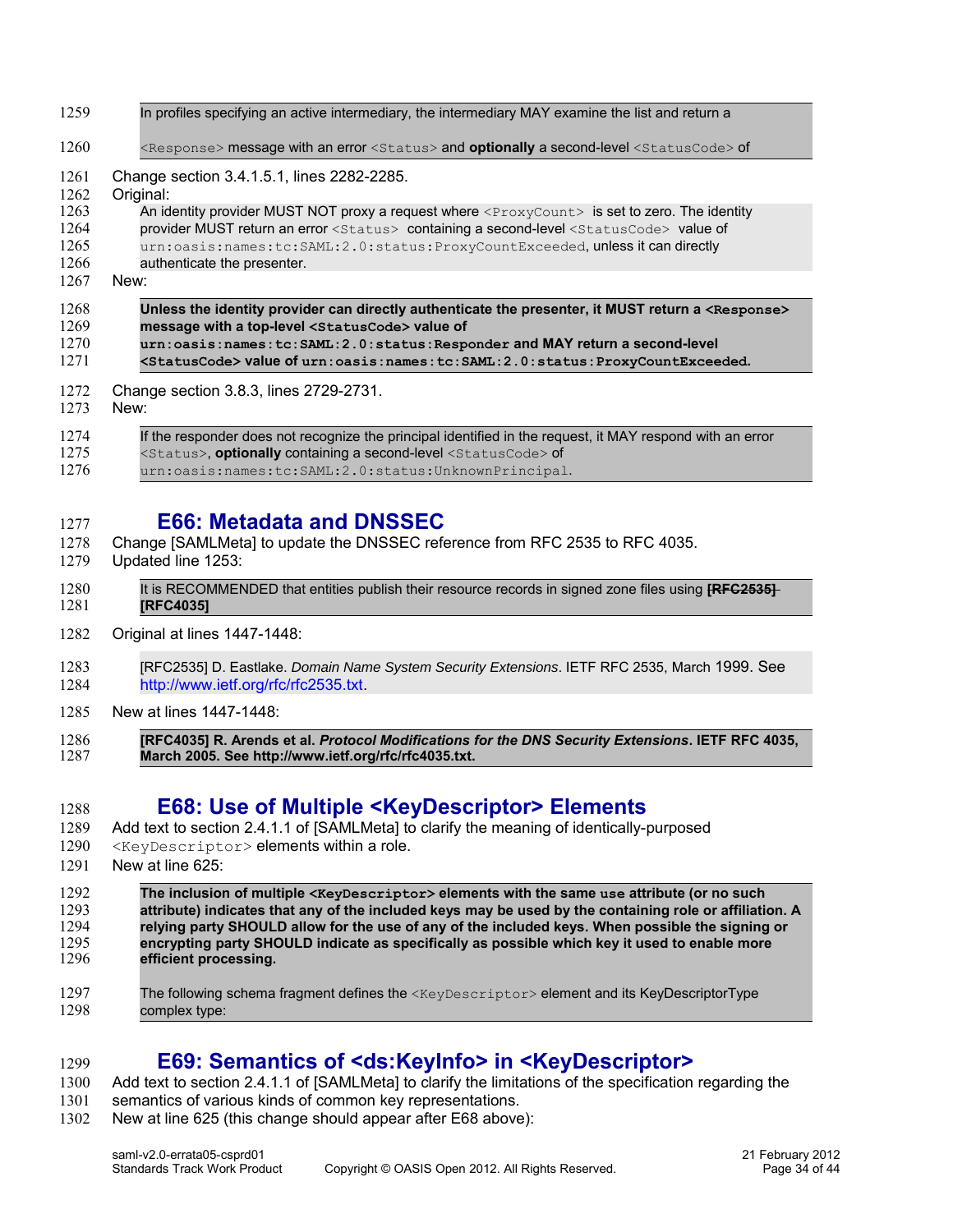| 1303 | The <ds: keyinfo=""> element is a highly generic and extensible means of communicating key</ds:>         |
|------|----------------------------------------------------------------------------------------------------------|
| 1304 | material. This specification takes no position on the allowable or suggested content of this element,    |
| 1305 | nor on its meaning to a relying party. As a concrete example, no implications of including an X.509      |
| 1306 | certificate by value or reference are to be assumed. Its validity period, extensions, revocation status, |
| 1307 | and other relevant content may or may not be enforced, at the discretion of the relying party. The       |
| 1308 | details of such processing, and their security implications, are out of scope; they may, however, be     |
| 1309 | addressed by other SAML profiles.                                                                        |

The following schema fragment defines the <KeyDescriptor> element and its KeyDescriptorType complex type: 1310 1311

### <span id="page-34-2"></span>**E70: Obsolete reference to UUID URN namespace**

- Change [\[SAMLProf\]](#page-6-5) to update the Internet Draft reference for the UUID URN namespace to RFC 4122. Updated Section 8.3.3.1, line 1836: 1313 1314
- values are equal in the sense of [http://www.ietf.org/internet-drafts/draft-mealling-uuid-urn-05.txt]**[RFC4122]**. The 1315 1316
- Updated Section 8.4.3.1, line 1885: 1317
- values are equal in the sense of [http://www.ietf.org/internet-drafts/draft-mealling-uuid-urn-05.txt]**[RFC4122]**. The 1318 1319
- Original at lines 2111-2112: 1320
- [Mealling] P Leach et al. A UUID URN Namespace. IETF Internet-Draft, December 2004. See http://www.ietf.org/internet-drafts/draft-mealling-uuid-urn-05.txt. 1321 1322
- New at lines 2111-2112: 1323
- **[RFC4122] P. Leach et al.** *A Universally Unique IDentifier (UUID) URN Namespace***. IETF RFC 4122, July 2005. See http://www.ietf.org/rfc/rfc4122.txt.** 1324 1325

#### <span id="page-34-1"></span>**E71: Missing namespace definition in Profiles** 1326

- Change [\[SAMLProf\]](#page-6-5) to add the "xs" namespace prefix to the table in Section 1. 1327
- New row of table in Section 1, between lines 267-268: 1328
- **xs:** 1329

1312

- **http://www.w3.org/2001/XMLSchema** 1330
- **This namespace is defined in the W3C XML Schema specification [Schema1]. In schema listings, this is the default namespace and no prefix is shown. For clarity, the prefix is generally shown in** 1331 1332
- **specification text when XML Schema-related constructs are mentioned.** 1333

#### <span id="page-34-0"></span>**E74: Update XML Signature Reference** 1334

- Update the XML Signature specification reference in [\[SAMLCore\],](#page-6-2) [\[SAMLBind\],](#page-6-3) [\[SAMLProf\],](#page-6-5) [\[SAMLMeta\],](#page-6-4) 1335
- [\[SAMLAuthCtx\],](#page-6-7) [\[SAMLConf\],](#page-6-6) [\[SAMLSec\]](#page-7-1) to the "Second Edition". Also remove a stale non-normative 1336
- reference in [\[SAMLCore\].](#page-6-2) 1337
- Strike [\[SAMLCore\],](#page-6-2) lines 3439-3440: 1338
- [RFC 3075] D. Eastlake, J. Reagle, D. Solo. XML-Signature Syntax and Processing. IETF RFC 3075, March 2001. See http://www.ietf.org/rfc/rfc3075.txt. 1339 1340
- Original at [\[SAMLCore\]](#page-6-2) lines 3415-3416, [\[SAMLBind\]](#page-6-3) lines 1489-1491, [\[SAMLProf\]](#page-6-5) lines 2205-2206, [\[SAML-](#page-6-4)1341
- [Meta\]](#page-6-4) lines 1490-1491, [\[SAMLAuthCtx\]](#page-6-7) lines 3926-3928, [\[SAMLConf\]](#page-6-6) lines 410-412, [\[SAMLSec\]](#page-7-1) lines 1078- 1079: 1342 1343
- If the Format value is omitted or set to 1344
- urn:oasis:names:tc:SAML:2.0:nameidformat:unspecified[XMLSig] D. Eastlake et al. XML-1345
- Signature Syntax and Processing. World Wide Web Consortium, February 2002. See 1346
	- saml-v2.0-errata05-csprd01 2012<br>Standards Track Work Product Copyright © OASIS Open 2012. All Rights Reserved. 2012 21 February 2012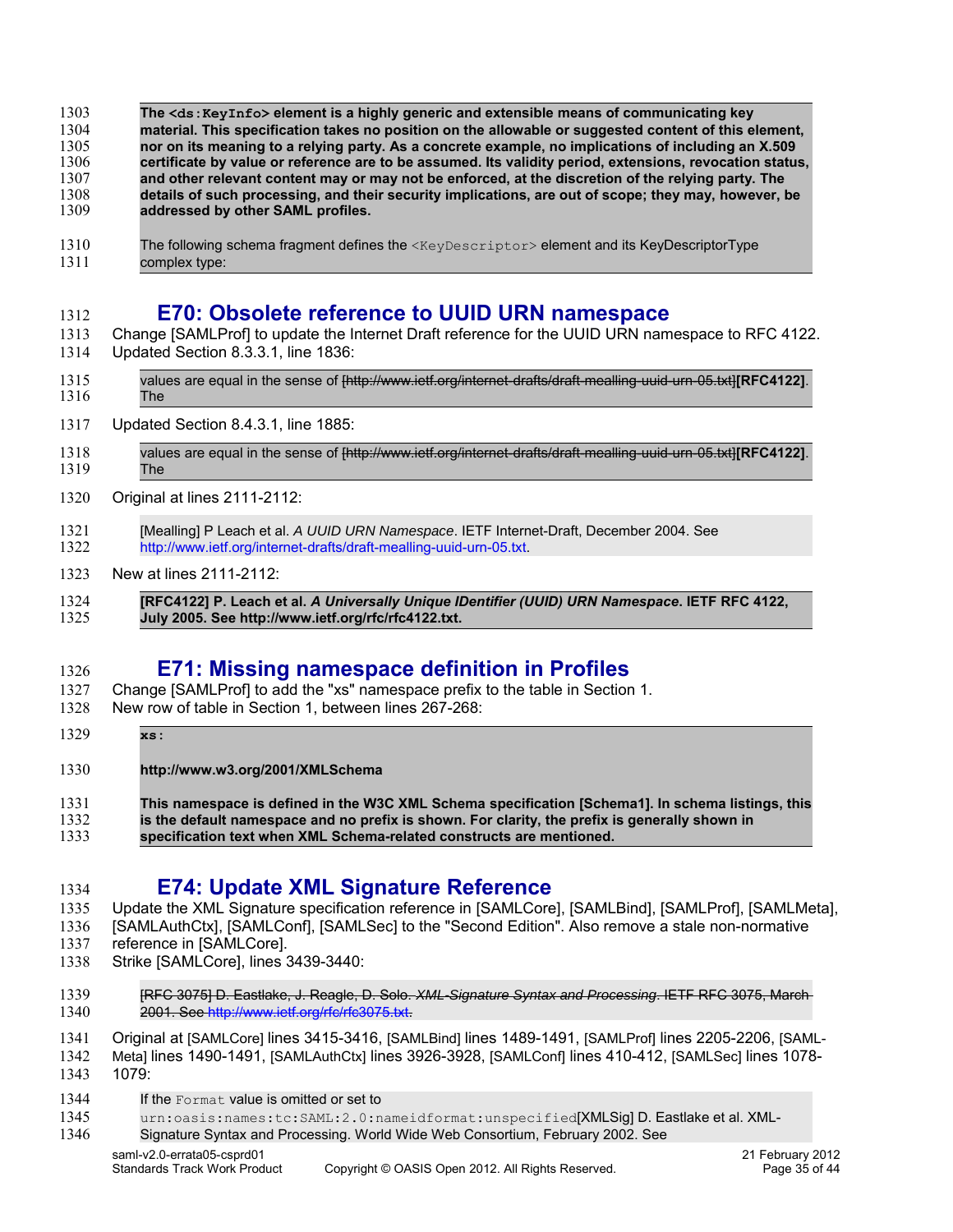- http://www.w3.org/TR/xmldsig-core/. Note that this specification normatively references [XMLSig-XSD], listed below. 1347 1348
- New at [\[SAMLCore\]](#page-6-2) lines 3415-3416, [\[SAMLBind\]](#page-6-3) lines 1489-1491, [\[SAMLProf\]](#page-6-5) lines 2205-2206, [\[SAML-](#page-6-4)1349
- [Meta\]](#page-6-4) lines 1490-1491, [\[SAMLAuthCtx\]](#page-6-7) lines 3926-3928, [\[SAMLConf\]](#page-6-6) lines 410-412, [\[SAMLSec\]](#page-7-1) lines 1078-1079: 1350 1351
- **[XMLSig] D. Eastlake et al.** *XML Signature Syntax and Processing, Second Edition***. World Wide Web Consortium, June 2008. See [http://www.w3.org/TR/xmldsig-core/.](http://www.w3.org/TR/xmldsig-core/)** 1352 1353

#### <span id="page-35-3"></span>**E75: Clarify Handling of SubjectConfirmation in AuthnRequest** 1354

- Change [\[SAMLCore\]](#page-6-2) Section 3.4.1.4 to clarify an identity provider's obligation to return an error if it can't honor the requirements of a <SubjectConfirmation> element in an <AuthnRequest> message. 1355
- New at line 2247: 1356 1357
	- In such a case, the identifier's physical content MAY be different, but it MUST refer to the same principal. **If the identity provider cannot or will not produce assertions with a strongly matching subject, then it MUST return a <Response>** with an error <Status>, and MAY return a second-level <StatusCode> **that reflects the reason for the failure.** 1358 1359 1360 1361

## <span id="page-35-2"></span>**E76: Clarify nested validUntil/cacheDuration**

- Add text to [\[SAMLMeta\]](#page-6-4) to clarify the processing of nested validUntil or cacheDuration attributes. New in Sections 2.3.1 and 2.3.2, before lines 336 and 409: 1363 1364
- When not used as the root element of a metadata instance, a validUntil or cacheDuration attribute MAY be used to impose a shorter expiration or cache duration than that of the parent or root element, but never a longer one; the smaller value takes precedence. 1365 1366 1367
- New in Sections 2.4.1 and 2.5, before lines 589 and 972: 1368
- A validUntil or cacheDuration attribute MAY be used to impose a shorter expiration or cache duration than that of the parent or root element, but never a longer one; the smaller value takes precedence. 1369 1370

#### <span id="page-35-1"></span>**E77: Generalize scope of Metadata specification** 1371

- Change [\[SAMLMeta\]](#page-6-4) to address inadvertent language appearing to restrict use of SAML metadata to only 1372
- SAML profiles. 1373

1362

- New in Section 1, before line 137: 1374
- A variety of extension points are also included to allow for the use of SAML metadata in non-SAML specifications, profiles, and deployments, and such use is encouraged. 1375 1376
- Updated Section 2, lines 153-154: 1377
- SAML metadata is organized around an extensible collection of roles representing common combinations of SAML **(and potentially non-SAML)** protocols and profiles supported by system entities. 1378 1379
- Remove the word "SAML" from lines 226, 230, 311, 323, 332, 360, 372, 397, 403, 444, 478, 531, and 940. 1380 1381

### <span id="page-35-0"></span>**E78: Reassignment of persistent identifiers**

- Add text to [\[SAMLCore\]](#page-6-2) Section 8.3.7, at line 3325, to clarify that non-reassignment to different principals 1383
- is a required property of "persistent" name identifiers. 1384
- New: 1385

1382

Persistent name identifier values MUST NOT exceed a length of 256 characters. **A given value, once associated with a principal, MUST NOT be assigned to a different principal at any time in the future.** 1386 1387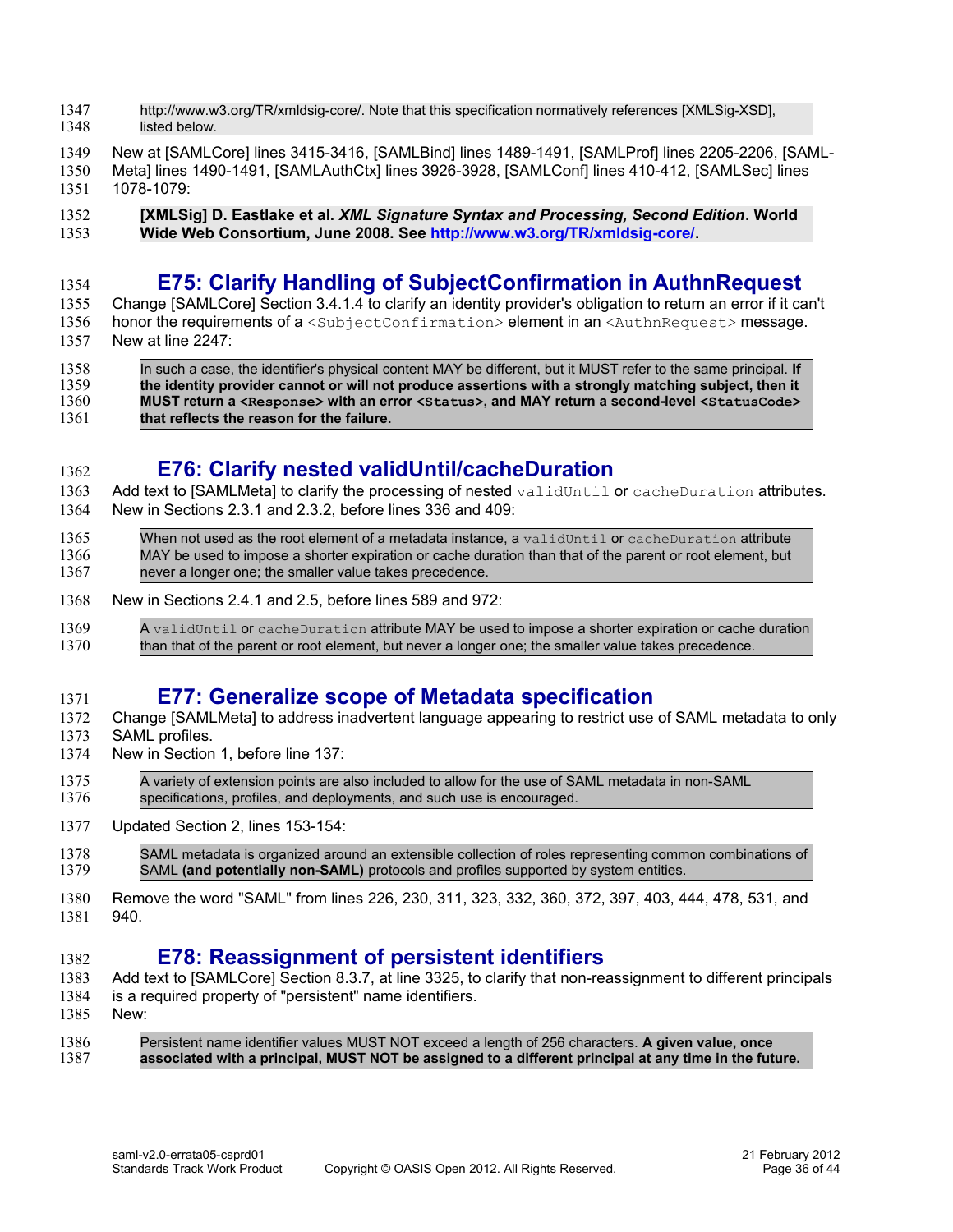#### <span id="page-36-4"></span>**E79: Clarification of SessionNotOnOrAfter** 1388

- Change [\[SAMLCore\]](#page-6-2) Section 2.7.2, lines 1062-1065 to loosen wording around the 1389
- SessionNotOnOrAfter attribute and defer more explicitly to profiles. 1390
- Original: 1391

#### Specifies a time instant at which the session between the principal identified by the subject and the SAML authority issuing this statement MUST be considered ended. The time value is encoded in UTC, as 1392 1393

- described in Section 1.3.3. There is no required relationship between this attribute and a NotOnOrAfter 1394
- condition attribute that may be present in the assertion. 1395
- New: 1396

| 1397 | Indicates an upper bound on sessions with the subject derived from the enclosing assertion. The                       |
|------|-----------------------------------------------------------------------------------------------------------------------|
| 1398 | time value is encoded in UTC, as described in Section 1.3.3. There is no required relationship between this           |
| 1399 | attribute and a $NotOnOrAfter$ condition attribute that may be present in the assertion. <b>It's left to profiles</b> |
| 1400 | to provide specific processing rules for relying parties based on this attribute.                                     |

## <span id="page-36-3"></span>**E81: Algorithm statement in XML Signature profile**

- Change [\[SAMLCore\]](#page-6-2) Section 5.4.1, lines 2926-2927, and [\[SAMLMeta\]](#page-6-4) Section 3.1.1, lines 1182-1183, to relax the implication that RSA with SHA1 is the only supported algorithm. 1402 1403
- Original: 1404

1401

- SAML processors SHOULD support the use of RSA signing and verification for public key operations in accordance with the algorithm identified by http://www.w3.org/2000/09/xmldsig#rsa-sha1. 1405 1406
- New: 1407
- Any algorithm defined for use with the XML Signature specification MAY be used. 1408

#### <span id="page-36-2"></span>**E82: Empty <ContactPerson> element** 1409

- Add text to [\[SAMLMeta\]](#page-6-4) Section 2.3.2.2, before line 500, to clarify that child elements should be included. New: 1410 1411
- At least one child element SHOULD be present in a <ContactPerson> element. 1412

### <span id="page-36-1"></span>**E83: Weaken claim made about Exclusive C14N**

- Change [\[SAMLCore\]](#page-6-2) Section 5.4.3, lines 2939-2940, and [\[SAMLMeta\]](#page-6-4) Section 3.1.3, lines 1196-1197, to better explain the purpose of using exclusive canonicalization. 1414 1415
- Original: 1416

1413

- Use of Exclusive Canonicalization ensures that signatures created over SAML messages embedded in an XML context can be verified independent of that context. 1417 1418
- New: 1419
- Use of Exclusive Canonicalization facilitates the verification of signatures created over SAML messages when placed into a different XML context than present during signing. 1420 1421
- Note that use of this algorithm alone does not guarantee that a particular signed object can be moved from one context to another safely, nor is that a requirement of signed SAML objects in general, though it MAY be required by particular profiles 1422 1423 1424
	- **E84: Incorrect NameID Format constant**
- Change [\[SAMLCore\]](#page-6-2) Section 3.4.1.1., lines 2133-2134 to fix reference to incorrect constant. 1426
- Original: 1427

<span id="page-36-0"></span>1425

- If the Format value is omitted or set to 1428
- urn:oasis:names:tc:SAML:2.0:nameidformat:unspecified 1429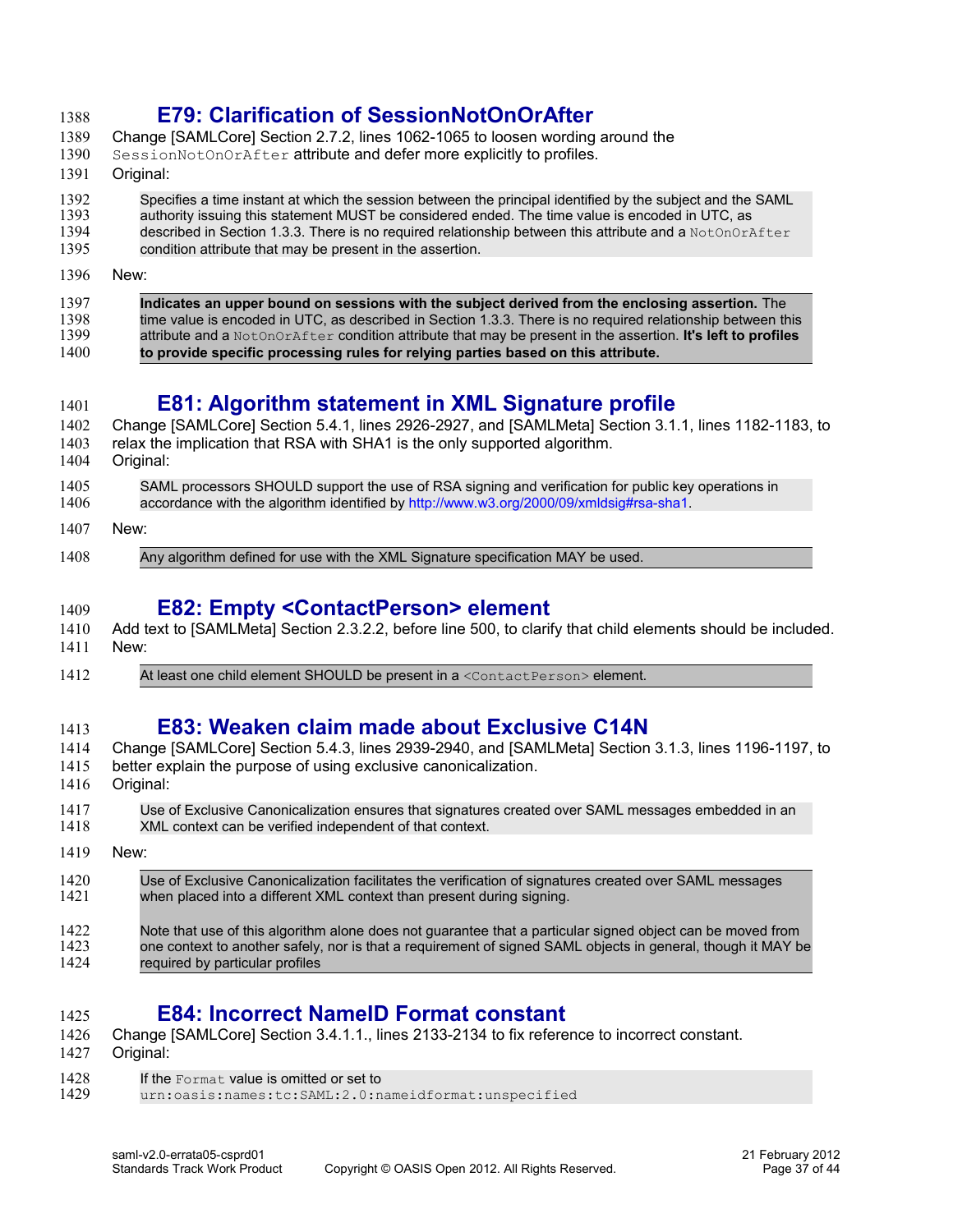<span id="page-37-4"></span><span id="page-37-3"></span>

| 1430         | New:                                                                                                                                                                                                                         |
|--------------|------------------------------------------------------------------------------------------------------------------------------------------------------------------------------------------------------------------------------|
| 1431<br>1432 | If the Format, value is omitted or set to<br>urn:oasis:names:tc:SAML:1.1:nameidformat:unspecified                                                                                                                            |
|              |                                                                                                                                                                                                                              |
| 1433         | E85: Conflicting language on profile error responses                                                                                                                                                                         |
| 1434         | Add text to [SAMLProf] Section 4.1.3.5., before line 487, to more strongly encourage support for returning                                                                                                                   |
| 1435         | error responses to Service Providers with appropriate security considerations.                                                                                                                                               |
| 1436         | New:                                                                                                                                                                                                                         |
| 1437         | Identity provider implementations SHOULD support the issuance of <sam12p: response=""> messages (with</sam12p:>                                                                                                              |
| 1438         | appropriate status codes) in the event of an error condition, provided that the user agent remains available                                                                                                                 |
| 1439<br>1440 | and an acceptable location to which to deliver the response is available. The criteria for "acceptability" of a<br>response location are not formally specified, but are subject to identity provider policy and reflect its |
| 1441         | responsibility to protect users from being sent to untrusted or possibly malicious parties.                                                                                                                                  |
|              |                                                                                                                                                                                                                              |
|              |                                                                                                                                                                                                                              |
| 1442         | <b>E86: Pseudorandom requirement for persistent NamelD format</b>                                                                                                                                                            |
| 1443<br>1444 | Change [SAMLCore] Section 8.3.7., lines 3321-3323 to relax requirement for cryptographic pseudo-ran-<br>domness in the generation of persistent name identifier values.                                                      |
| 1445         | Original:                                                                                                                                                                                                                    |
|              |                                                                                                                                                                                                                              |
| 1446<br>1447 | Persistent name identifiers generated by identity providers MUST be constructed using pseudo-random<br>values that have no discernible correspondence with the subject's actual identifier (for example, username).          |
|              |                                                                                                                                                                                                                              |
| 1448         | New:                                                                                                                                                                                                                         |
| 1449         | Persistent name identifiers generated by identity providers MUST be constructed using values that have no                                                                                                                    |
| 1450         | discernible correspondence with the subject's actual identity (for example, username). They MAY be                                                                                                                           |
| 1451         | pseudo-random values, or generated in any other manner, provided there is no guessable relationship                                                                                                                          |
| 1452<br>1453 | between the value and the subject's underlying identity, and that they are unique within the range of values<br>generated by a given identity provider for a given service provider or affiliation of providers.             |
|              |                                                                                                                                                                                                                              |
|              |                                                                                                                                                                                                                              |
| 1454         | E87: Clarify default rules for <md: attribute="" consuming="" service=""></md:>                                                                                                                                              |
| 1455<br>1456 | Change [SAMLMeta] Section 2.4.4., lines 755-756 to align defaulting rules to similar elements.<br>Original:                                                                                                                  |
|              |                                                                                                                                                                                                                              |

- <span id="page-37-2"></span>At most one <AttributeConsumingService> element can have the attribute isDefault set to true. It 1457
- is permissible for none of the included elements to contain an isDefault attribute set to true. 1458
- New: 1459

| 1460 | At most one <attributeconsumingservice> element can have the attribute isDefault set to true.</attributeconsumingservice> |
|------|---------------------------------------------------------------------------------------------------------------------------|
| 1461 | The default element is the first element with the $i$ sDefault attribute set to true. If no such elements exist.          |
| 1462 | the default element is the first element without the $\mathtt{isDefault}$ attribute set to false. If no such elements     |
| 1463 | exist, the default element is the first element in the sequence.                                                          |

#### <span id="page-37-1"></span>**E88: Human readability of <md:ServiceName>** 1464

- Change [\[SAMLMeta\]](#page-6-4) Section 2.4.4.1., line 788 to clarify requirement for human readability. 1465
- Original: 1466
- One or more language-qualified names for the service. 1467
- New: 1468
- One or more language-qualified names for the service that are suitable for human consumption. 1469

# <span id="page-37-0"></span>**E89: NameFormat defaulting for <md:RequestedAttribute>**

Add text to [\[SAMLMeta\]](#page-6-4) Section 2.4.4.2., before line 816, to clarify default value of NameFormat attribute. 1471

New: 1472

1470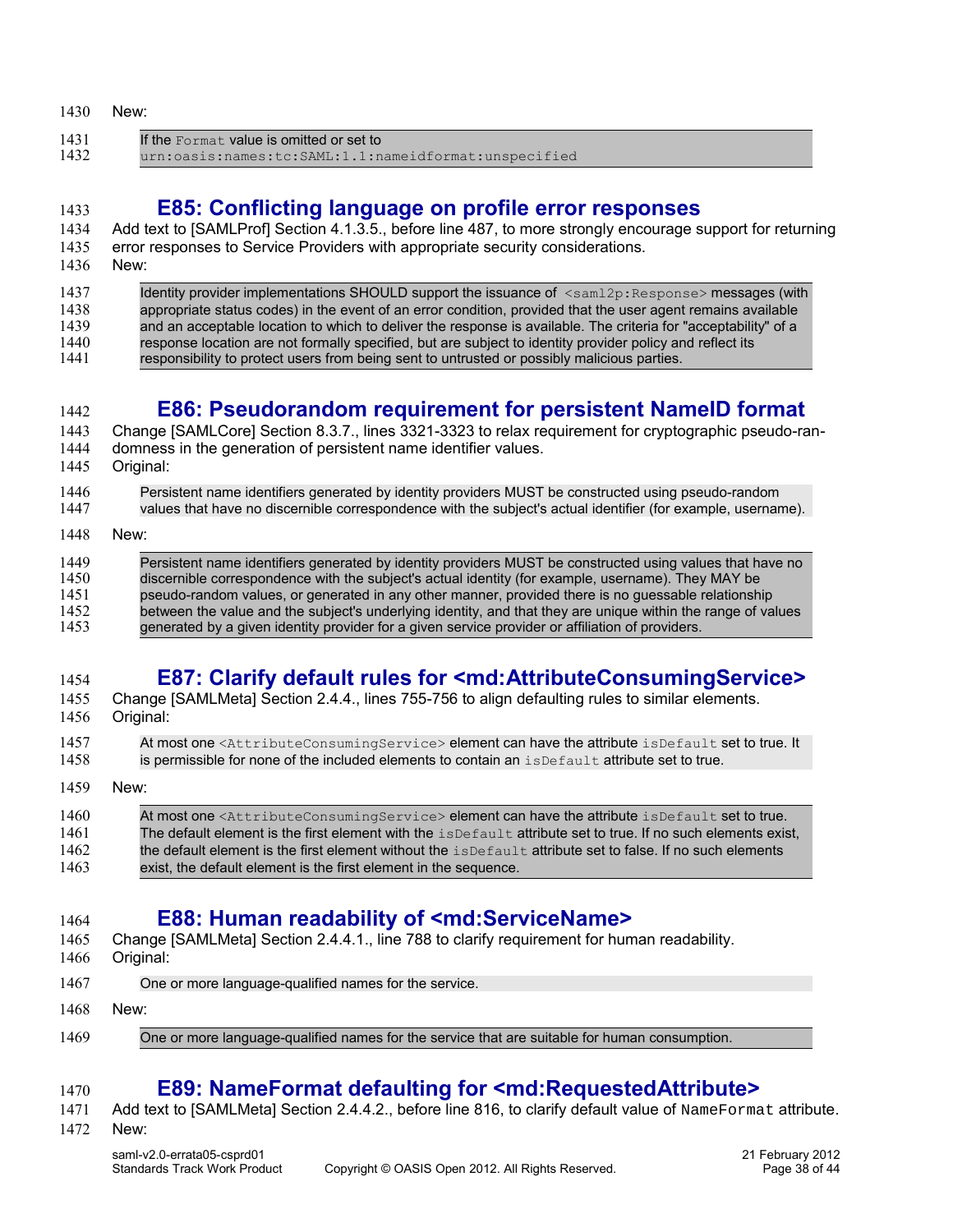<span id="page-38-0"></span>

| 1473                                                                                                         | If no NameFormat value is provided, the identifier urn: oasis: names: tc: SAML: 2.0: attrname-                                                                                                                                                                                                                                                                                                                                                                                                                                                                                                                                                                                                                                                                                                                                                                                                                                |
|--------------------------------------------------------------------------------------------------------------|-------------------------------------------------------------------------------------------------------------------------------------------------------------------------------------------------------------------------------------------------------------------------------------------------------------------------------------------------------------------------------------------------------------------------------------------------------------------------------------------------------------------------------------------------------------------------------------------------------------------------------------------------------------------------------------------------------------------------------------------------------------------------------------------------------------------------------------------------------------------------------------------------------------------------------|
| 1474                                                                                                         | format: unspecified (see Section 8.2.1 of [SAMLCore]) is in effect.                                                                                                                                                                                                                                                                                                                                                                                                                                                                                                                                                                                                                                                                                                                                                                                                                                                           |
| 1475<br>1476<br>1477<br>1478<br>1479<br>1480<br>1481<br>1482<br>1483<br>1484<br>1485<br>1486<br>1487<br>1488 | <b>E90: RelayState sanitization</b><br>Security analysis of SAML implementations in [Sec2011] suggests that guidance is needed to advise<br>implementers how to avoid enabling a class of attacks involving misuse of the RelayState feature<br>supported by SAML bindings. The TC thanks the following for their identification of the problem, and their<br>assistance in drafting this material:<br>Alessandro Armando, University of Genova and Fondazione Bruno Kessler<br>$\bullet$<br>Roberto Carbone, Fondazione Bruno Kessler<br>$\bullet$<br>Luca Compagna, SAP<br>$\bullet$<br>Jorge Cuellar, Siemens<br>$\bullet$<br>Giancarlo Pellegrino, SAP<br>$\bullet$<br>Alessandro Sorniotti, IBM<br>$\bullet$<br>The EU Projects AVANTSSAR, SPaCloS, and SIAM<br>$\bullet$<br>Add text to [SAMLBind] Section 3.1.1., before line 233:<br>New:                                                                             |
| 1489<br>1490<br>1491<br>1492<br>1493<br>1494<br>1495<br>1496<br>1497<br>1498                                 | Some bindings that define a "RelayState" mechanism do not provide for end to end origin authentication or<br>integrity protection of the RelayState value. Most such bindings are defined in conjunction with HTTP, and<br>RelayState is often involved in the preservation of HTTP resource state that may involve the use of HTTP<br>redirects, or embedding of RelayState information in HTTP responses, HTML content, etc. In such cases,<br>implementations need to beware of Cross-Site Scripting (XSS) and other attack vectors (e.g., Cross-Site<br>Request Forgery, CSRF) that are common to such scenarios.<br>Implementations MUST carefully sanitize the URL schemes they permit (for example, disallowing anything<br>but "http" or "https"), and should disallow unencoded characters that may be used in mounting such attacks.<br>This caution applies to both identity and service provider implementations. |
| 1499                                                                                                         | Add text to [SAMLBind] Section 3.4.5.2. before line 678, Section 3.5.5.2. before line 861, and Section                                                                                                                                                                                                                                                                                                                                                                                                                                                                                                                                                                                                                                                                                                                                                                                                                        |
| 1500                                                                                                         | 3.6.5.2. before line 1174:                                                                                                                                                                                                                                                                                                                                                                                                                                                                                                                                                                                                                                                                                                                                                                                                                                                                                                    |
| 1501                                                                                                         | New:                                                                                                                                                                                                                                                                                                                                                                                                                                                                                                                                                                                                                                                                                                                                                                                                                                                                                                                          |
| 1502                                                                                                         | When using RelayState in conjunction with HTTP redirects or response information, implementations MUST                                                                                                                                                                                                                                                                                                                                                                                                                                                                                                                                                                                                                                                                                                                                                                                                                        |
| 1503                                                                                                         | carefully sanitize the URL schemes they permit (for example, disallowing anything but "http" or "https"), and                                                                                                                                                                                                                                                                                                                                                                                                                                                                                                                                                                                                                                                                                                                                                                                                                 |
| 1504                                                                                                         | should disallow unencoded characters that may be used in mounting such attacks.                                                                                                                                                                                                                                                                                                                                                                                                                                                                                                                                                                                                                                                                                                                                                                                                                                               |
| 1505                                                                                                         | Add text to [SAMLProf] Section 4.1.5., before line 617:                                                                                                                                                                                                                                                                                                                                                                                                                                                                                                                                                                                                                                                                                                                                                                                                                                                                       |
| 1506                                                                                                         | New:                                                                                                                                                                                                                                                                                                                                                                                                                                                                                                                                                                                                                                                                                                                                                                                                                                                                                                                          |
| 1507                                                                                                         | Note that the use of unsolicited responses can lead to Cross-Site Request Forgery (CSRF) vulnerabilities                                                                                                                                                                                                                                                                                                                                                                                                                                                                                                                                                                                                                                                                                                                                                                                                                      |
| 1508                                                                                                         | due to the inability to ensure that a request from the client originated the SAML profile transaction. Service                                                                                                                                                                                                                                                                                                                                                                                                                                                                                                                                                                                                                                                                                                                                                                                                                |
| 1509                                                                                                         | providers SHOULD have a means of disabling the acceptance of unsolicited responses if circumstances                                                                                                                                                                                                                                                                                                                                                                                                                                                                                                                                                                                                                                                                                                                                                                                                                           |
| 1510                                                                                                         | warrant. The use of solicited responses may also be vulnerable to such attacks, the use of cookies to                                                                                                                                                                                                                                                                                                                                                                                                                                                                                                                                                                                                                                                                                                                                                                                                                         |
| 1511                                                                                                         | correlate the issuance of SAML requests and responses with the same client being one possible solution.                                                                                                                                                                                                                                                                                                                                                                                                                                                                                                                                                                                                                                                                                                                                                                                                                       |
| 1512                                                                                                         | However, if unsolicited respones cannot be prevented, no improvement to the solicited case will be of use.                                                                                                                                                                                                                                                                                                                                                                                                                                                                                                                                                                                                                                                                                                                                                                                                                    |
| 1513                                                                                                         | Add text to [SAMLProf] before line 617, after previous addition:                                                                                                                                                                                                                                                                                                                                                                                                                                                                                                                                                                                                                                                                                                                                                                                                                                                              |
| 1514                                                                                                         | New:                                                                                                                                                                                                                                                                                                                                                                                                                                                                                                                                                                                                                                                                                                                                                                                                                                                                                                                          |
| 1515                                                                                                         | 4.1.6 Use of Relay State                                                                                                                                                                                                                                                                                                                                                                                                                                                                                                                                                                                                                                                                                                                                                                                                                                                                                                      |
| 1516                                                                                                         | The RelayState feature of the various HTTP-based bindings defined for use with this profile MAY be used to                                                                                                                                                                                                                                                                                                                                                                                                                                                                                                                                                                                                                                                                                                                                                                                                                    |
| 1517                                                                                                         | preserve information about resources requested by the user agent prior to the use of the profile. As                                                                                                                                                                                                                                                                                                                                                                                                                                                                                                                                                                                                                                                                                                                                                                                                                          |
| 1518                                                                                                         | discussed in [SAMLBind], the lack of integrity protection in many scenarios, including the case of unsolicited                                                                                                                                                                                                                                                                                                                                                                                                                                                                                                                                                                                                                                                                                                                                                                                                                |
| 1519                                                                                                         | responses, makes it essential for identity and service providers to perform appropriate sanitization of the                                                                                                                                                                                                                                                                                                                                                                                                                                                                                                                                                                                                                                                                                                                                                                                                                   |
| 1520                                                                                                         | RelayState value and any URLs derived from it. The URL scheme eventually derived SHOULD be limited to                                                                                                                                                                                                                                                                                                                                                                                                                                                                                                                                                                                                                                                                                                                                                                                                                         |
| 1521                                                                                                         | "https" or "http", and protection against unencoded executable content must be applied.                                                                                                                                                                                                                                                                                                                                                                                                                                                                                                                                                                                                                                                                                                                                                                                                                                       |
| 1522                                                                                                         | Add text to [SAMLProf] Section 4.2.5., before line 1082:                                                                                                                                                                                                                                                                                                                                                                                                                                                                                                                                                                                                                                                                                                                                                                                                                                                                      |
| 1523                                                                                                         | New:                                                                                                                                                                                                                                                                                                                                                                                                                                                                                                                                                                                                                                                                                                                                                                                                                                                                                                                          |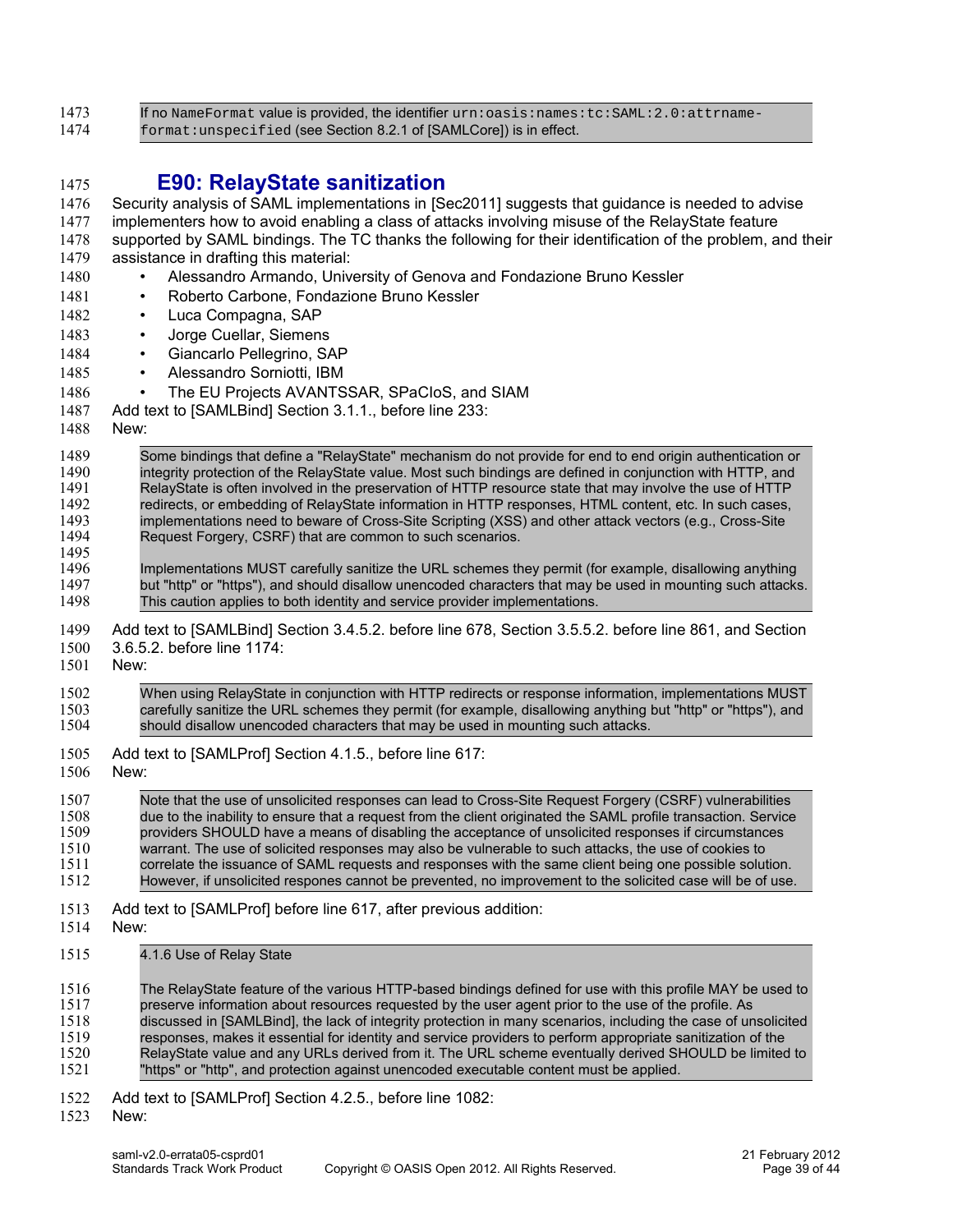The RelayState header block defined for use with this profile MAY be used to preserve information about resources requested by the client prior to the use of the profile. As discussed in [\[SAMLBind\],](#page-6-3) the lack of integrity protection in many scenarios, including the case of unsolicited responses, makes it essential for identity and service providers to perform appropriate sanitization of the RelayState value and any URLs derived from it. The URL scheme eventually derived SHOULD be limited to "https" or "http", and protection against unencoded executable content must be applied. 1524 1525 1526 1527 1528 1529

1530

### <span id="page-39-2"></span>**E91: Disallow <ds:Object> element in signatures**

- Add text to [\[SAMLCore\]](#page-6-2) before line 2951: 1531
- New: 1532

#### 5.4.5 Object The <ds:Object> element is not defined for use with SAML signatures, and SHOULD NOT be present. Since it can be used in service of an attacker by carrying unsigned data, verifiers SHOULD reject signatures that contain a <ds:Object> element. 1533 1534 1535 1536

- Add text to [\[SAMLMeta\]](#page-6-4) before line 1208: 1537
- 3.1.5 Object 1538

#### The <ds: Object> element is not defined for use with SAML metadata signatures, and SHOULD NOT be present. Since it can be used in service of an attacker by carrying unsigned data, verifiers SHOULD reject signatures that contain a <ds: Object> element. 1539 1540 1541

#### <span id="page-39-1"></span>**E92: Add guidance for implementers on clock skew** 1542

- Add text to [\[SAMLCore\]](#page-6-2) after line 314: 1543
- New: 1544

#### SAML system entities SHOULD allow for reasonable clock skew between systems when interpreting time instants and enforcing security policies based on them. Tolerances of 3-5 minutes are reasonable defaults, but allowing for configurability is a suggested practice in implementations. 1545 1546 1547

- Add text to [\[SAMLCore\]](#page-6-2) after line 759: 1548
- New: 1549

| 1550 | As noted in section 1.3.3, relying parties SHOULD allow for reasonable clock skew in the interpretation of  |
|------|-------------------------------------------------------------------------------------------------------------|
| 1551 | both values.                                                                                                |
| 1552 | Add text to [SAMLCore] after line 887:                                                                      |
| 1553 | New:                                                                                                        |
| 1554 | As noted in section 1.3.3, relying parties SHOULD allow for reasonable clock skew in the interpretation of  |
| 1555 | both values.                                                                                                |
| 1556 | Add text to [SAMLCore] after line 2538:                                                                     |
| 1557 | New:                                                                                                        |
| 1558 | As noted in that same section, relying parties SHOULD allow for reasonable clock skew in the interpretation |
| 1559 | of this value.                                                                                              |

1560

### <span id="page-39-0"></span>**E93: Mitigation for XML Encryption CBC deficiencies**

A published paper [\[Enc2011\]](#page-7-3) has described vulnerabilities in the use of CBC algorithms for data encryption when the ciphertext is not integrity-protected. The algorithms that provide built-in protection are not widely implemented yet, and the most effective mitigation for SAML implementations is to encourage 1561 1562 1563

the use of XML Signature or transport authentication at a layer above the use of XML Encryption. In 1564

particular, the ability to sign Responses (and require their use) is an effective strategy in many SAML 1565

profles. This is to some extent a reversal of conventional wisdom that it's more efficient and just as secure to limit signing to the Assertion layer (and then encrypt the result). 1566 1567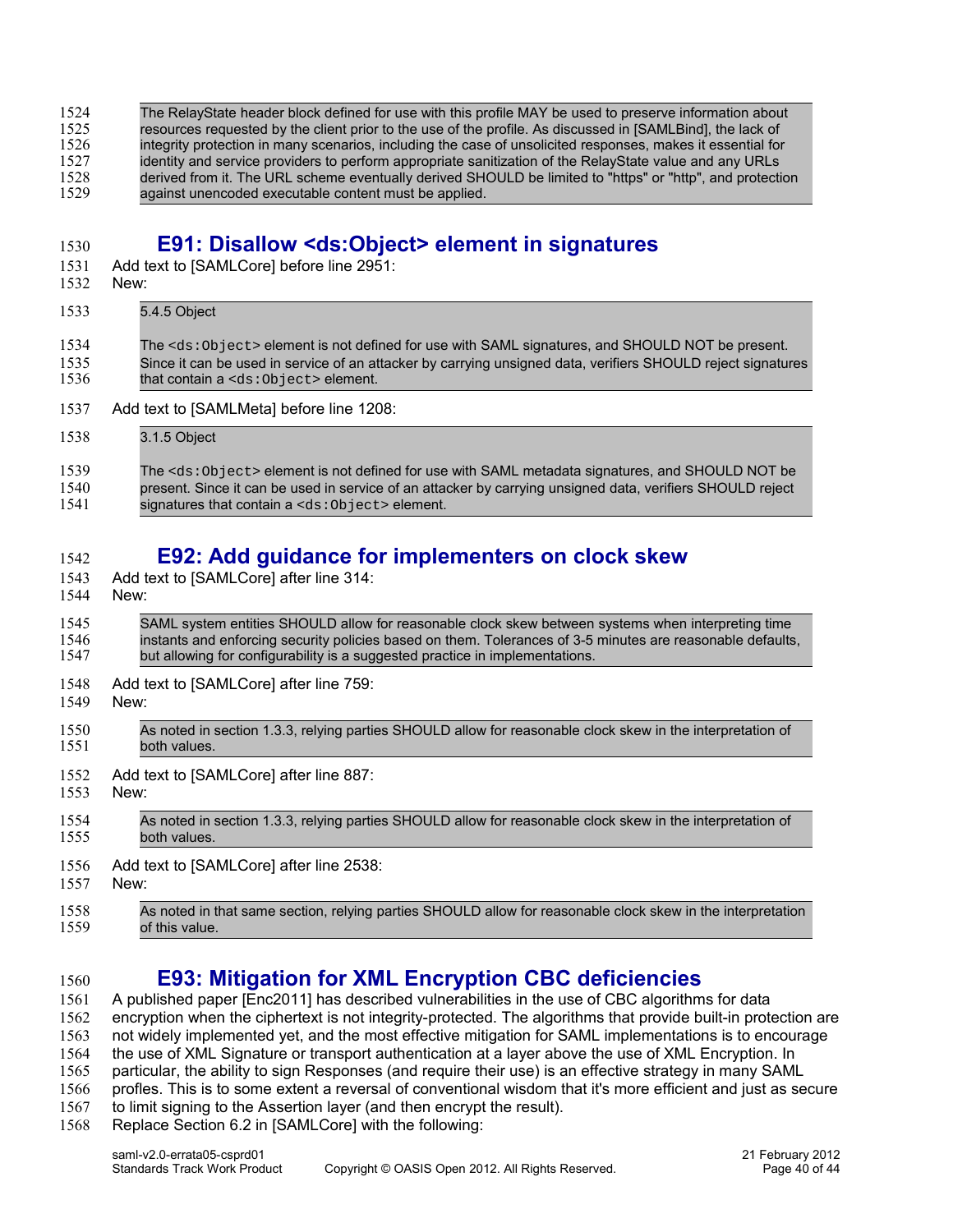- 6.2 Encryption and Integrity Protection 1569
- SAML allows for assertions containing encrypted elements to be integrity protected, and allows for encrypted assertions to be included inside protocol response elements that are themselves integrity protected (typically via XML Signature, or in some cases through binding-specific mechanisms such as TLS). 1570 1571 1572 1573

Recent practical attacks against the most common algorithms (at the time of this writing) used for bulk data encryption in [XMLEnc], which operate in CBC-mode, necessitate the enforcement of integrity protection by a relying party prior to processing encrypted data. As a result, when CBC-mode algorithms are used for data encryption, relying parties SHOULD require the presence of integrity protection before processing encrypted SAML assertions or assertions containing encrypted data. The most appropriate means of achieving this will vary by profile, but may involve the use of authenticated TLS requests, or a requirement for an authenticated digital signature at a layer above that of the encrypted elements. 1574 1575 1576 1577 1578 1579 1580

- The ability to protect the encryption layer via a signature or TLS is limited by the fact that one typically does not have the ability to relate the asserting party's key to the cipher key. Thus, while one can limit exposure to only trusted asserting parties (via their key), it will often be the case that any trusted party's key will be accepted for the purposes of exploiting this issue. 1581 1582 1583 1584
- Other countermeasures, such as attempting to mitigate timing attacks, or limiting reuse of encryption keys, tend to be impractical for most implementations and the use of integrity protection, when properly implemented, is the suggested solution if authenticated encryption modes are unavailable. 1585 1586 1587
- Change paragraph in Section 4.1.3.5 of [\[SAMLProf\],](#page-6-5) lines 497-500 to clarify position of signature and add 1588
- guidance when CBC-mode encryption is used. 1589
- Original: 1590
- It is RECOMMENDED that the HTTP requests in this step be made over either SSL 3.0 [SSL3] or TLS 1.0 [RFC2246] to maintain confidentiality and message integrity. The <Assertion> element(s) in the <Response> MUST be signed, if the HTTP POST binding is used, and MAY be signed if the HTTP-Artifact binding is used. 1591 1592 1593 1594

#### New: 1595

#### It is RECOMMENDED that the HTTP requests in this step be made over either SSL 3.0 [SSL3] or TLS 1.0 [RFC2246] to maintain confidentiality and message integrity. For the purposes of the profile, either the <Response> or the <Assertion> element(s) in the <Response> MUST be signed, if the HTTP POST binding is used, and MAY be signed if the HTTP-Artifact binding is used. If an <EncryptedAssertion> element is present and a CBC-mode algorithm is used, then the <Response> SHOULD be signed to ensure the ciphertext is integrity protected (see section 6.2 of [\[SAMLCore\]\)](#page-6-2). 1596 1597 1598 1599 1600 1601

- Add text to Section 4.1.4.3 of [\[SAMLProf\],](#page-6-5) after line 591: 1602
- Note that if <EncryptedAssertion> elements are present and a CBC-mode algorithm is used, then the <Response> SHOULD be signed to ensure the ciphertext is integrity protected (see section 6.2 of [\[SAMLCore\]\)](#page-6-2). Some deployments may require both the <Response> and any <Assertion> elements be signed to address both the encryption issue and non-repudiation of the assertion (the latter being outside the scope of SAML). 1603 1604 1605 1606 1607
- Change paragraph in Section 4.2.5 of [\[SAMLProf\],](#page-6-5) lines 1071-1074 to clarify position of signature and add 1608
- guidance when CBC-mode encryption is used. 1609
- Original: 1610
- The <AuthnRequest> message SHOULD be signed. Per the rules specified by the browser SSO profile, the assertions enclosed in the <Response> MUST be signed. The delivery of the response in the SOAP envelope via PAOS is essentially analogous to the use of the HTTP POST binding and security countermeasures appropriate to that binding are used. 1611 1612 1613 1614
- New: 1615

| 1616 | The <authnrequest> message SHOULD be signed. Per the rules specified by the browser SSO profile,</authnrequest>        |
|------|------------------------------------------------------------------------------------------------------------------------|
| 1617 | the assertions enclosed in the $\langle$ Response>, or the $\langle$ Response> itself, MUST be signed. The delivery of |
| 1618 | the response in the SOAP envelope via PAOS is essentially analogous to the use of the HTTP POST                        |
| 1619 | binding and security countermeasures appropriate to that binding are used.                                             |
|      |                                                                                                                        |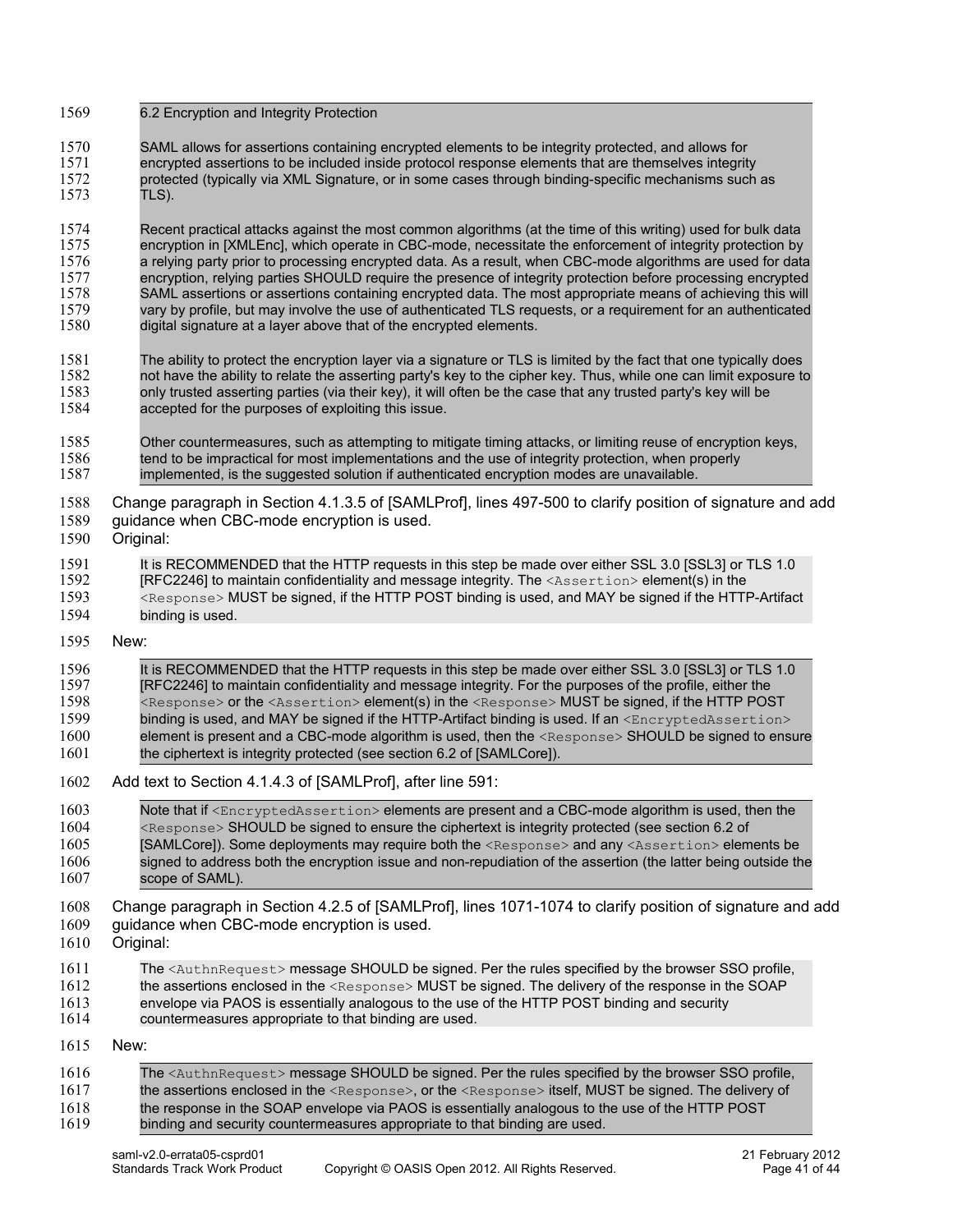Note that if <EncryptedAssertion> elements are present and a CBC-mode algorithm is used, then the 1620

- <Response> SHOULD be signed to ensure the ciphertext is integrity protected (see section 6.2 of 1621
- [\[SAMLCore\]\)](#page-6-2). Some deployments may require both the <Response> and any <Assertion> elements be 1622
- signed to address both the encryption issue and non-repudiation of the assertion (the latter being outside the scope of SAML). 1623 1624
- Add text to Section 6.4.2 of [\[SAMLProf\],](#page-6-5) after line 1562: 1625
- Note that if <EncryptedAssertion> elements are present and a CBC-mode algorithm is used, then the <Response> SHOULD be signed to ensure the ciphertext is integrity protected (see section 6.2 of [\[SAMLCore\]\)](#page-6-2). Some deployments may require both the <Response> and any <Assertion> elements be signed to address both the encryption issue and non-repudiation of the assertion (the latter being outside the scope of SAML). 1626 1627 1628 1629 1630
- Add text to Section 4.2.2 of [\[SAMLSec\],](#page-7-1) at line 371: 1631
- See section 4.6 for additional considerations related to the use of XML Encryption. 1632
- Add new Section 4.6 to [\[SAMLSec\],](#page-7-1) after line 492: 1633
- 4.6 XML Encryption Considerations 1634
- The XML Encryption specification [XMLEnc] includes important information for implementers and deployers that should be reviewed in conjunction with the use of the specification. In addition, take note that subsequent to the publication of the original 1.0 specification, vunerabilities have been found with some of the algorithms defined as mandatory to implement and that are in common usage [\[Enc2011\],](#page-7-3) [\[RFC3218\].](#page-7-5) 1635 1636 1637 1638
- For example, the use of PKCS 1.5 as a Key Transport algorithm is subject to attacks that require mitigation by implementations The use of RSA-OAEP as an alternative algorithm is recommended as a replacement, regardless of the type or size of symmetric key. 1639 1640 1641
- In addition, the use of CBC mode algorithms for data encryption have been found vulnerable to attacks when used without a surrounding layer of integrity protection. Mitigating these attacks is difficult and in some cases impractical, and it is strongly advised that data encrypted with these algorithms only be processed with integrity protection in place. The use of TLS or XML Signature is often used for this purpose. Alternatively, implementations may be able to migrate to newer algorithms that include integrity protection as a feature, such as Galois/Counter Mode [\[800-38D\].](#page-7-4) 1642 1643 1644 1645 1646 1647
- Implementers are encouraged to review all of the available literature to fully understand these issues. 1648
- <span id="page-41-0"></span>**E94: Discussion of metadata caching mixes in validity** 1649
- The discussion of metadata caching in Section 4.3.1 of [\[SAMLMeta\]](#page-6-4) is a mixture of strict validity 1650
- enforcement and caching behavior that leads to overly brittle implementations if literally followed. Separating the two considerations allows for, without requiring, more useful implementations. 1651 1652
- Change lines 320-321, 380-381, 561-562, and 955-956 of [\[SAMLMeta\]](#page-6-4) to: 1653
- Optional attribute indicates the maximum length of time a consumer should cache the metadata contained in the element and any contained elements before attempting to refresh it. 1654 1655
- Change Section 4.3.1, lines 1396-1400 of [\[SAMLMeta\]:](#page-6-4) 1656
- Old: 1657
- Document caching MUST NOT exceed the validUntil or cacheDuration attribute of the subject element(s). If metadata elements have parent elements which contain caching policies, the parent element takes precedence. 1658 1659 1660
- To properly process the cacheDuration attribute, consumers MUST retain the date and time when the document was retrieved. 1661 1662
- New: 1663
- Document caching MUST be based on the duration indicated by the cacheDuration attribute of the subject element(s). If metadata elements have parent elements which contain caching policies, the parent element takes precedence. To properly process the cacheDuration attribute, consumers must retain the 1664 1665 1666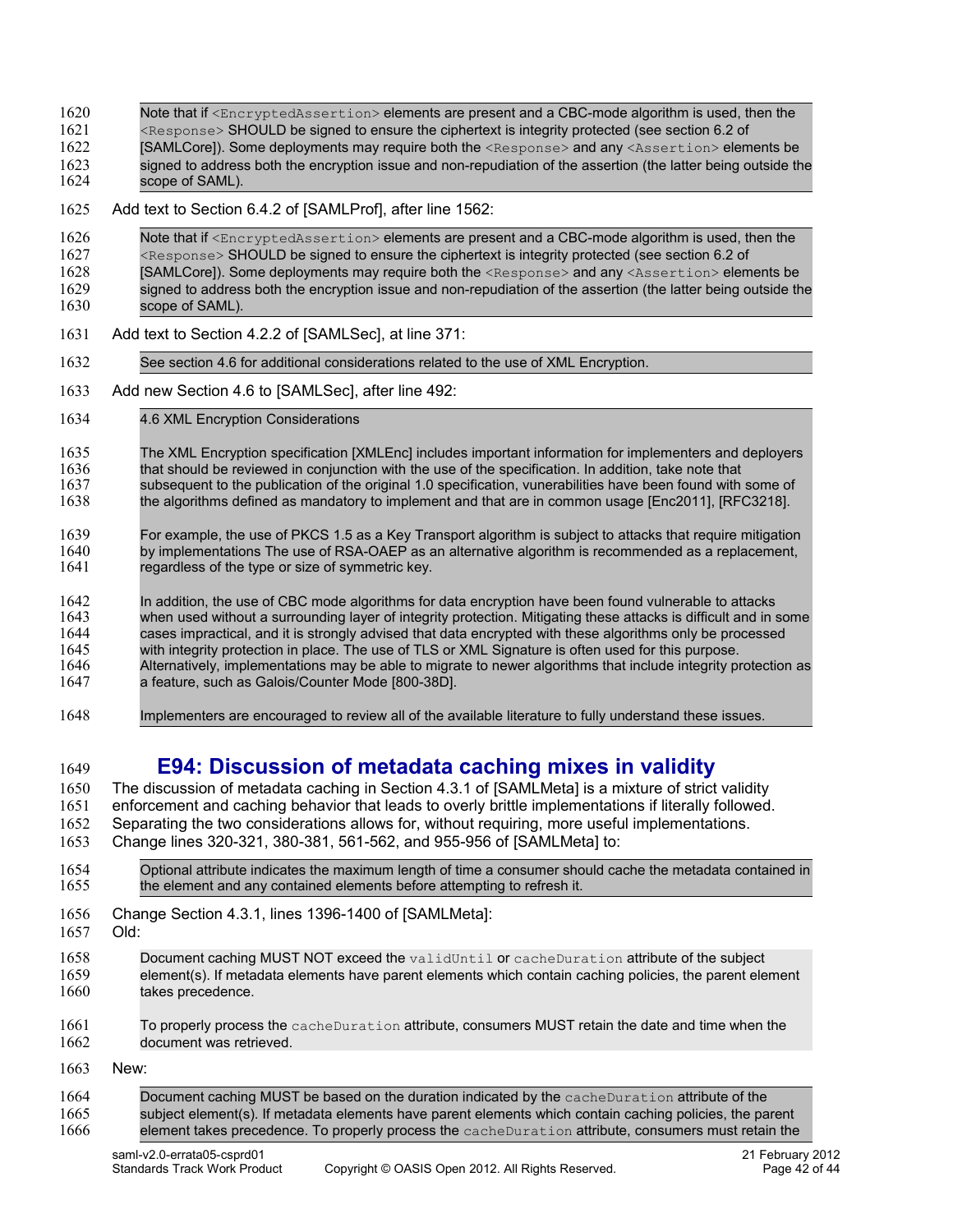- date and time when an instance was obtained. 1667 1668
- Note that cache expiration does not imply a lack of validity in the absence of a validUntil attribute or other information; failure to update a cached instance (e.g., due to network failure) need not render metadata invalid, although implementations may offer such controls to deployers. 1669 1670 1671

#### Add new Section 4.3.2 to [\[SAMLMeta\],](#page-6-4) after line 1405: 1672

#### 4.3.2 Metadata Instance Validity Metadata MUST be considered invalid upon reaching the time specified in a validUntil attribute of the subject element(s). The effective expiration may be adjusted downward by parent element(s) with earlier expirations. Invalid metadata MUST NOT be used. This contrasts with "stale" metadata that may be beyond its optimum cache duration but is not explicitly invalid. Such metadata remains valid and MAY be used at the discretion of the implementation. 1673 1674 1675 1676 1677 1678 1679